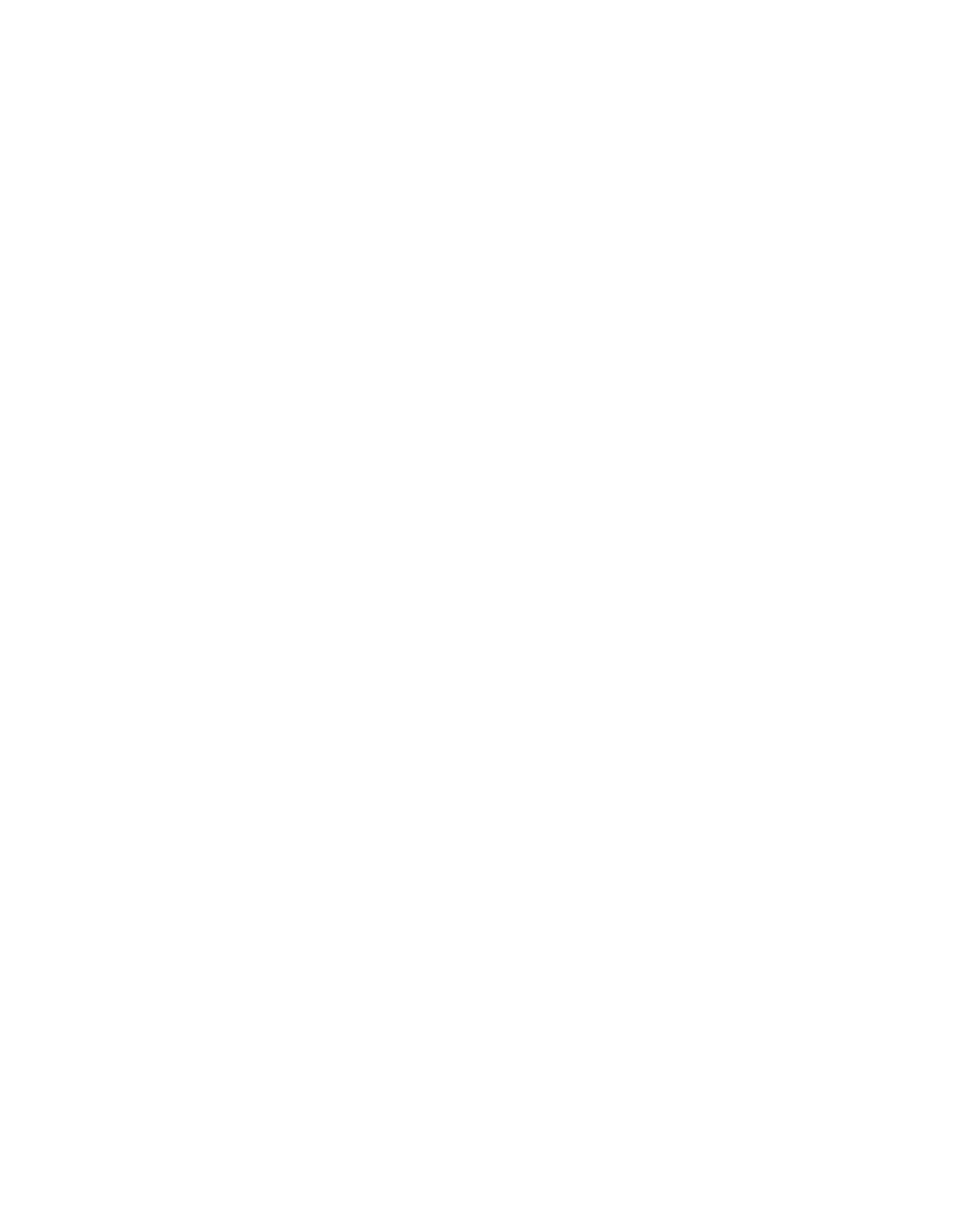# CHANGES IN REVISION TO THE 2022 ELECTION CALENDAR

### **Revised December 28, 2021:**

- Adds candidate signature requirement data supplied by the office of the Cook County Clerk for countywide offices, county commissioner districts, county board of review districts and offices of the Metropolitan Water Reclamation District of Greater Chicago ("MWRD").
- In the "Established Political Party Primary Nominations" section, revises the last day for the State Board of Elections to give written notice of the time and place for conducting a ballot-placement lottery for candidates who filed "simultaneously" for the same offices (Wednesday, April 6, 2022).
- In the "Referenda" section, removes a duplicative entry about the referendum petition filing deadline (Monday, March 21, 2022) and revises the last day to file objections again referenda petitions (Monday, March 28, 2022).

### **Revised January 25, 2022:**

• In the "Voting by Mail and Voting by Disabled Persons" section, revises the last day any registered voter who is eligible to vote by mail ballot may apply in person at the office of the Board of Election Commissioners for a vote by mail ballot for the Primary Election (Thursday, June 23, 2022)

### **Revised March 21, 2022:**

- Adds candidate signature requirement data supplied by the office of the Cook County Clerk for candidates of the Libertarian Party in county commissioner districts and county board of review districts, as ordered by the U.S. District Court for the Northern District of Illinois in the matter of *Libertarian Party of Illinois, et al., v. Karen Yarbrough, et al.*, No. 2022-cv-00578 (N.D. Ill. 3/4/2022).
- Revises portions of the Special Note Regarding Redistricting (page i.) to update status of prior litigation challenging the redistricted state representative and state legislative districts, and adds a mention of the second ward redistricting ordinance and petition filed in the office of the Chicago City Clerk on March 15, 2022.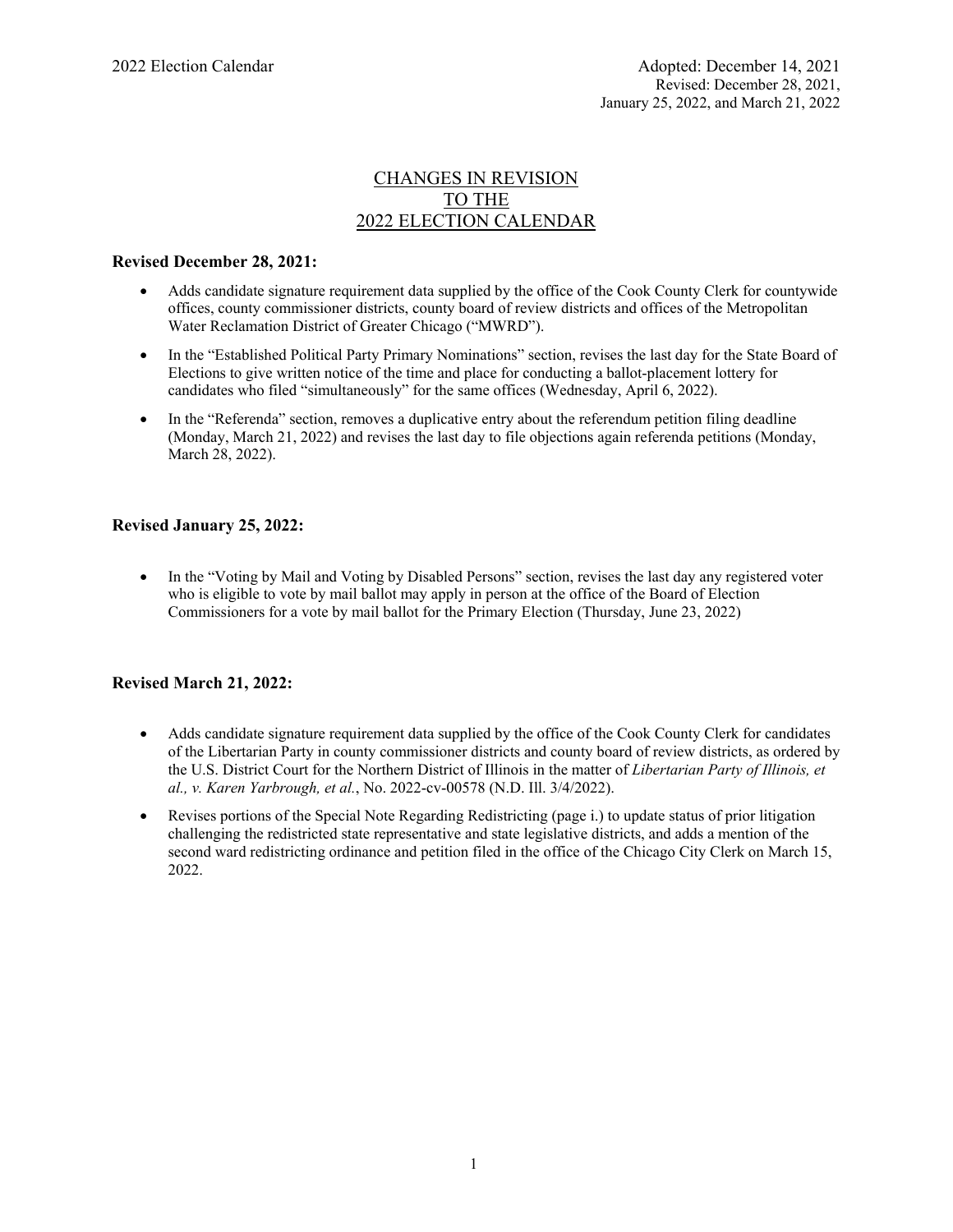# **SPECIAL NOTE REGARDING REDISTRICTING:**

IN SEPTEMBER 2021 THE ILLINOIS GENERAL ASSEMBLY ENACTED, AND THE GOVERNOR HAS SINCE APPROVED, LEGISLATION CHANGING THE DISTRICT BOUNDARIES OF CONGRESSIONAL, STATE SENATE, STATE REPRESENTATIVE AND OTHER DISTRICTS PURSUANT TO PUBLIC ACT 102-0663.<sup>1</sup> THE ILLINOIS STATE BOARD OF ELECTIONS IS CHARGED WITH THE DUTY OF PREPARING AND MAKING AVAILABLE TO THE PUBLIC THE LEGAL DESCRIPTIONS OF THE NEW DISTRICTS.2 CANDIDATES SHOULD CONSULT THOSE NEW DISTRICT BOUNDARIES.

ACCORDING TO INFORMATION RECEIVED FROM THE ILLINOIS STATE BOARD OF ELECTIONS, RECENT LITIGATION THAT CHALLENGED THE NEW STATE SENATE AND STATE REPRESENTATIVE DISTRICTS ENACTED BY PA 102-0663. HAS BEEN RESOLVED AND IS NO LONGER PENDING APPEAL.<sup>3</sup> INDIVIDUALS SEEKING INCLUSION ON THE BALLOT SHOULD CONSULT WITH COMPETENT LEGAL COUNSEL AND SHOULD MONITOR PUBLICATIONS BY THE STATE BOARD OF ELECTIONS FOR REVISIONS AND FURTHER INFORMATION ABOUT RUNNING FOR PUBLIC OFFICE IN THE FIRST ELECTION FOLLOWING THE DECENNIAL REDISTRICTING. (THE CHICAGO BOARD OF ELECTIONS WAS NOT A PARTY TO THE REDISTRICTING LITIGATION.)

THE CHICAGO CITY COUNCIL WAS CHARGED WITH THE DUTY OF REDISTRICTING WARD BOUNDARIES BY DECEMBER 1, 2021, BUT FAILED TO PASS A REDISTRICTING ORDINANCE BY THAT DEADLINE. AS OF THE PUBLICATION OF THIS REVISED DOCUMENT, TWO REDISTRICTING ORDINANCES HAVE BEEN SUBMITTED TO THE CITY CLERK ALONG WITH PETITIONS FOR THOSE ORDINANCES TO BE PRESENTED TO THE VOTERS IN A REFERENDUM TO BE VOTED UPON AT THE JUNE 28, 2022, GENERAL PRIMARY ELECTION. IT REMAINS POSSIBLE THAT THE CITY COUNCIL MAY STILL PASS A REDISTRICTING ORDINANCE PRIOR TO THE 2022 GENERAL PRIMARY, WHICH MAY OR MAY NOT ELIMINATE THE NEED FOR A WARD-REDISTRICTING REFERENDUM.<sup>4</sup> UNTIL SUCH REDISTRICTING IS COMPLETED, EXISTING WARD BOUNDARIES SHALL APPLY.

i

 $1$  PA 102-0663

<sup>&</sup>lt;sup>2</sup> Enforcement of the legislative and representative districts enacted in June 2021 by PA 102-0010 was enjoined by a federal court and may not be used in conducting future elections. (See *McConchie* and *Contreras*, supra, 2021 WL 4866354 (N.D. Ill., Oct. 19, 2021).

<sup>3</sup> *Contreras v. Ill. St. Bd. of Elections,* No. 21-cv-3139 (N.D. Ill.); *McConchie v. Ill. St. Bd. of Elections,* No. 21-cv-3091 (N.D. Ill.); and *United Congress of Community and Religious Organizations v. Ill. St. Bd. of Elections*, No. 21 cv-5512 (N.D. Ill.).

<sup>4</sup> See 65 ILCS 20/21-40.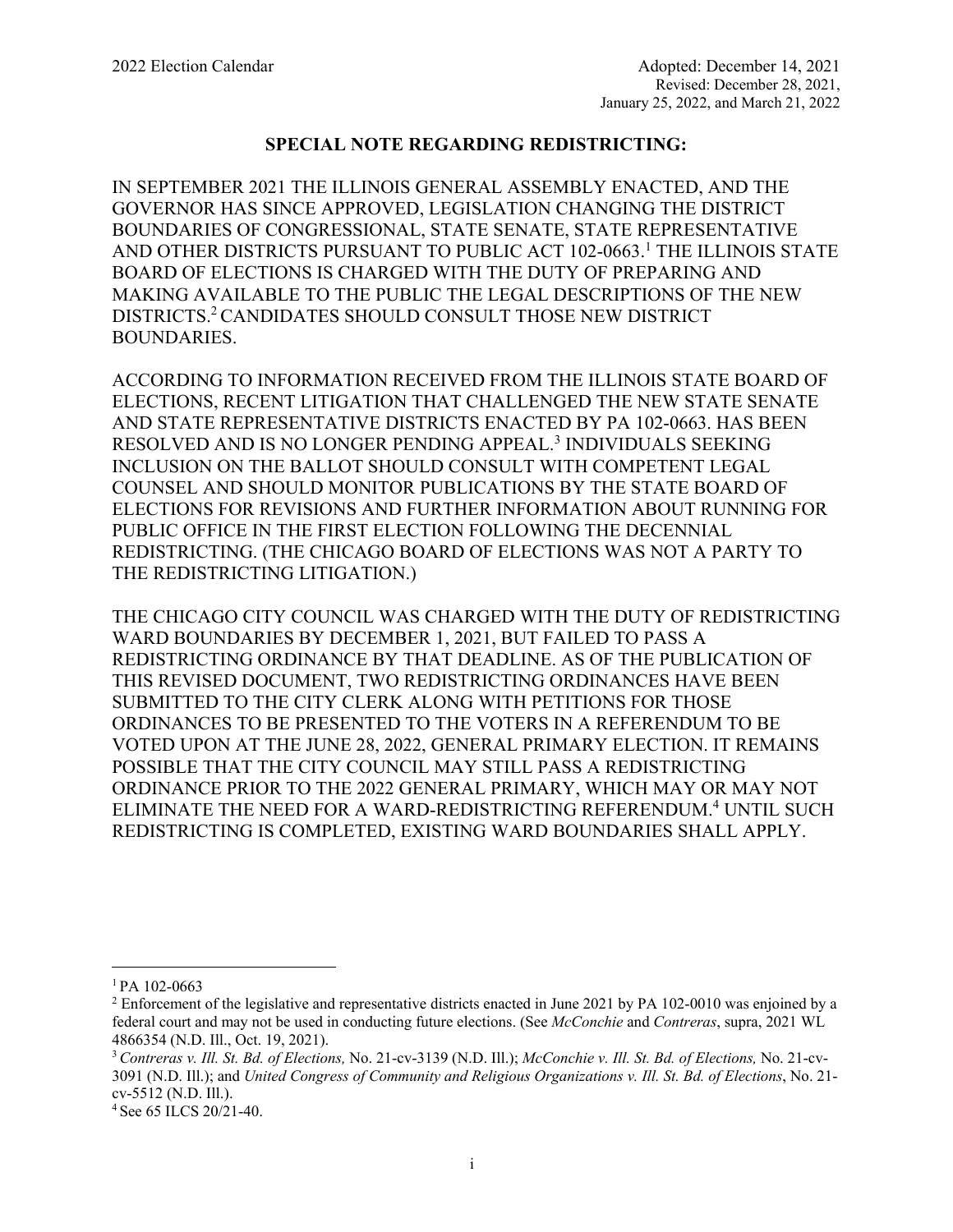# PREFACE

The Chicago Board of Election Commissioners is pleased to provide this 2022 Election Calendar to inform interested citizens of important dates and nominating petition signature requirements that pertain to the nomination and election of candidates for offices, as well as placing questions of public policy upon the ballot, by voters in the City of Chicago at the June 28, 2022 Primary Election and the November 8, 2022 General Election.

**Please note that the enactment of Public Act 102-0015 (eff. June 17, 2021) significantly affected important dates, deadlines and nominating petition signature requirements related to the 2022 General Primary and the 2022 General Election. Most notably, the date of the 2022 General Primary**  was moved to June 28, 2022.<sup>5</sup> The subsequent enactment of Public Act 102-0668 (eff. Nov. 15, 2021) **affected additional dates related to the 2022 General Election.** 

This publication is intended as a guide and not as a legal document. The information contained in this publication is drawn from provisions of federal and state law current as of December 13, 2021. This publication also incorporates information provided by the Illinois State Board of Elections and the Cook County Clerk's office, but the contents of this publication are not identical in all respects with similar calendars produced by those agencies. You are encouraged, therefore, to consult the calendars and guides published by the Illinois State Board of Elections and the Cook County Clerk's office to determine whether there might be a difference concerning an important date or piece of information.

The Illinois State Board of Elections also published a "2022 Candidate's Guide" that contains information on filing dates, general requirements for filing and specific requirements for individual offices. The Illinois State Board of Elections also makes available "suggested" sample petition forms for the various types of elective offices throughout the State of Illinois. The Candidate's Guide and sample petition forms are available at the State Board of Elections' office at 69 West Washington Street, Suite LL08, Chicago, Illinois 60602 (312-814-6440) or by going to the State Board's website at www.elections.il.gov.

**TO THE EXTENT THAT THE INFORMATION IN THIS PUBLICATION CONFLICTS WITH THE REQUIREMENTS OF FEDERAL OR STATE LAW, THOSE LAWS PREVAIL OVER THE CONTENT OF THIS PUBLICATION. YOU ARE STRONGLY ENCOURAGED TO SEEK LEGAL ADVICE CONCERNING YOUR RIGHTS AND OBLIGATIONS AS A VOTER AND/OR AS A CANDIDATE FOR PUBLIC OR POLITICAL OFFICE, AND YOU MAY NOT RELY SOLELY ON THE CONTENTS OF THIS PUBLICATION. IF YOU DO NOT HAVE AN ATTORNEY AND NEED ASSISTANCE IN FINDING ONE, THE CHICAGO BAR ASSOCIATION HAS A LAWYER REFERRAL SERVICE THAT IS AVAILABLE AT (312) 554-2001 (HEARING IMPAIRED: (312) 554-5055) AND AT THIS WEBSITE:** www.LRS.chicagobar.org**.** 

i<br>Li

<sup>5</sup> See 10 ILCS 5/2A-1.1b.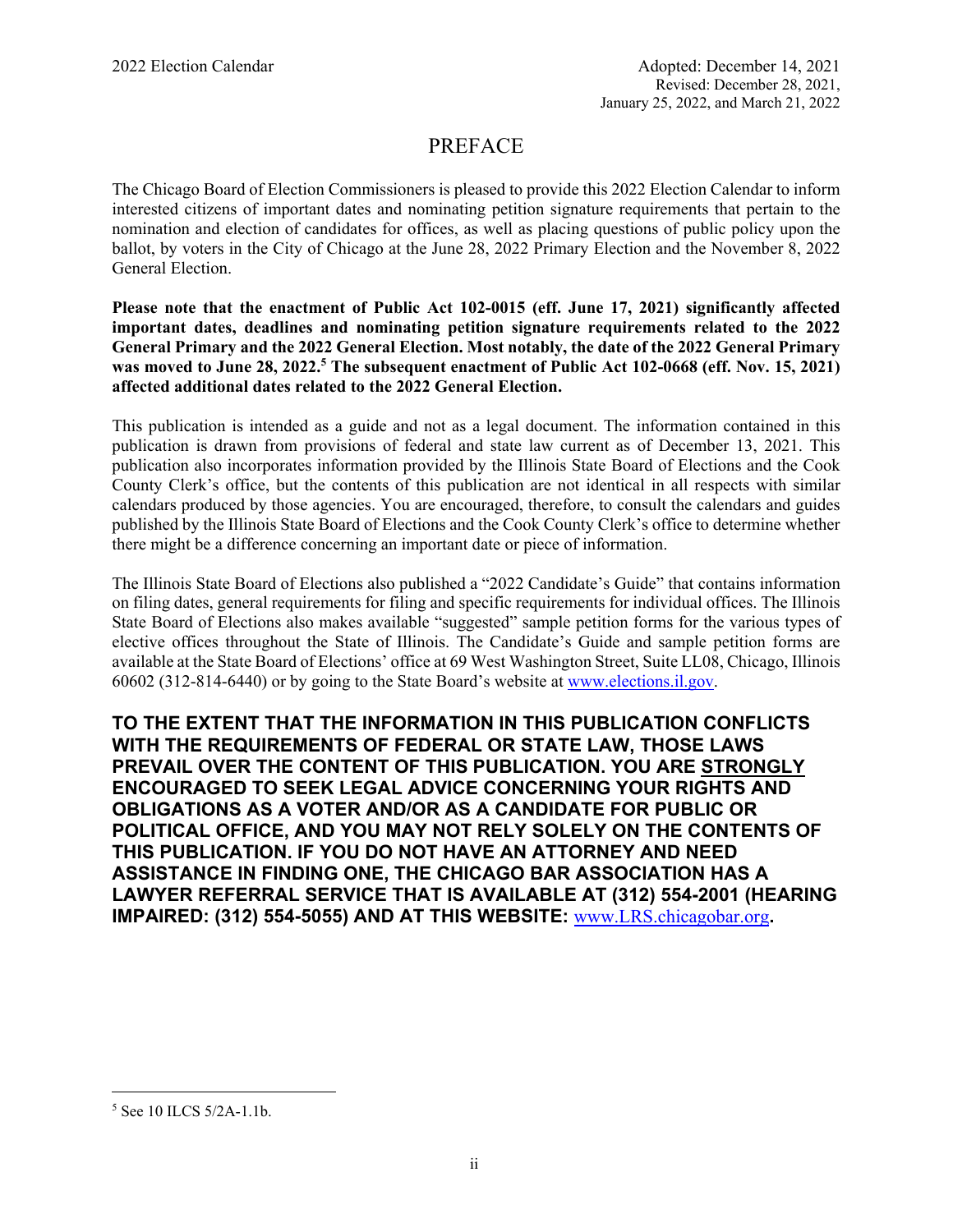# **OFFICES TO BE FILLED IN 2022 ELECTIONS**

# **June 28, 2022 - Primary Election**

**To Be Nominated:** 

United States Senator Governor and Lieutenant Governor Attorney General Secretary of State Comptroller Treasurer Representatives in Congress State Senators Representatives in the General Assembly Commissioners of the Metropolitan Water Reclamation District of Greater Chicago (3 to be nominated) President of the Cook County Board of Commissioners County Clerk of Cook County Treasurer of Cook County Sheriff of Cook County Assessor of Cook County County Commissioners of Cook County (**17** from single member districts) Commissioners of the Board of Review of Cook County (3 from single-member districts) Supreme, Appellate, Circuit and Sub-circuit Judges (to fill vacancies if required)

### **To Be Elected:**

State Central Committeepersons \* Democratic Party (one female Committeeperson and one male Committeeperson per Congressional District) \**Republican Party State Central Committee members are elected at party convention* 

# **November 8, 2022 - General Election**

### **To Be Elected:**

United States Senator Governor and Lieutenant Governor Attorney General Secretary of State Comptroller Treasurer Representatives in Congress State Senators Representatives in the General Assembly Commissioners of the Metropolitan Water Reclamation District of Greater Chicago (3 to be elected) President of the Cook County Board of Commissioners County Clerk of Cook County Treasurer of Cook County Sheriff of Cook County Assessor of Cook County County Commissioners of Cook County (17 from single member districts) Commissioners of the Board of Review of Cook County (3 from single-member districts) Supreme, Appellate, Circuit and Sub-circuit Court Judges (to fill vacancies if required) Judicial Retention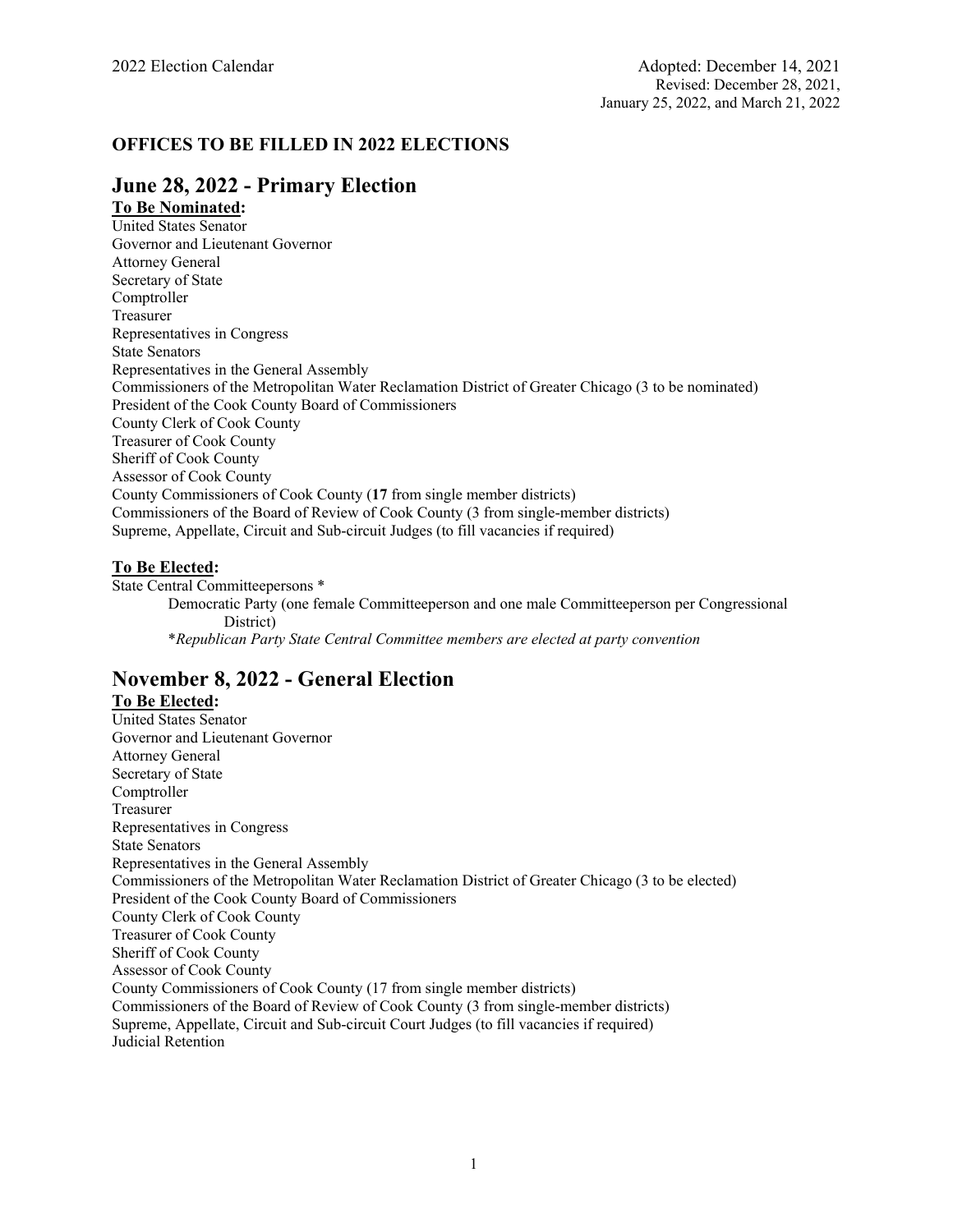### **Petitions to be filed with the State Board of Elections**

Nominating petitions for candidates for offices listed below to be filed in the office of the State Board of Elections.

United States Senator Representatives in Congress Governor and Lieutenant Governor Attorney General Secretary of State Comptroller Treasurer State Senators Representatives in the General Assembly Judicial Officers State Central Committeepersons (Democratic Party only)

### **Petitions to be filed with the Clerk of Cook County**

Nominating petitions for candidates for offices listed below are to be filed in the office of the Clerk of Cook County.

County Clerk of Cook County Treasurer of Cook County Sheriff of Cook County Assessor of Cook County Commissioners of the Metropolitan Water Reclamation District of Greater Chicago President of the Board of County Commissioners of Cook County County Commissioners of Cook County Commissioners of the Board of Review of Cook County

### **Established Political Party Candidates**

First day to circulate nominating petition sheets: Thursday, January 13, 2022 First day to file nomination papers: Monday, March 7, 2022 Last day to file nomination papers: Monday, March 14, 2022

#### **Supplemental filing period for judicial vacancies occurring during period February 21, 2022 through March 13, 2022**

First Day: Monday, March 28, 2022 Last Day: Monday, April 4, 2022

### **Independent and New Political Party Candidates**

First day to circulate nominating petition sheets: Wednesday, April 13, 2022 First day to file nomination papers: Tuesday, July 5, 2022 Last day to file nomination papers: Monday, July 11, 2022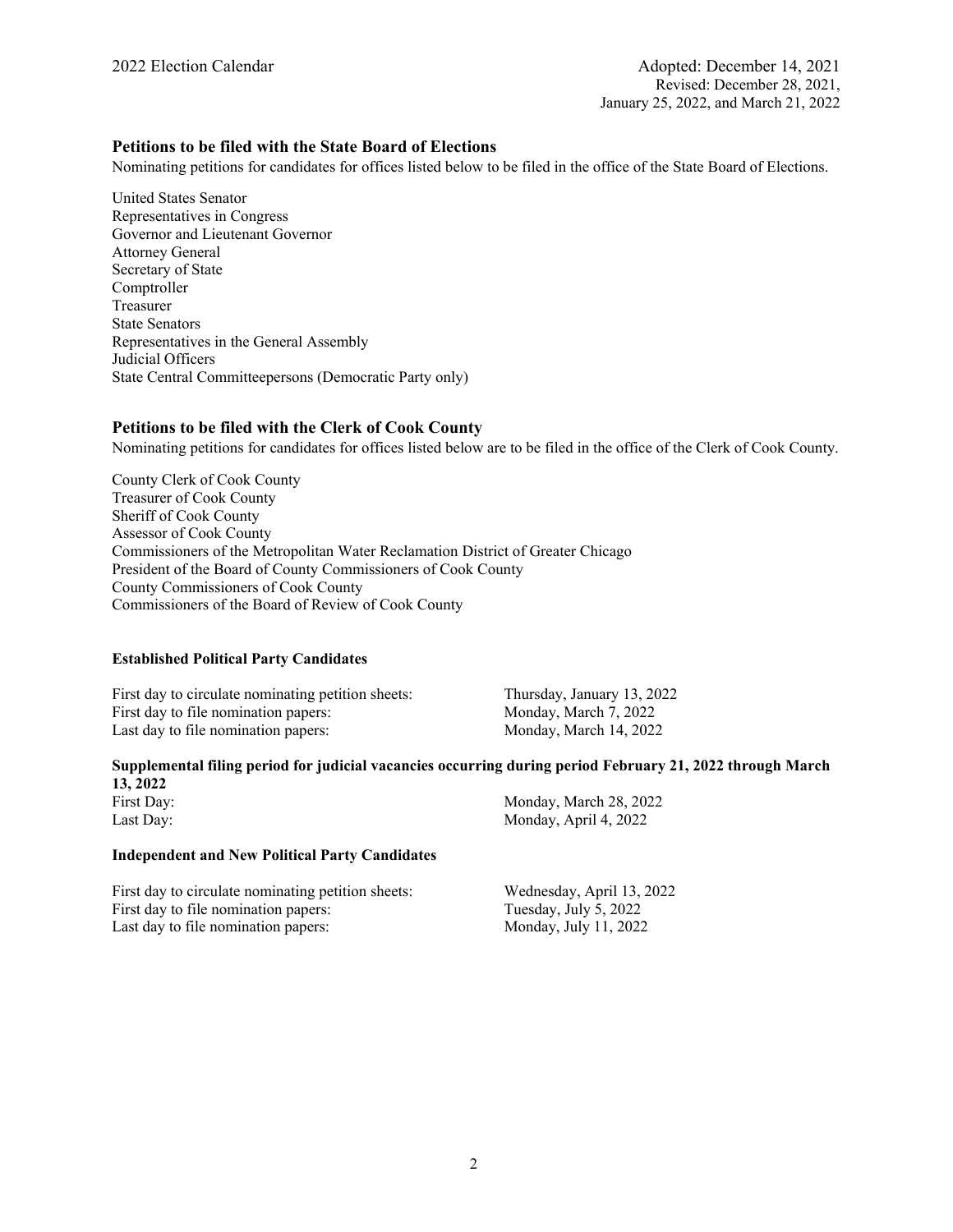# **SIGNATURE REQUIREMENTS**

# FEDERAL, STATE, LEGISLATIVE OFFICES STATE CENTRAL COMMITTEEPERSONS<sup>6</sup>

### *United States Senator*

| ---<br>Democratic* | 1can↑<br>. enuk | Independent** | Party**<br>Political<br>New |
|--------------------|-----------------|---------------|-----------------------------|
| 500                | 500             | 000           | 000                         |

At least 3,250 but not more than 6,500 of the qualified primary electors of the candidate's party, (10 ILCS 5/2A-1.1b(b))

\*\* 1% of number of voters who voted at next preceding Statewide general election or 25,000 qualified voters, whichever is less (10 ILCS 5/10-2, 5/10-3)

### *Governor and Lieutenant Governor, Attorney General, Secretary of State, Comptroller and Treasurer*

| -1-<br>emocratic* | epublican* | Independent** | . Party**<br>New<br>Political |
|-------------------|------------|---------------|-------------------------------|
| 500<br>ں رے د     | 500<br>$-$ | .000          | .000                          |

\* At least 3,250 but not more than 6,500 of the qualified primary electors of the candidate's party, (10 ILCS 5/2A-1.1b(b))

\*\* 1% of number of voters who voted at next preceding Statewide general election or 25,000 qualified voters, whichever is less (10 ILCS 5/10-2, 5/10-3)

### **Representatives in U. S. Congress**

|                  |     | Democratic*   Republican* | Independent <sup>**</sup> New Party <sup>***</sup> |       |
|------------------|-----|---------------------------|----------------------------------------------------|-------|
| <b>Districts</b> | 400 | 400                       | 5,000                                              | 5,000 |

\* In the first primary following the redistricting of Congressional districts, 600 qualified primary electors of party in district, reduced by one-third pursuant to 10 ILCS  $5/2A-1.1b(b)$ . (10 ILCS  $5/7-10(b)$ ); (10 ILCS  $5/2A-1.1(b)$ )

\*\* For the first election following the redistricting of congressional districts (10 ILCS 5/10-3)

\*\*\* For the first election following the redistricting of congressional districts (10 ILCS 5/10-2)

### **State Senators**

|                         |               |               | Democratic*   Republican*   Independent**   New Party*** |       |
|-------------------------|---------------|---------------|----------------------------------------------------------|-------|
| All<br><b>Districts</b> | $650 - 2,000$ | $650 - 2,000$ | 3,000                                                    | 3,000 |

i<br>Li

<sup>6</sup> Source: Illinois State Board of Elections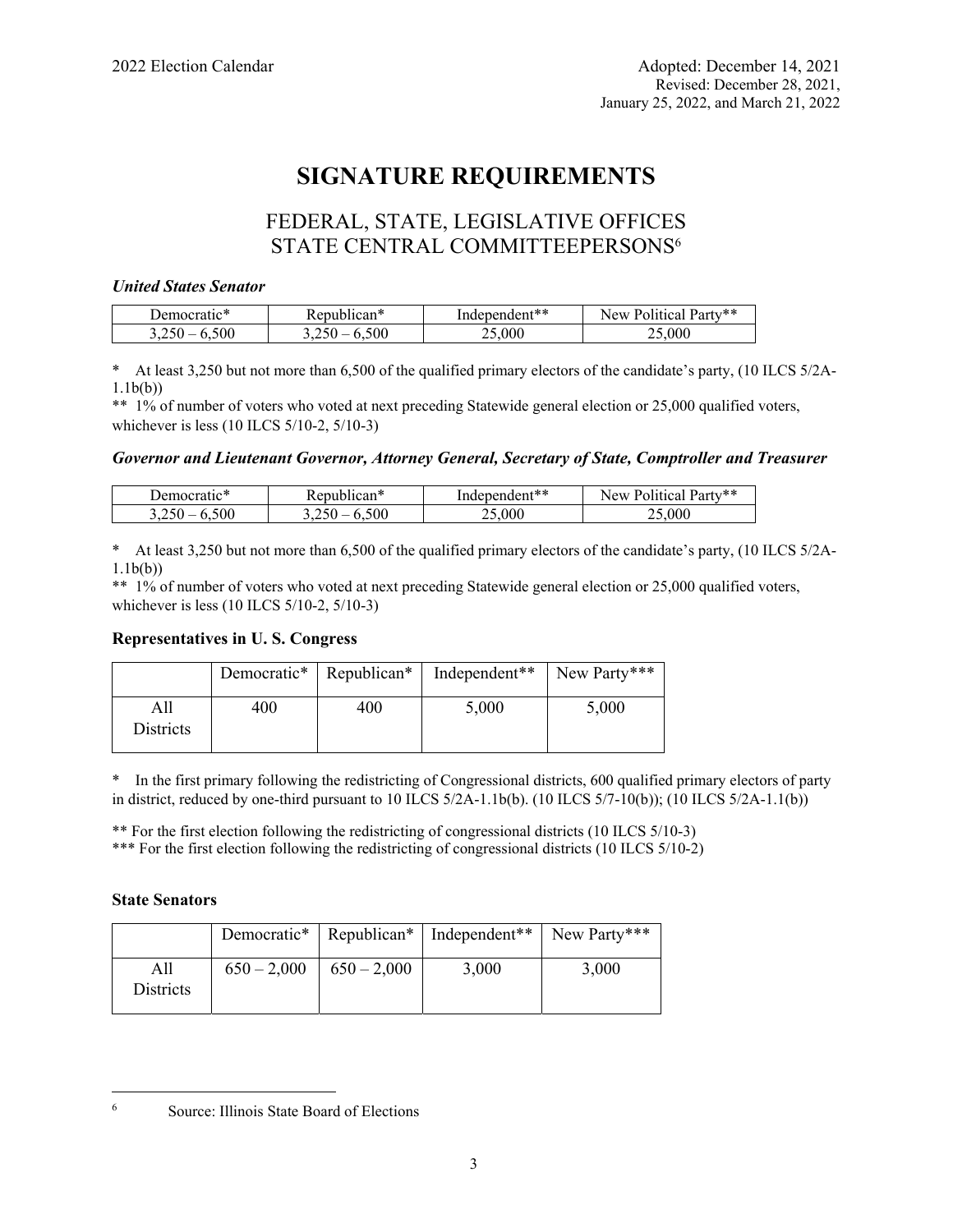\* At least 650 but not more than 2,000 of qualified primary electors of the candidate's party in the candidate's legislative district (10 ILCS 5/2A-1.1b(b))

\*\* For the first election following a redistricting of legislative districts (10 ILCS 5/10-3)

\*\*\* For the first election following a redistricting of legislative districts (10 ILCS 5/10-2)

### **Representatives in General Assembly**

|                  |                 |                | Democratic*   Republican*   Independent** | New Party*** |
|------------------|-----------------|----------------|-------------------------------------------|--------------|
| All<br>Districts | $400 - 1{,}000$ | $1400 - 1,000$ | 1,500                                     | 1,500        |

\* At least 400 but no more than 1,000 of the qualified primary electors of the candidate's party in the candidate's representative district (10 ILCS 2A-1.1b(b))

\*\* For the first election following a redistricting of representative districts (10 ILCS 5/10-3)

\*\*\* For the first election following a redistricting of representative districts (10 ILCS 5/10-2)

# SUPREME, APPELLATE, CIRCUIT AND SUBCIRCUIT COURT JUDGES7

*Supreme and Appellate Court Judge (Elected from First Judicial District – Cook County, if vacancy occurs)* 

| $\overline{\phantom{a}}$<br>hstrict | $\mathbf{A}$<br>Democratic* | . <epublican*< th=""><th>Independent**</th><th>. Party***<br/>New</th></epublican*<> | Independent**                   | . Party***<br>New |
|-------------------------------------|-----------------------------|--------------------------------------------------------------------------------------|---------------------------------|-------------------|
|                                     | 3,367                       | $\sim$ $\sim$<br>.                                                                   | 920<br>07<br>000<br>$\sim$<br>_ | .000<br>ጎድ        |

\* Equal to 0.4% of number of votes cast in district for candidate of same party for Governor at last general election at which a Governor was elected (November 2018), but in no event less than 500 signatures, reduced by one-third pursuant to 10 ILCS 5/2A-1.1b(b), (10 ILCS 5/7-10(h)); (10 ILCS 2A-1.1b(b))

\*\* Not less than 5% nor more than 8% (or 50 more than the minimum, whichever is greater) of the number of persons who voted at next preceding regular election in such district at which voted as a unit to elect officers to serve the district (whenever the minimum exceeds the minimum for office to be filled by voters of State at large, minimum shall be 25,000) (10 ILCS 5/10-3)

\*\*\* Not less than 5% of number of voters who voted at next preceding election in such district at which officer was elected to serve the district (whenever the minimum exceeds the minimum for office to be filled by voters of State at large, minimum shall be 25,000) (10 ILCS 5/10-2)

i<br>Li 7

Source: Illinois State Board of Elections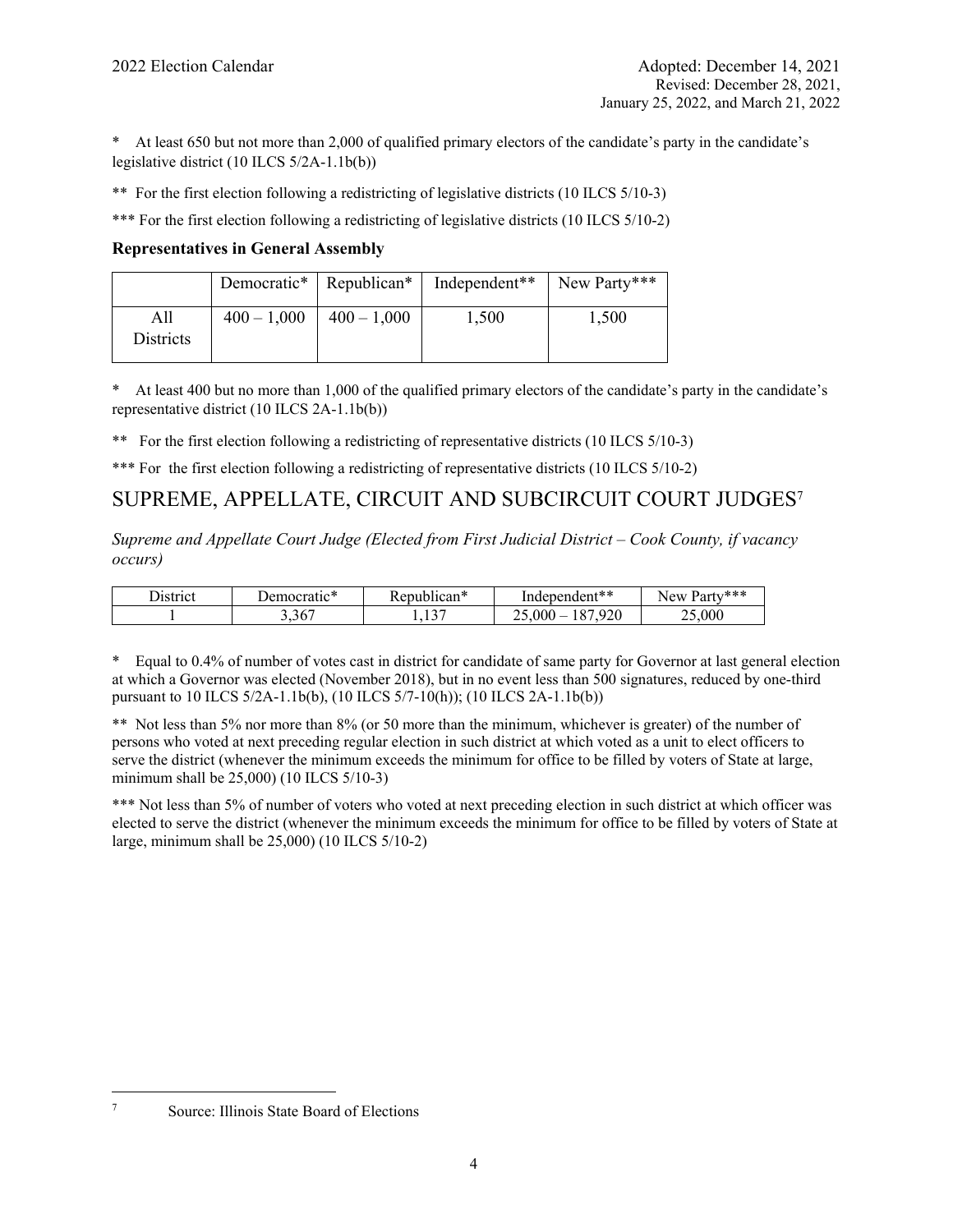| District                    | Democratic* | Republican* | Independent**      | New<br>Party*** |
|-----------------------------|-------------|-------------|--------------------|-----------------|
| Cook Circuit                | 2,567       | 667         | $25,000 - 187,920$ | 25,000          |
| 1 <sup>st</sup> Subcircuit  | 667         | 667         | $8,295 - 13,271$   | 8,295           |
| $2nd$ Subcircuit            | 667         | 667         | $4,424 - 7,078$    | 4,424           |
| 3 <sup>rd</sup> Subcircuit  | 667         | 667         | $14,711 - 23,536$  | 14,711          |
| 4 <sup>th</sup> Subcircuit  | 667         | 667         | $7,782 - 12,450$   | 7,782           |
| 5 <sup>th</sup> Subcircuit  | 667         | 667         | $9,291 - 14,865$   | 9,291           |
| $6th$ Subcircuit            | 667         | 667         | $9,570 - 15,311$   | 9,570           |
| $7th$ Subcircuit            | 667         | 667         | $4,150 - 6,638$    | 4,150           |
| 8 <sup>th</sup> Subcircuit  | 667         | 667         | $15,026 - 24,041$  | 15,026          |
| 9 <sup>th</sup> Subcircuit  | 667         | 667         | $11,240 - 17,983$  | 11,240          |
| 10 <sup>th</sup> Subcircuit | 667         | 667         | $15,212 - 24,338$  | 15,212          |
| 11 <sup>th</sup> Subcircuit | 667         | 667         | $4,048 - 6,476$    | 4,048           |
| 12 <sup>th</sup> Subcircuit | 667         | 667         | $8,273 - 13,236$   | 8,273           |
| 13 <sup>th</sup> Subcircuit | 667         | 667         | $7,758 - 12,412$   | 7,758           |
| 14 <sup>th</sup> Subcircuit | 667         | 667         | $6,065 - 9,702$    | 6,065           |
| 15 <sup>th</sup> Subcircuit | 667         | 667         | $6,283 - 10,052$   | 6,283           |

# **Cook County Circuit and Subcircuit Court Judge**

\* Equal to 0.25% of number of votes cast for the judicial candidate of his or her party who received the highest number of votes at the last general election at which a judicial officer from the same circuit or subcircuit was regularly scheduled to be elected, but in no event less than 1,000 signatures in circuits and subcircuits located in the First Judicial District, reduced by one-third pursuant to 10 ILCS 5/2A-1.1b(b). (10 ILCS 5/7-10(h)); (10 ILCS 2A- $1.1b(b)$ 

\*\* [Same formula as above for Supreme Court Judge] (10 ILCS 5/10-3)

\*\*\* [Same formula as above for Supreme Court Judge] (10 ILCS 5/10-2)

| <b>State Central Committeepersons</b> |  |  |
|---------------------------------------|--|--|
|---------------------------------------|--|--|

| District | Democratic* | Republican                                                                               |
|----------|-------------|------------------------------------------------------------------------------------------|
| ALL      |             | N/A (Republican Party State)<br>Central Committeepersons<br>elected at Party Convention) |

\* At least 100 of the primary electors of the party in the congressional district, reduced by one-third pursuant to 10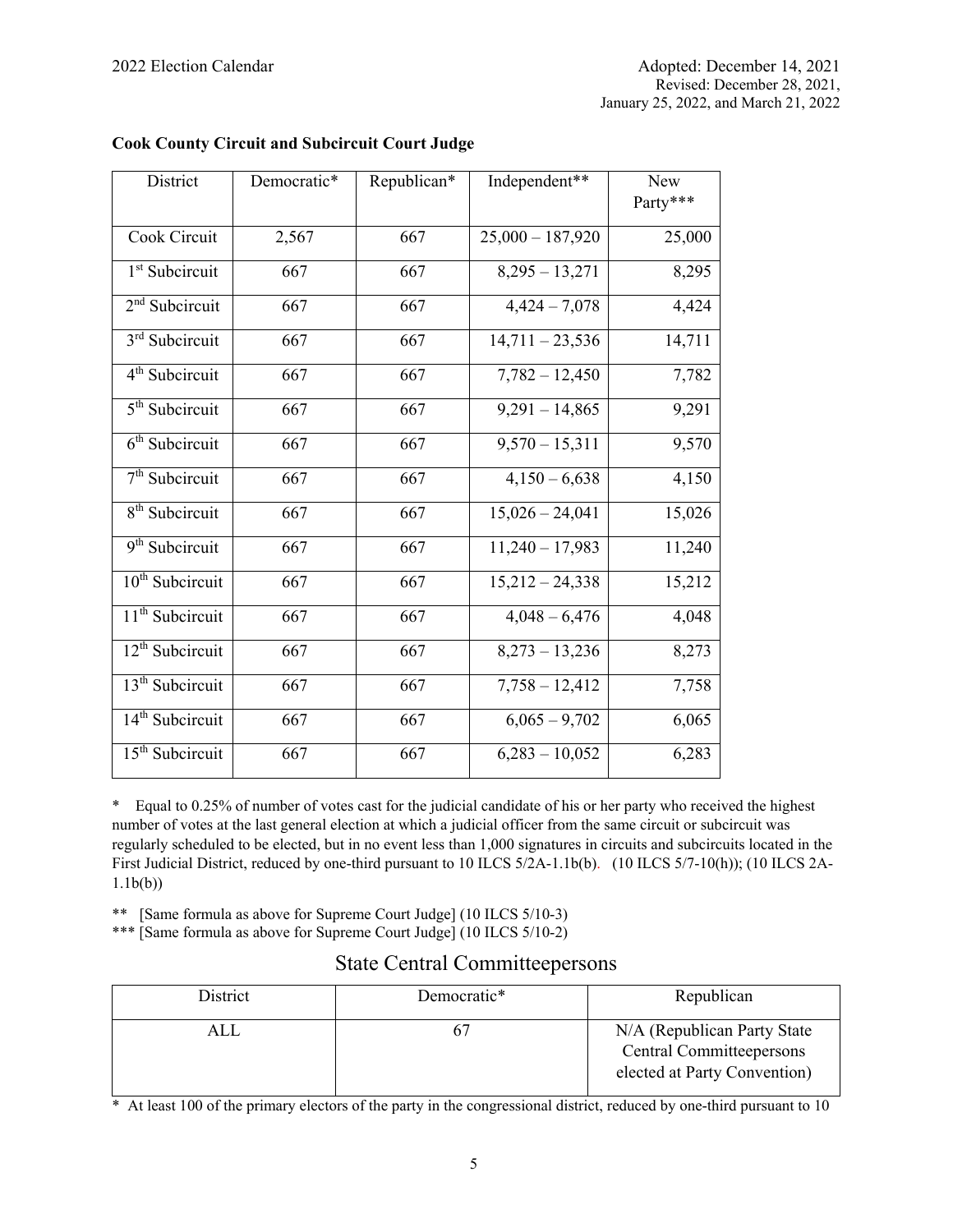### ILCS 5/2A-1.1b(b). (10 ILCS 5/7-10(f)); (10 ILCS 5/2A-1.1b(b))

# **COOK COUNTY OFFICERS & METROPOLITAN WATER RECLAMATION DISTRICT<sup>8</sup>**

### *President of the Board of County Commissioners of Cook County, County Clerk, Treasurer, Sheriff, Assessor*

| 11strici  | $-1$<br>10 ጥ<br>$-2m$ $\alpha$ ron.<br>nocranc | <u>່ດດທ່າ</u><br>m.<br>uca. | -<br>tarıan^<br>$\sim$ 441<br>ı<br>n t<br>ты. | mdent**<br>$\sim$<br>nae<br>:n | $\sim$ Party***<br>$\sim w$<br>N,<br>`ai t |
|-----------|------------------------------------------------|-----------------------------|-----------------------------------------------|--------------------------------|--------------------------------------------|
| -<br>∕ook | 00r<br>$\sim$<br>$\cdot \circ \cdot$           | O <sub>7</sub>              | $\cdots$<br><u>.</u>                          | ——<br>பட                       | mr<br>ᅭ                                    |

At least 0.5% of qualified electors of party who cast votes at last preceding general election in Cook County (determined by taking total vote cast for the candidate for that political party who received highest number of votes in Cook County at last general election in Cook County), reduced by one-third pursuant to 10 ILCS 5/2A-1.1b(b). (10 ILCS 5/7-10(d)(1); 5/7-10); (10 ILCS 5/2A-1.1b(b)).

\*\* Not less than 5% nor more than 8% (or 50 more than the minimum, whichever is greater) of the number of persons who voted at next preceding regular election in such district at which voted as a unit to elect officers to serve the district (whenever the minimum exceeds the minimum for office to be filled by voters of State at large, minimum shall be 25,000) (10 ILCS 5/10-3)

\*\*\* Not less than 5% of number of voters who voted at next preceding election in such district at which officer was elected to serve the district (whenever the minimum exceeds the minimum for office to be filled by voters of State at large, minimum shall be 25,000) (10 ILCS 5/10-2)

### *County Commissioners of Cook County*

| hetriot<br>IV | - 14<br>$\sim$ $\sim$ $\sim$ $\sim$ $\sim$<br>71<br>ralı | $\sim$<br>0.01<br>' י<br>'Cal | 0.01000<br>-iai | مله مله .<br>$\mu$ ndent $\gamma$<br>$\mathbf{H}^{\mathbf{a}}$<br>$\sim$ | الملموات والمراكب<br>New<br>.<br>. Par*<br>-ai<br>$\sim$ |
|---------------|----------------------------------------------------------|-------------------------------|-----------------|--------------------------------------------------------------------------|----------------------------------------------------------|
| 1 M.I         |                                                          | 102                           | ״<br>-          | ΩD                                                                       | ∽<br>∽<br>ᅩ                                              |

\* In the first election following a redistricting of Cook County Board of Commissioners districts, a candidate's petition for nomination must contain at least the number of signatures equal to 0.5% of the qualified electors of his or her party in the entire county who cast votes at the last preceding general election divided by the total number of county board districts comprising the county board; provided that in no event shall the number of signatures be less than 25. 10 ILCS 5/7-10(d)(2) reduced by one-third pursuant 10 ILCS 5/2A-1.1b(b). (10 ILCS 5/7-10(d)(2); 5/7-10); (10 ILCS 5/2A-1.1b(b))

\*\* Not less than 5% nor more than 8% (or 50 more than the minimum, whichever is greater) of total number of votes cast at the preceding general election for the county office voted on throughout such county for which the greatest total number of votes were cast for all candidates, divided by the number of districts, but in any event not less than 25 qualified voters of the district at next preceding regular election in the County Board district in which such district voted as a unit for the election of officers to serve the district (10 ILCS 5/10-3)

For the first election following redistricting of county board districts, a petition to form a new political party in a county board district shall be signed by qualified voters of the district equal to not less than 5% of the total number of votes cast at the preceding general election for the county office voted on throughout the county for which the greatest total number of votes were cast for all candidates, divided by the number of districts, but in any event not less than 25 qualified voters of the district or ward. (10 ILCS 5/10-2)

i<br>Li 8 Source: Cook County Clerk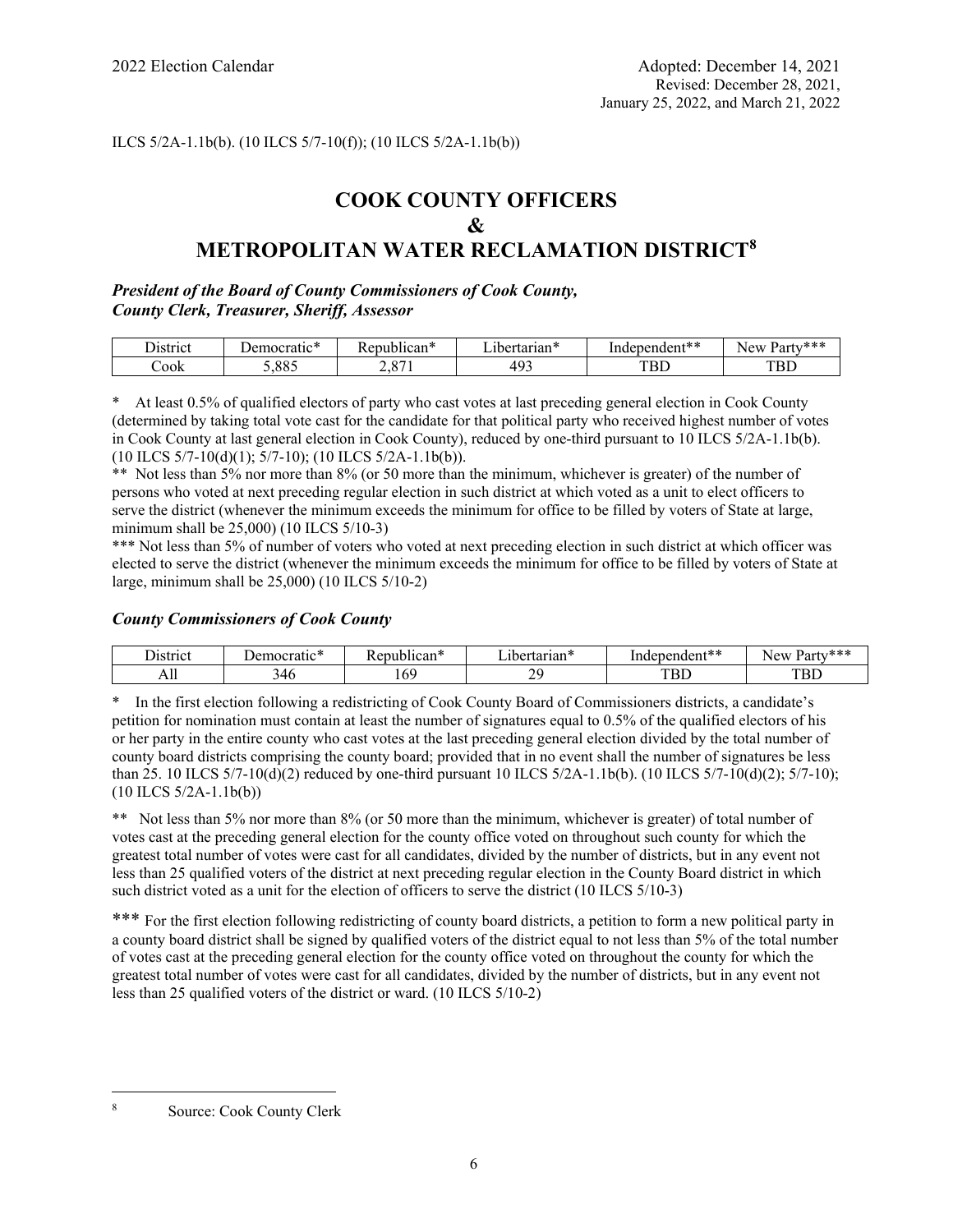| District | Democratic* | Republican* | Green* | Independent** | New<br>Party*** |
|----------|-------------|-------------|--------|---------------|-----------------|
| MWRD     | 5,770       | 2,813       | 1,132  | <b>TBD</b>    | <b>TBD</b>      |

### **Commissioners of the Metropolitan Water Reclamation District of Greater Chicago**

\* At least 0.5% of primary electors of party in district (the number of primary electors shall be determined by taking the total vote cast in the applicable district for the candidate for that political party who received the highest number of votes, statewide, at the last general election in the State at which elector for President of the Unites States were elected). (10 ILCS  $5/7-10(g)$ ) reduced by one-third pursuant 10 ILCS  $5/2A-1.1b(b)$ .

\*\* Not less than 5% nor more than 8% (or 50 more than the minimum, whichever is greater) of the number of persons who voted at next preceding regular election in such district at which voted as a unit to elect officers to serve the district, or 25,000, whichever is less. (10 ILCS 5/10-3)

\*\*\* Not less than 5% of number of voters who voted at next preceding election in such district at which officer was elected to serve the district, or 25,000, whichever is less. (10 ILCS 5/10-2)

| District | Democratic* | Republican* | Libertarian* | Independent** | New Party*** |
|----------|-------------|-------------|--------------|---------------|--------------|
|          | 2,667       | 2,667       | 493          | TBD           | <b>TBD</b>   |
|          | 2,667       | 2,667       | 493          | <b>TBD</b>    | <b>TBD</b>   |
|          | 2,667       | 2,667       | 493          | <b>TBD</b>    | <b>TBD</b>   |

### **Members of the Board of Review of Cook County**

\* In the first primary election following the redistricting of Cook County Board of Review Districts, at least 4,000 signatures per 10 ILCS  $5/7-10(d)(3)$  reduced by one-third per 10 ILCS  $5/2A-1.1b(b)$ ) or at least the number required for countywide candidates, whichever is less. 10 ILCS  $5/2A-1.1b(b)$ . (10 ILCS  $5/7-10(d)(3)$ ); (10 ILCS  $5/2A-1.1b(b)$ 1.1b(b)).

\*\* Not less than 5% nor more than 8% (or 50 more than the minimum, whichever is greater) of the number of persons who voted at next preceding regular election in such district at which voted as a unit to elect officers to serve the district or 25,000, whichever is less. (10 ILCS 5/10-3)

\*\*\* Not less than 5% of number of voters who voted at next preceding election in such district at which officer was elected to serve the district or 25,000, whichever is less. (10 ILCS 5/10-2)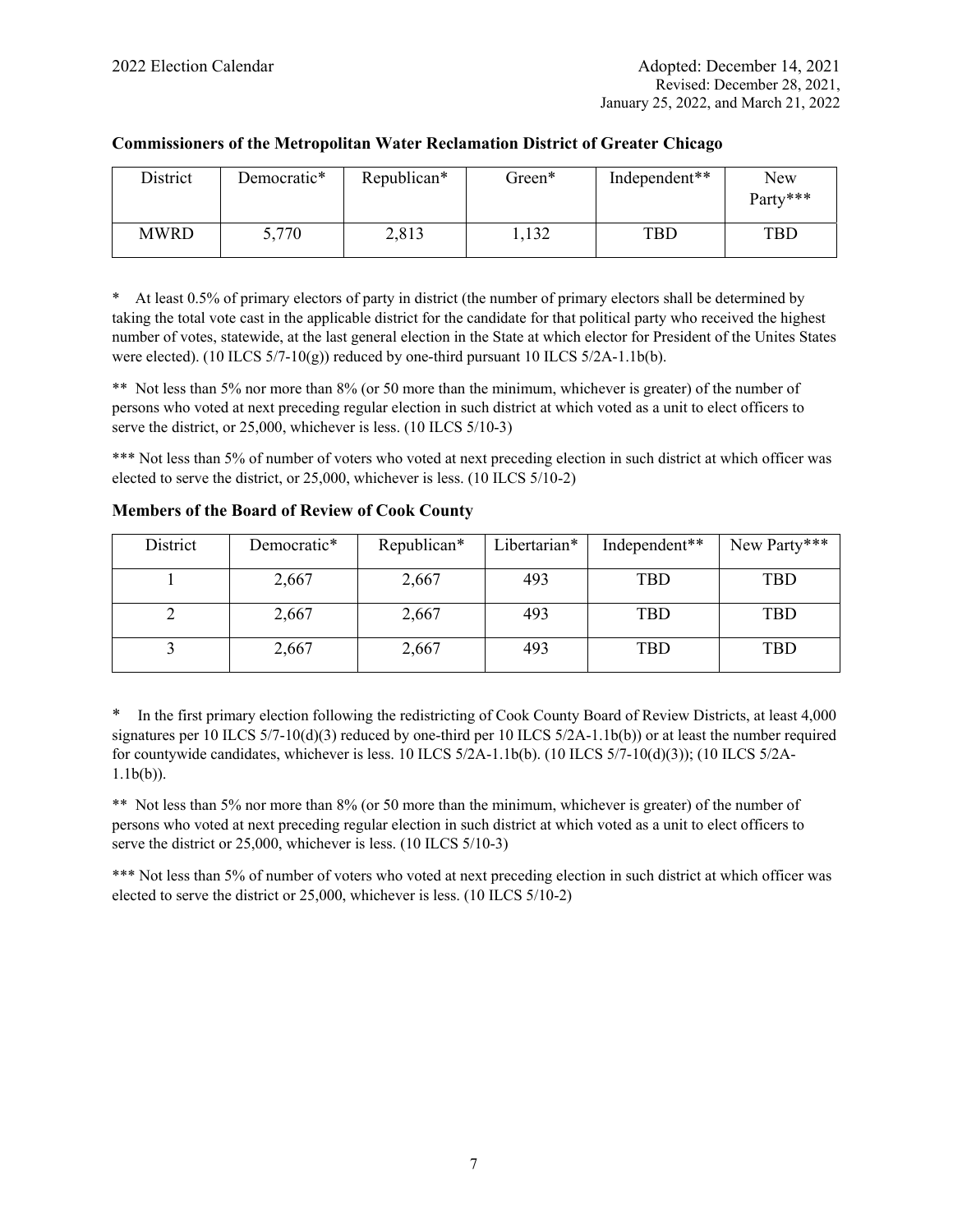# **Established Political Party Primary Nominations**

# **Thursday, January 13, 2022**

First day to circulate nominating petitions for candidates of established political parties who are required to file their petitions during the period from March 7, 2022 through March 14, 2022 . (10 ILCS 5/7-10, 5/8-8) ; (10 ILCS 5/2A-1.1b(a))

# **Monday, March 7, 2022**

First day for candidates of established political parties to file original nomination papers for Federal, State, Legislative and Judicial offices and for State Central Committeeperson in the principal office of the State Board of Elections (not more than 113 days prior to the primary). (10 ILCS 5/7-12(1), 5/8-9); (10 ILCS 5/2A-1.1b(c))

First day for candidates of established political parties for Commissioner of the Metropolitan Water Reclamation District of Greater Chicago and for Cook County offices to file original nomination papers in the office of the Clerk of Cook County (not more than 113 days prior to the primary). (10 ILCS 5/7- 12(2))

# **Monday, March 14, 2022**

Last day for candidates of established political parties to file original nomination papers for Federal, State, Legislative and Judicial offices and for State Central Committeeperson in the principal office of the State Board of Elections (not less than 106 days prior to the primary). (10 ILCS 5/7-12(1), 5/7-12(4), 5/8- 9); (10 ILCS 5/2A-1.1b(c))

Last day for candidates of established political parties for Commissioner of the Metropolitan Water Reclamation District of Greater Chicago and for County offices to file original nomination papers in the office of the Clerk of Cook County (not less than 106 days prior to the primary). (10 ILCS 5/7-12(2))

Last day for candidates filing nomination papers from March 7, 2022 through March 14, 2022 to file a Statement of Economic Interests with the proper office as required by the Illinois Governmental Ethics Act (Exception: candidates for federal offices and political party offices are not required to file economic interest statements). The receipt must be filed on or before this date with the election authority with whom the original nomination papers were filed. (5 ILCS 420/4A-101; 10 ILCS 5/7-12(8), 5/8-8)

NOTE: If multiple sets of nomination papers are filed for a candidate to the same office, the State Board of Elections or the election authority with whom nomination papers were filed will, within 2 business days, notify the candidate of his or her multiple petition filings. The candidate must within 3 business days after receipt of the notice notify the State Board of Elections or the appropriate election authority if he or she wishes to cancel one set of petitions. If the candidate fails to notify the State Board of Elections or the appropriate election authority, then only the first set of petitions filed will be deemed valid and all subsequent petitions will be void. (10 ILCS 5/7-12(11), 5/8-9(4), 5/10-6.2)

# **Wednesday, March 16, 2022**

Last day for State Board of Elections or the County Clerk to give written notice of the time and place for conducting a lottery to break ties and determine the order of filing and ballot position where two or more petitions are filed simultaneously for the same office as of the opening hour of the filing period on March 7, 2022, or within the last hour of filing deadline on March 14, 2022 (at least 7 days written notice).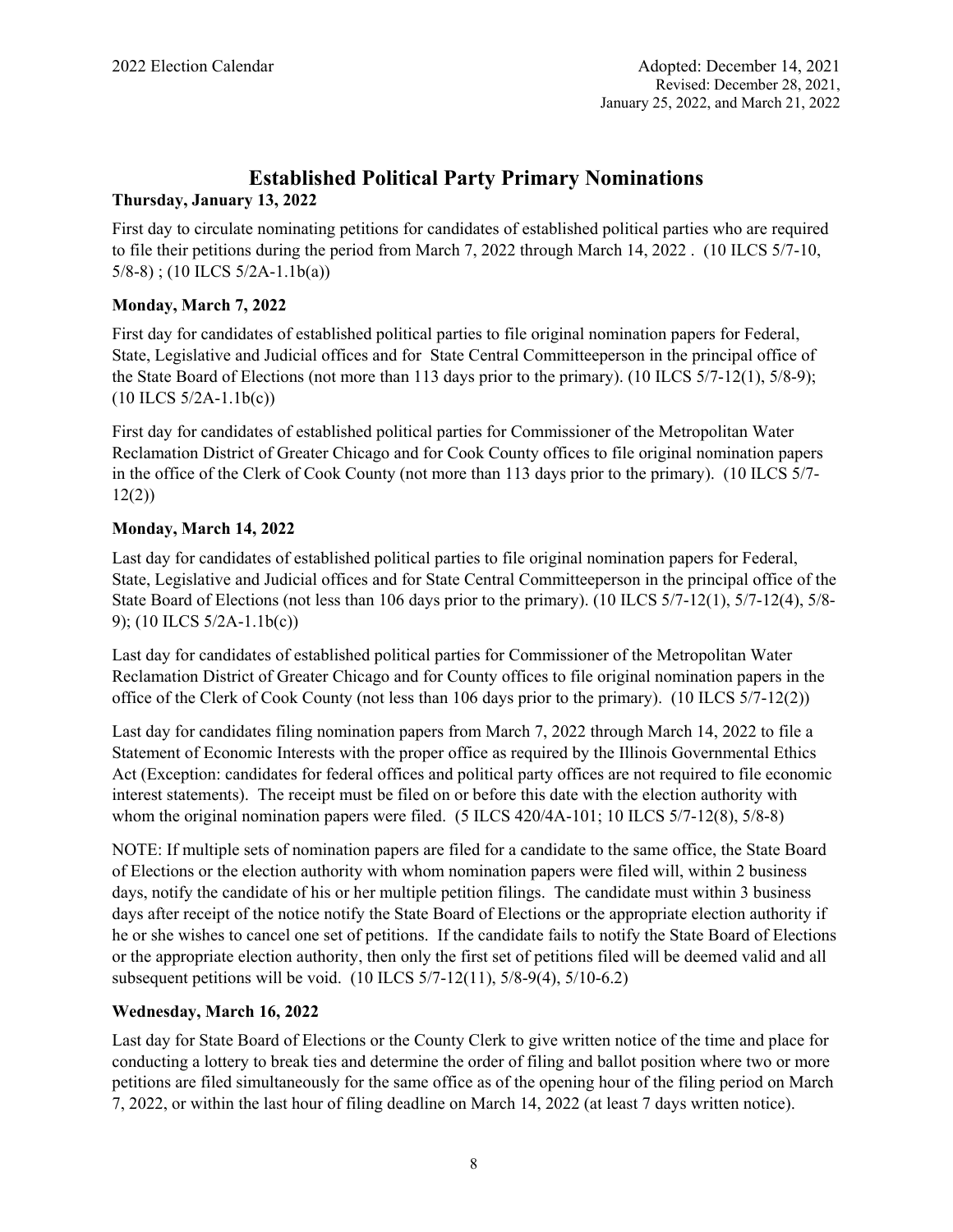Notice shall be given to the chair of each political party and to each organization of citizens with the election jurisdiction entitled to have pollwatchers present at the last preceding election. Notice must be also posted at the entrance to each office of the State Board of Elections or County Clerk. (10 ILCS 5/7- 12(6), 5/8-9)

# **Monday, March 21, 2022**

Last day to file objections to nomination papers of candidates filing nomination papers from March 7, 2022 through March 14, 2022 (within 5 business days of last day for filing petitions). Objections to petitions filed with the State Board of Elections are filed in the principal or permanent branch office of the State Board of Elections. Objections to petitions filed with the Clerk of Cook County are filed in the office of the Clerk of Cook County. (10 ILCS 5/7-12.1, 5/8-9.1, 5/10-8); (10 ILCS 5/2A-1.1b(d))

Last day for a candidate for whom nomination papers have been filed for 2 or more offices which are incompatible to withdraw as a candidate for all but one of such offices. Withdrawals are filed in the same office where nomination papers were filed. (10 ILCS 5/7-12(9), 5/8-9)

### **Wednesday, March 23, 2022**

Last day for State Board of Elections or the County Clerk to conduct a lottery to break ties and determine the order of filing and ballot position where two or more petitions are filed simultaneously for the same office as of the opening hour of the filing period on March 7, 2022 or within the last hour of filing deadline on March 14, 2022 (within 9 days of the last day for filing petitions). (10 ILCS 5/7-12(6), 5/8-9)

# **Monday, March 28, 2022**

First day for candidates of established political parties to file original nomination papers for all judicial vacancies occurring within the 3-week period preceding the 106th day before the primary (February 21, 2022 through March 13, 2022). File in the principal office of the State Board of Elections (not more than 92 days prior to date of primary).  $(10$  ILCS  $5/7-12(1))$ 

First Day to file a petition for nomination to fill a vacancy by special election in the office of representative in Congress from this State (for vacancies occurring between February 21, 2022 and March 14, 2022) for the general primary election may be filed in the principal office of the State Board of Elections beginning March 28, 2022 but no later than April 4, 2022. (10 ILCS 5/2A-1.1b(c))

### **Monday, April 4, 2022**

Last day for candidates of established political parties to file original nomination papers for all judicial vacancies occurring within the 3-week period (February 21, 2022 through March 13, 2022) preceding the 106th day before the primary (March 14, 2022) . File in the principal office of the State Board of Elections. (10 ILCS 5/7-12(1))

Last Day to file a petition for nomination to fill a vacancy by special election in the office of representative in Congress from this State (for vacancies occurring between February 21, 2022 and March 14, 2022) for the general primary election may be filed in the principal office of the State Board of Elections beginning March 28, 2022 but no later than April 4, 2022. (10 ILCS 5/2A-1.1b(c))

Last day for candidates filing nomination papers during the special judicial filing period from March 28 through April 4, 2022 to file a Statement of Economic Interests with the Secretary of State as required by the Illinois Governmental Ethics Act. The receipt must be filed on or before this date with the State Board of Elections. (5 ILCS 420/4A-101; 10 ILCS 5/7-12(8))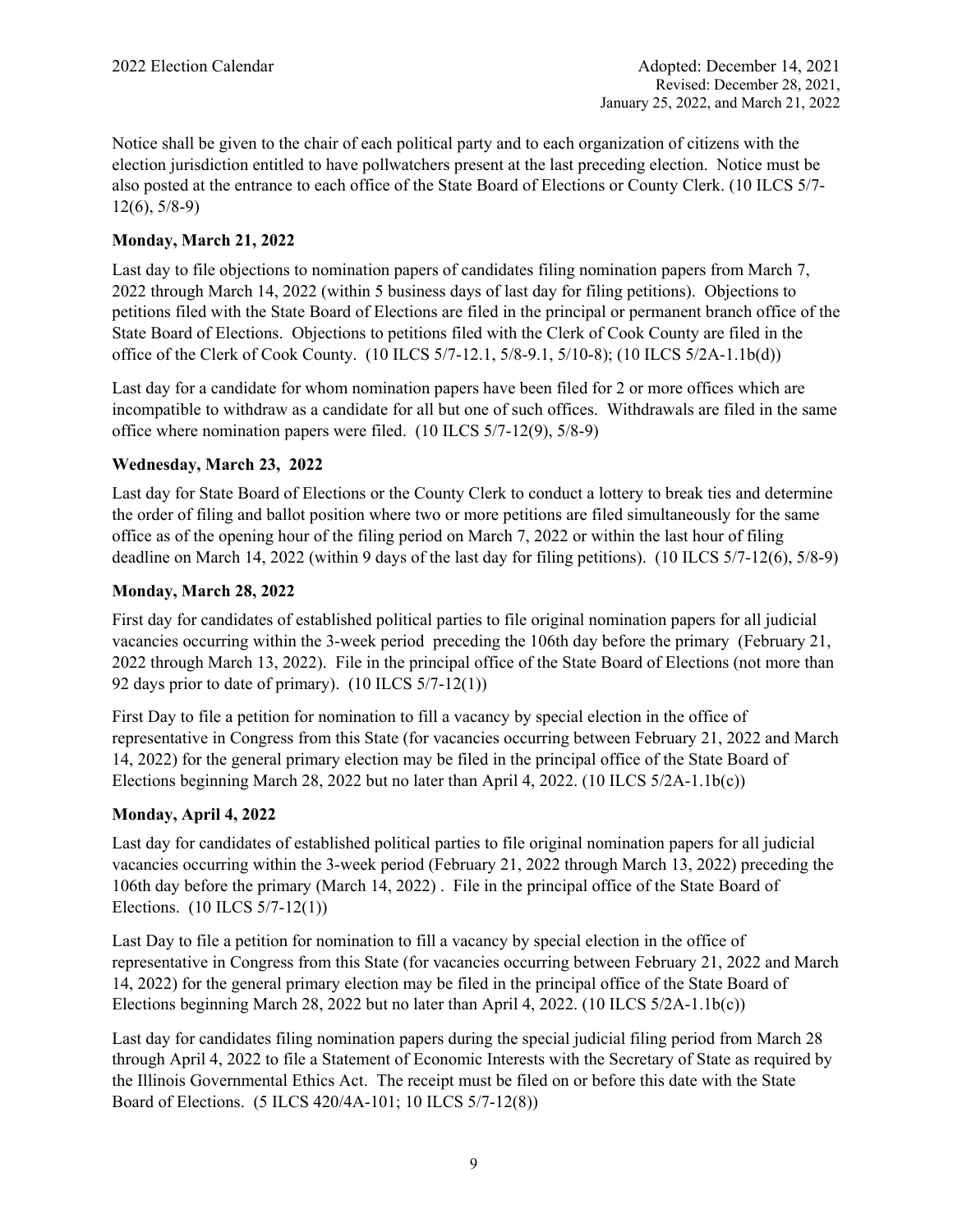# **Wednesday, April 6, 2022**

Last day for State Board of Elections to give written notice of the time and place for conducting a lottery to break ties and determine the order of filing and ballot position where two or more petitions are filed simultaneously for the same office as of the opening hour of the special judicial filing period on March 28, 2022, or within the last hour of filing deadline on April 4, 2022 (at least 7 days written notice). Notice shall be given to the chair of each established political party and to each organization of citizens within the election jurisdiction entitled to have pollwatchers present at the last preceding election. Notice must also be posted at the entrance to each office of the State Board of Elections. (10 ILCS 5/7-12(6))

# **Monday, April 11, 2022**

Last day for a candidate for whom nomination papers have been filed for 2 or more offices which are incompatible during the special judicial filing period from March 28, 2022 through April 4, 2022, to withdraw as a candidate for all but one of such offices (within 5 business days following last day for petition filing). (10 ILCS 5/7-12(9))

Last day to file objections to nomination papers of judicial candidates who filed nomination papers during the special judicial filing period from March 28, 2022 through April 4, 2022 (within 5 business days following last day for petition filing). File in the principal or permanent branch office of the State Board of Elections. (10 ILCS 5/7-12.1, 5/10-8)

# **Wednesday, April 13, 2022**

Last day for State Board of Elections to conduct a lottery to break ties and determine the order of filing and ballot position where two or more petitions are filed simultaneously for the same office as of the opening hour of the special judicial filing period on March 28, 2022, or within the last hour of filing deadline on April 4, 2022 (within 9 days of last day for filing petitions). (10 ILCS 5/7-12(6), 5/10- 6.2)(10 ILCS 5/2A-1.1b(c))

### **Thursday, April 21, 2022**

Last day for candidates of established political parties who filed nomination papers with the State Board of Elections to withdraw as candidates (not later than the date of certification of candidates for the ballot). File in the principal or permanent branch office of the State Board of Elections. (10 ILCS 5/7-12(9), 5/7-14, 5/8-9(3))

Last day for the State Board of Elections to certify to the county clerk of each county the names of all candidates whose nomination papers or certificates of nomination have been filed with the Board, directing the county clerk to place upon the official ballot the names of such candidates in the same manner and in the same order as shown upon the certification (not less than 68 days before the date of the primary). (10 ILCS 5/7-14, 5/8-10; 10 ILCS 5/2A-1.1b(g))

### **Wednesday, April 27, 2022**

Last day for candidates of established political parties who filed nomination papers with the County Clerk to withdraw as candidates (not later than the date of certification candidates for the ballot). File in the office of the Clerk of Cook County. (10 ILCS 5/7-12(9), 5/7-14)

Last day for the Cook County Clerk to certify to the Board of Election Commissioners the names of the candidates for the Primary Election (not less than 62 days before date of the primary). (10 ILCS 5/7-14, 5/8-10)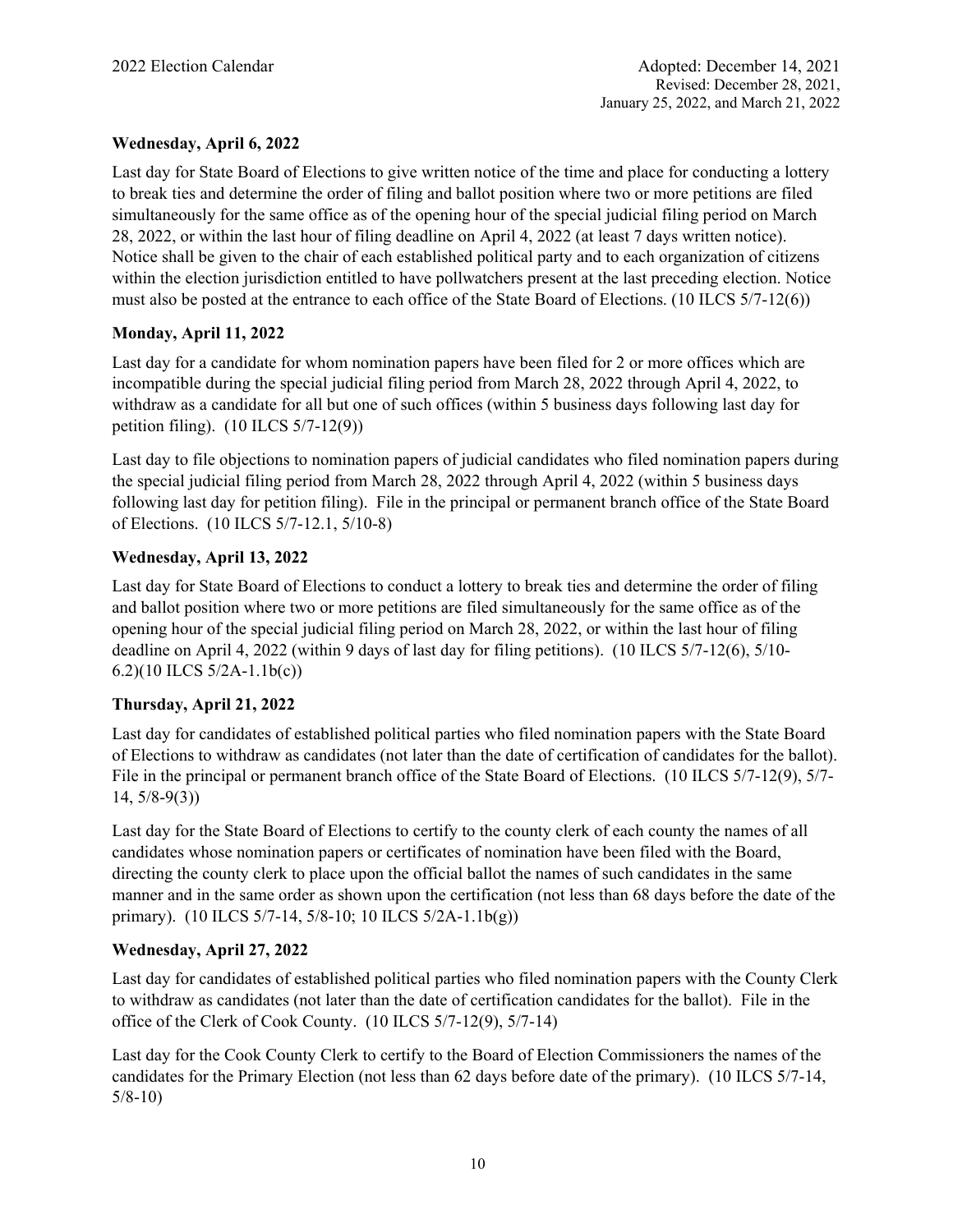# **Write-In Candidates**

### **Thursday, April 28, 2022**

Last day (by 5:00 p.m.) a person may file a notarized Declaration of Intent to be a write-in candidate (not later than 61 days prior to the primary) (Exception: If an objection to the person's nomination papers or petitions for the office is sustained after this date, the person may file a Declaration of Intent not later than 7 days before the election (June 21, 2022)). File in the office of the Board of Election Commissioners and in the office of every election authority having jurisdiction over the district in which the person seeks to be a write-in candidate. Write-in votes will be counted only for persons who have filed a Declaration of Intent. (10 ILCS 5/7-59(b)); (10 ILS 5/2A-1.1b(h))

# **Tuesday, June 21, 2022**

Last day (by 5:00 p.m.) a person may file a notarized Declaration of Intent to be a write-in candidate if an objection to the person's nomination papers or petitions for the office is sustained after the 61st day before the primary. File in the office of the Board of Election Commissioners and in the office of every election authority having jurisdiction over the district in which the person seeks to be a write-in candidate. Write-in votes will be counted only for persons who have filed a Declaration of Intent. (10 ILCS 5/7- 59(b))

# **Referenda**

# **Thursday, January 27, 2022**

First day notice of intention to file a petition to create a political subdivision whose officers are to be elected rather than appointed may be published in a newspaper within the proposed political subdivision, or if none, in a newspaper of general circulation within the proposed territory (152 days prior to the election). (10 ILCS 5/28-2(g))

### **Monday, February 28, 2022**

Last day notice of intention to file a petition to create a political subdivision whose officers are to be elected rather than appointed may be published in a newspaper within the proposed political subdivision, or if none, in a newspaper of general circulation within the proposed territory (at least 122 days before the election – date falls on a Saturday and moved to the first business day following the day otherwise fixed as the first or last day per 10 ILCS  $5/1-6$ ). (10 ILCS  $5/28-2(g)$ )

Last day to file original petition to create a political subdivision with the appropriate officer or board (at least 122 days before the election – date falls on a Saturday and moved to the first business day following the day otherwise fixed as the first or last day per 10 ILCS 5/1-6). (10 ILCS 5/28-2(b))

# **Monday, March 7, 2022**

Last day to file objections to petition to create a political subdivision with the appropriate officer or board or clerk of the circuit court, as the case may be (within 5 business days after last day for filing petitions). (10 ILCS 5/28-4, 5/10-8)

### **Monday, March 21, 2022**

Last day for filing original petitions for the submission of a question of public policy under Article 28 of the Election Code (except for proposition to create a political subdivision, petitions for submission of a question under Section 18-120 of the Property Tax Code, referenda held pursuant to Article IX of the Liquor Control Act, and except as otherwise provided by statute). For propositions to appear on ballot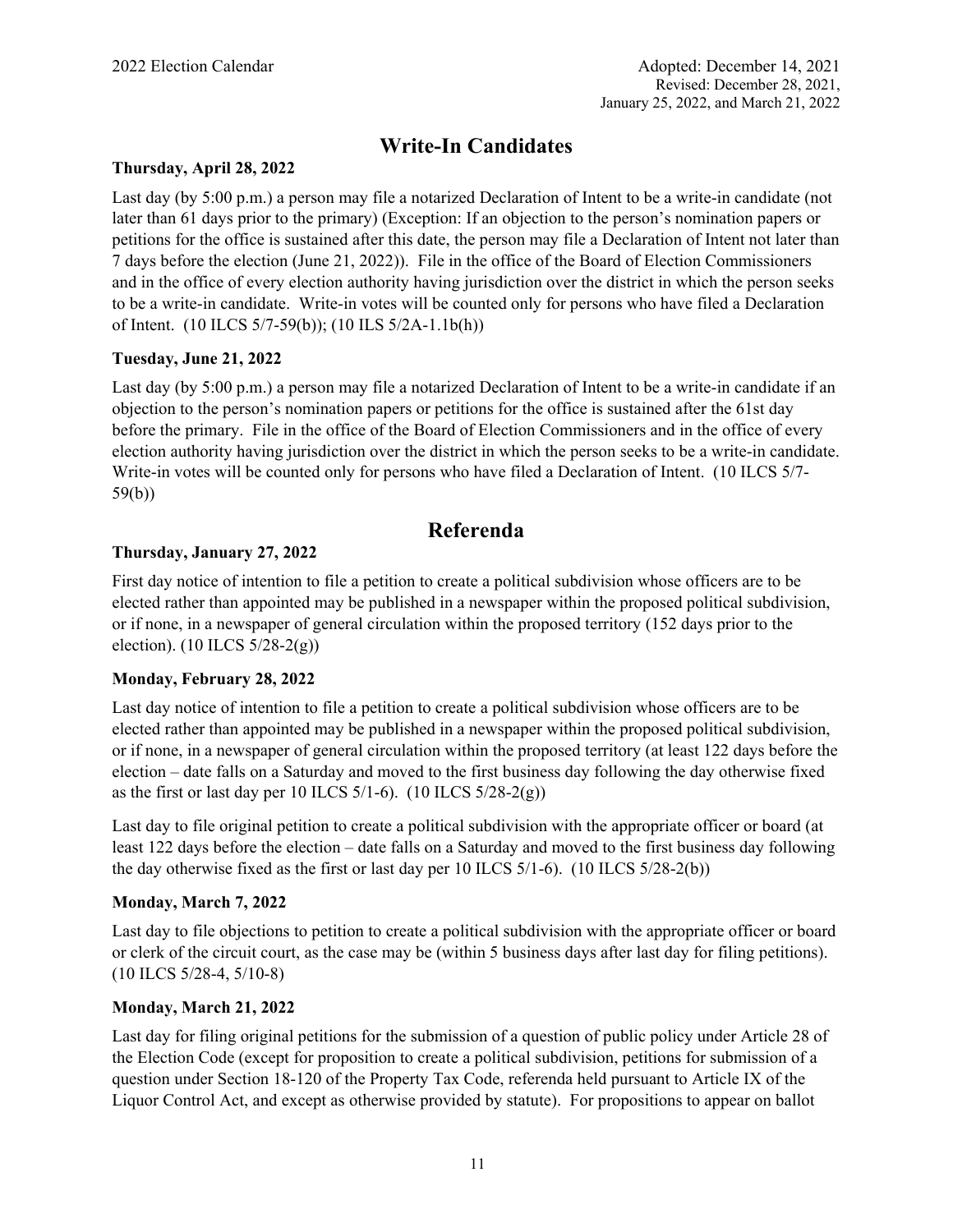only within the City of Chicago or a part thereof, file in the office of the Board of Election Commissioners. (10 ILCS 5/28-2(a); (10 ILCS 5/2A-1.1b(d))

# **Monday, March 28, 2022**

Last day to file objections to petitions for submission of a question of public policy under Article 28 of the Election Code (within 5 business days after last day for filing petitions) (except for objections to petitions to create a political subdivision, petitions for submission of a question under Section 18-120 of the Property Tax Code, petitions for proposed Constitutional amendments and petitions for statewide advisory questions). For propositions to appear on ballot only within the City of Chicago or a part thereof, file in the office of the Board of Election Commissioners. (10 ILCS 5/10-8, 5/28-4); (10 ILCS 5/2A-1.1b(d)

# **Monday, April 11, 2022**

Last day for governing boards of political subdivisions to adopt an ordinance or resolution initiating the placement of public questions on the ballot pursuant to law (not less than 79 days before the election – actual date is Sunday, April 10, 2022 – move to next business day per 10 ILCS 5/1-6). (10 ILCS 5/28- 2(c); 55 ILCS 5/5-1005.5; 60 ILCS 1/80-80; 65 ILCS 5/3.1-40-60; 70 ILCS 1205/8-30)

# **Thursday, April 21, 2022**

Last day for the Circuit Court Clerk and the City Clerk to certify any question of public policy to the Chicago Board of Election Commissioners (not less than 68 days before the election). (10 ILCS 5/28-5)

Last day for the Cook County Clerk to certify to the Chicago Board of Election Commissioners any referenda to be submitted to the voters in the City of Chicago (not less than 68 days before the election). (10 ILCS 5/28-5)

# **Friday, April 29, 2022**

First day for the Board to publish notice of any question of public policy to be voted upon within the jurisdiction (not more than 60 days before the election). (10 ILCS 5/12-5)

# **Monday, June 20, 2022**

Last day for the Board to publish a notice of any question of public policy to be voted upon within the jurisdiction (not less than 10 days before the election – actual date is Saturday, June 18, 2022 – moved to next business day per 10 ILCS 5/1-6). A copy of the notice shall be posted at the principal office of the Board of Election Commissioners and the City Clerk of the City of Chicago shall post a copy at the principal office of the City of Chicago. (10 ILCS 5/12-5)

# **Registration, Grace Period Registration,**

# **Civic Organizations, Miscellaneous Notices, Pollwatcher Credentials Monday, February 28, 2022**

Last day for the Board of Election Commissioners to notify every principal and vice-principal of each high school, elementary school and vocational school situated in the city of Chicago of their eligibility to serve as deputy registrars and offer training courses for service as deputy registrars (at least 4 months prior to the election).  $(10$  ILCS  $5/6-50.2(a)$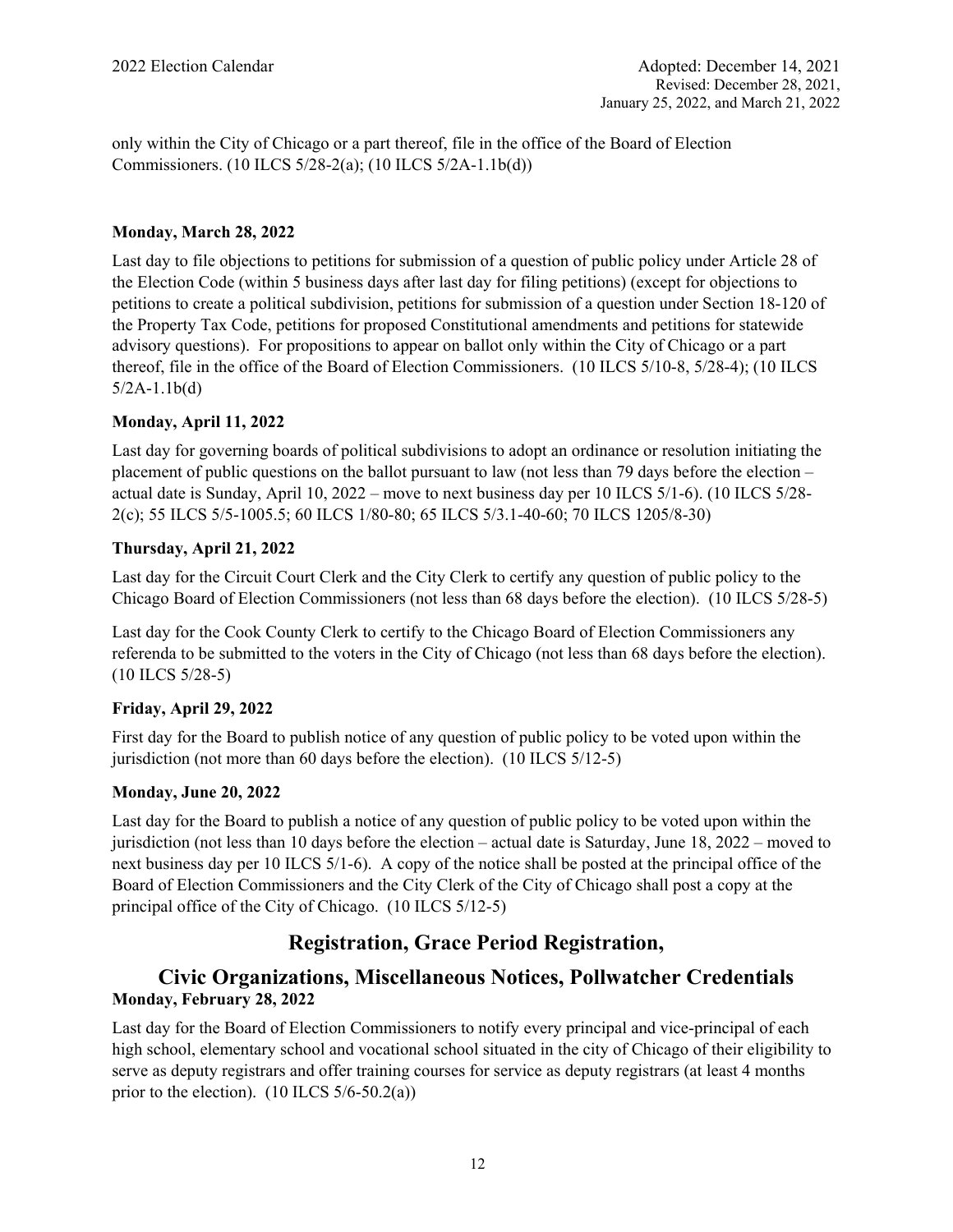# **Wednesday, March 30, 2022**

Last day for the Board of Election Commissioners to complete any systematic program to remove ineligible voters from the registration rolls prior to the June 28, 2022 General Primary Election (at least 90 days before the election).  $(42 \text{ USC } 1973 \text{ gg-}6(c)(2)(A))$ 

# **Saturday, May 7, 2022**

The first Saturday the office of the Board of Election Commissioners is open from 9:00 a.m. to 12 Noon for voter registration (last four Saturdays immediately preceding the end of registration before the election). The Board office will be open for voter registration from 9:00 a.m. to 12 Noon on each Saturday through the close of registration. ( 10 ILCS 5/6-50)

### **Thursday, May 19, 2022**

Last day for civic organizations and proposition proponents and opponents to register their names and addresses and the names and addresses of their principal officers to be eligible for pollwatcher credentials for the Primary Election (at least 40 days before the election). File in the office of the Board of Election Commissioners. (10 ILCS 5/7-34)

### **Tuesday, May 24, 2022 Through Tuesday, May 31, 2022**

Completed registrations and supporting materials accepted by deputy registrars and in library branch offices during this period (between the 35th and 28th days preceding the election) must be returned to office of the Board of Election Commissioners within 48 hours after receipt thereof. (10 ILCS 5/6-35.03, 5/6-50.2)

# **Tuesday, May 31, 2022**

Last day to register to vote or to transfer registration to a new address before the General Primary (no new registrations during the 27 days preceding the election), with the exception of "grace period" registration and voting and on-line voter registration. (10 ILCS 5/6-29, 5/6-50, 5/6-51, 5/6-53, 5/6-35.03, 5/6-50.2, 5/6-100)

- ꞏ in the office of the Board of Election Commissioners
- ꞏ through deputy registrars and registrars in library branch offices
- $\cdot$  by mail, or
- in qualifying State agencies and in Secretary of State driver's license examination stations.

\*Note: State agency and motor vehicle offices will continue to accept registrations after the statutory close of registration; however, only those registration applications completed before the close of registration will be accepted and processed by the Board for the primary election. If an application for registration is accepted at a Secretary of State facility or at a qualified State agency within the 5 days before the last day for voter registration, the application must be transmitted to the Board within 5 days of the date of acceptance.  $(42 \text{ USC } \{1973 \text{ gg} - 5(d)(2))$ 

\*Note: A mail registration application will be accepted and processed for the primary election if postmarked on or before the day that voter registration is closed. If no postmark exists or if the postmark is illegible, the application will be considered timely filed and will be processed only if received by the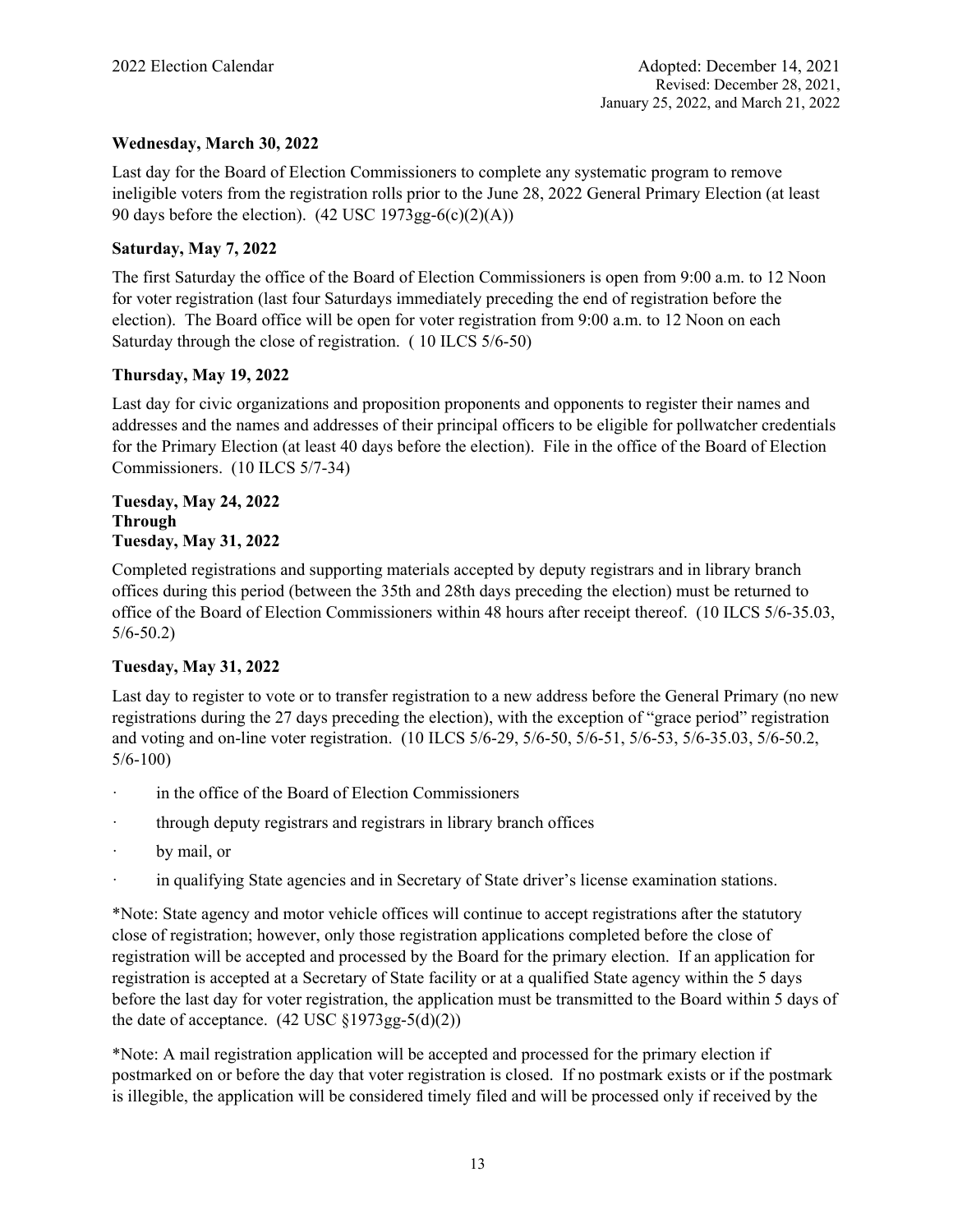Board of Election Commissioner no later than 5 calendar days after the close of registration. (10 ILCS  $5/1A-16(b)$ 

### **Wednesday, June 1, 2022**

"Grace period" registration and voting begins (from the close of registration for an election until and including the day of the election). (10 ILCS 5/6-100) During the grace period, individuals may (i) register to vote or submit a change of registered voter's address and (ii) vote\* in person

- in the Board's office
- ꞏ at voter registration locations designated by the Board

at any polling place established for early voting (only beginning the 15th day before the election through the day before election day), or

ꞏ at precinct polling places on election day

ꞏ \* The Board may allow grace period voting by mail if ballots are not prepared and available at the Board's office.

# **Wednesday, June 8, 2022**

Last day for employee to give employer written notice that he or she will be absent from place of employment on election day because of appointment as a judge of election (at least 20 days written notice). An employer may not penalize an employee for that absence other than a deduction in salary for the time the employee is absent from his or her place of employment. Does not apply to employers with fewer than 25 employees. (10 ILCS 5/13-2.5, 5/14-4.5)

# **Friday, June 10, 2022**

Last day for the Board to submit voter registration information to the State Board of Elections (within 10 days of close of registration). (10 ILCS 5/6-35)

### **Sunday, June 12, 2022**

Last day to register to vote by on-line voter registration (no later than 11:59 p.m. on the 16th day prior to an election). (10 ILCS 5/1A-16.5(l))

# **Monday, June 13, 2022**

Last day to publish Notice of Primary stating the time and place of holding the Primary, the hours during which polls will be open, the offices to be listed on the ballot, and the political parties entitled to participate (not less than 15 days before the election). (10 ILCS 5/7-15)

Last day to publish an announcement of the color of the primary ballots of the respective parties (not less than 15 days before the election). Such notice shall be published for at least 1 week in at least 2 newspapers of general circulation published in the county. Such announcement shall also be posted in a conspicuous place in the office of the Board of Election Commissioners. (10 ILCS 5/7-18)

### **Tuesday, June 14, 2022**

Deadline for having pollwatcher credentials available for distribution (at least 2 weeks prior to the election). (10 (ILCS 5/7-34(5))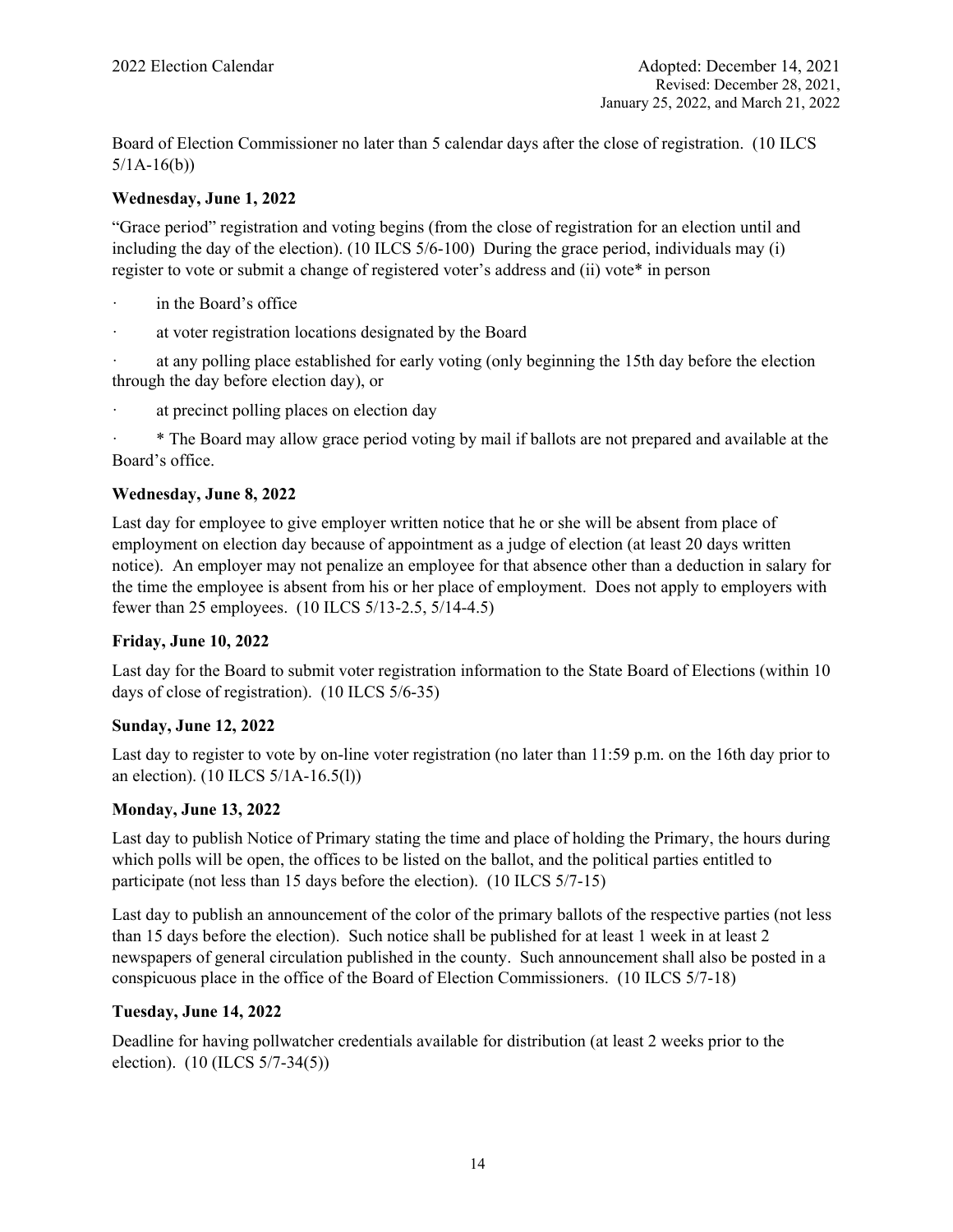# **Thursday, June 23, 2022**

Last day for the Board to publish in 2 or more newspapers published in and having general circulation in the county a true and legible copy of the specimen ballot label containing the names of offices and candidates and statements of measures to be voted on, as near as may be, in the form in which they will appear on the official ballot label on election day (at least 5 days before the election). (10 ILCS 5/24B-18, 5/24C-18)

Last day for Board to conduct public test of automatic tabulating equipment (optical scan voting devices, touch screen voting devices, vote tallying software and equipment) (not less than 5 days before the election). Board must give public notice and notify State Board of Elections of date, time and location of test at least 48 hours prior to such test. (10 ILCS 5/24A-9, 5/24B-9, 5/24C-9)

### **Monday, June 27, 2022**

Last day for "grace period" registration and voting at any permanent polling place location established for Early Voting (until the day before the election). (10 ILCS 5/6-100)

### **Tuesday, June 28, 2022**

Last day for "grace period" registration and voting at precinct polling places, in the office of the Board of Election Commissioners or at a voter registration location specifically designated for this purpose by the Board. (10 ILCS 5/6-100)

### **Wednesday, June 29, 2022**

Registration re-opens in the office of the Board of Election Commissioners and in the library branch offices. (10 ILCS 5/6-29, 5/6-50)

# **Voting by Mail and Voting by Disabled Persons**

### **Monday, March 21, 2022**

Last day State Board of Elections shall certify to the Board a list of facilities licensed or certified under the Nursing Home Care Reform Act of 1979 (not less than 100 days before the election – actual date is Sunday, March 20, 2022 – moved to next business day per 10 ILCS 5/1-6). The list shall indicate bed capacity and the chief administrator of each such facility. (10 ILCS 5/19-12.2)

### **Wednesday, March 30, 2022**

First day for a registered voter within the confines of the United States to make application by mail or in person for a mail ballot for the Primary Election (not more than 90 days prior to the election). (10 ILCS 5/19-2); (10 ILS 5/2A-1.1b(e))

### **Friday, April 29, 2022**

Last day for the Board of Election Commissioners to provide public notice, calculated to reach the elderly and handicapped voter, of the registration and voting aids under the Federal Voting Accessibility for the Elderly and Handicapped Act and of the availability of assistance in marking the ballot, and procedures for voting by mail ballot (at least 60 days before the election). (10 ILCS 7-15)

### **Saturday, May 14, 2022**

Last day for the Board of Election Commissioners to transmit a validly requested vote by mail ballot to persons under Article 20 (those in the United States Service (members of the Armed Forces while on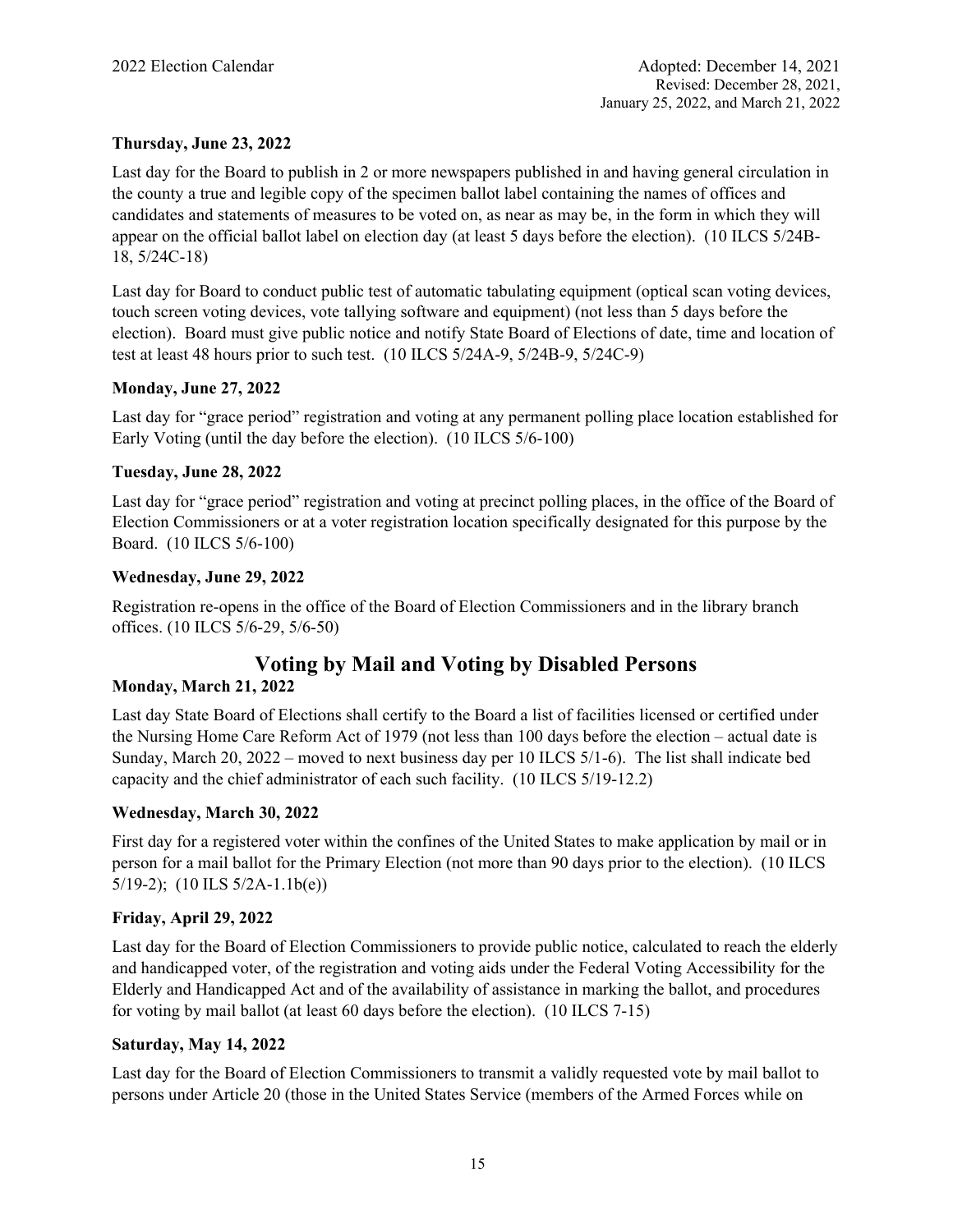active duty, members of the Merchant Marine, and United States government employees serving outside the territorial limits of the United States) or their spouse and dependents, citizens temporarily residing outside the territorial limits of the United States and nonresident civilians) from whom the Board has received a request for ballot at least 45 days before the election. (42 U.S.C. §1973ff-1(a)(8); 10 ILCS 5/7-16, 5/16-5.01; (10 ILS 5/2A-1.1b(i))

# **Thursday, May 19, 2022**

First day the Board to mail an official vote by mail ballot to a registered voter within the confines of the United States who has made application to vote by mail (no sooner than 40 days before an election). (10 ILCS 5/19-4)

### **Tuesday, May 31, 2022**

Last day for the Board of Election Commissioners to arrange with nursing home administrators a mutually convenient time period on the Friday, Saturday, Sunday or Monday immediately preceding the primary election to conduct voting on the premises of such facilities and to post in a prominent place in the offices of the Board a notice of the agreed day and time period for conducting such voting at each facility (not less than 30 days before the election – actual date is Sunday, May 29, 2022, May 30, 2022 is Memorial Day – moved to next business day per 10 ILCS 5/1-6). (10 ILCS 5/19-12.2)

Last day for an unregistered citizen temporarily residing outside the territorial limits of the United States to make simultaneous application for registration by mail and vote by mail ballot (not less than 30 days before the election – actual date is Sunday, May 29, 2022, May 30, 2022 is Memorial Day – moved to next business day per 10 ILCS 5/1-6). (10 ILCS 5/20-2.1, 5/20-3)

NOTE: Registration is not required to vote a ballot containing Federal offices only. Persons making application for registration by mail and/or vote by mail ballots after 30 days but not less than 10 days prior to election day will be sent a ballot containing Federal offices only.

### **Tuesday, June 14, 2022**

First day a qualified voter admitted to a hospital, nursing home or rehabilitation center not more than 14 days before the Primary Election may make application for personal delivery of a vote by mail ballot. (10 ILCS 5/19-13)

### **Monday, June 20, 2022**

Last day for non-resident civilians, otherwise qualified to vote, to make application to the Board of Election Commissioners for a vote by mail ballot containing Federal offices only (not less than 10 days before the election – actual date is Saturday, June 18, 2022 – moved to next business day per 10 ILCS 5/1-6). Such application may be made only on the official postcard. No registration is required. May apply via fax machine or electronic transmission. (10 ILCS 5/20-2.2)

Last day any member of the United States Service (i.e., a member of the Armed Forces while on active duty or a member of the U.S. Merchant Marine, and his/her spouse and dependents of voting age residing with or accompanying him/her, as well as a United States government employee serving outside the territorial limits of the United States) who expects to be absent from his/her county of residence on election day may apply for an official ballot to the election authority having jurisdiction over their residence (not less than 10 days before the election– actual date is Saturday, June 18, 2022 – moved to next business day per 10 ILCS 5/1-6). No registration is required to vote. Application should be made on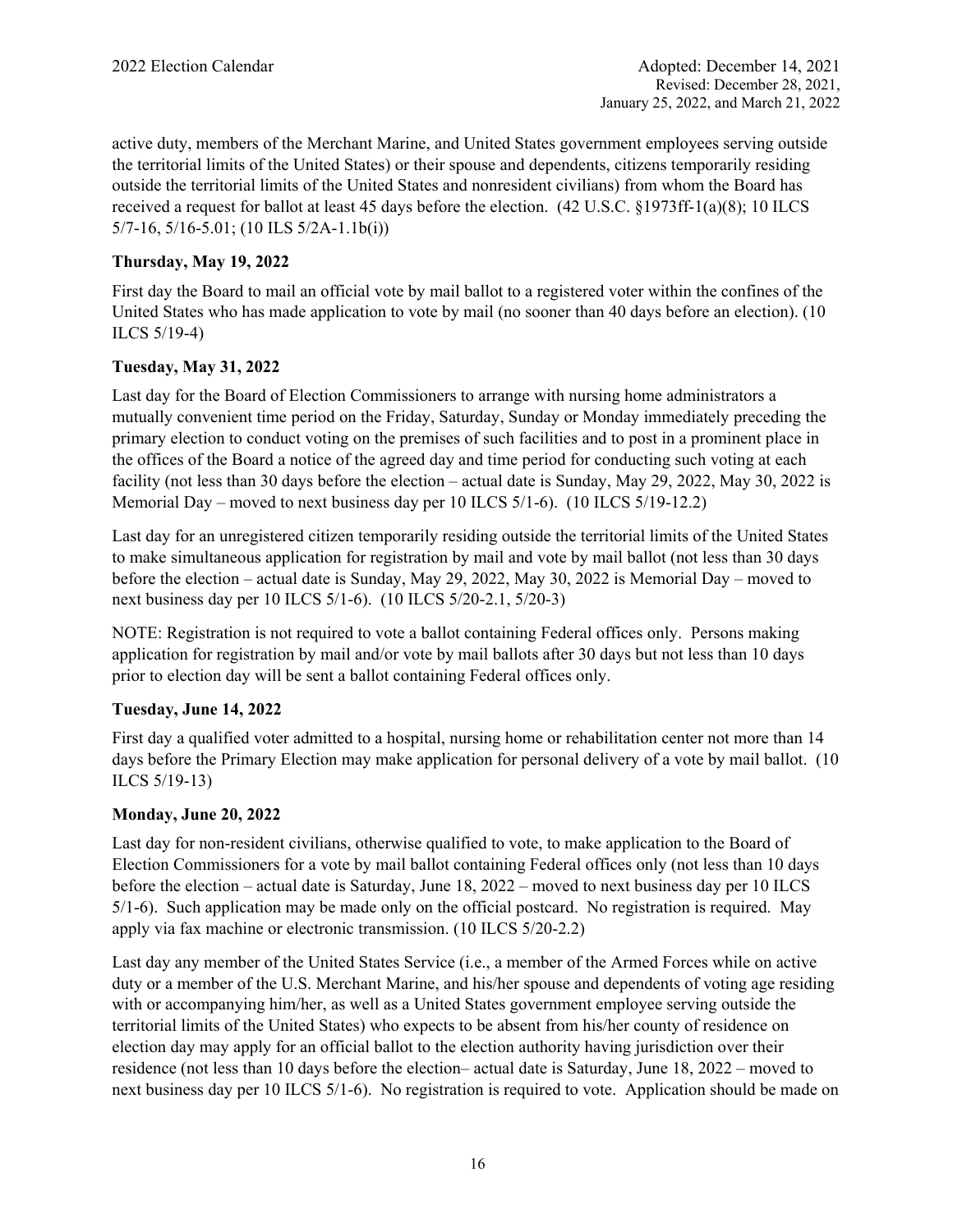the Federal Post Card Application or on forms provided by the election authority. Members of the Armed Forces on active duty and their spouses and dependents may apply via fax machine or electronic transmission. (10 ILCS 5/20-2, 5/20-2.3, 5/20-3,10 ILCS 5/1-6)

# **Thursday, June 23, 2022**

Last day any registered voter who is within the confines of the United States and who is eligible to vote by mail may apply by mail for a vote by mail ballot for the Primary Election (not less than 5 days before the election). (10 ILCS 5/19-2); (10 ILCS 5/2A-1.1b(e))

Last day for any physically incapacitated voter who is a resident of a federally operated veterans' home, hospital or resident of a facility licensed under the Nursing Home Care Act or the Specialized Mental Health Rehabilitation Act or the ID/DD Community Care Act to apply to vote at such facility (not less than 5 days before the election). Such voting shall be conducted on the Friday, Saturday, Sunday or Monday immediately preceding election day. (10 ILCS 5/19-12.2)

Last day by noon (on the Thursday before the election) for the Board of Election Commissioners to post the names and addresses of nursing home facilities from which no applications for vote by mail ballot have been received and in which no supervised voting will be conducted. (10 ILCS 5/19-12.2)

Last day any registered voter who is eligible to vote by mail ballot may apply in person at the office of the Board of Election Commissioners for a vote by mail ballot for the Primary Election (not less than 1 day before the election). (10 ILCS 5/19-2); (10 ILCS 5/2A-1.1b(e); P.A. 102-692

### **Friday, June 24, 2022 Saturday, June 25, 2022 Sunday, June 26, 2022 Monday, June 27, 2022**

Dates that may be scheduled by the Board of Election Commissioners for voting on the premises of (i) a federally-operated veterans' home, hospital or facility (Jesse Brown VA Medical Center), or (ii) a facility licensed under the Nursing Home Care Reform Act, the Specialized Mental Health Rehabilitation Act or the ID/DD Community Care Act for the sole benefit of the residents of such facility who have made prior application not later than 5 days before the election. Such voting shall be conducted during any continuous period sufficient to allow all applicants to cast their ballots between the hours of 9 a.m. and 7 p.m. on any one of these days. (10 ILCS 5/19-4, 5/19-12.2)

# **Early Voting, Primary Election Day and Post-Election Activities**

# **Monday, May 9, 2022**

Last day the Board shall post a copy of the schedule with the locations, dates and hours of early voting and precincts served in the office of the Board and at locations to be used as polling places for early voting. (10 ILCS 5/19A-25(b)). The schedule must be posted continuously for a period beginning not later than the 10th day before the first day of the period for early voting and ending on the last day of that period. Copies of the schedule shall be made available to the public without charge and posted on the Board's website.

Last day for the Board to provide to the State Board of Elections a list of all early voting sites and hours each site will be open. (10 ILCS 5/19A-25(f))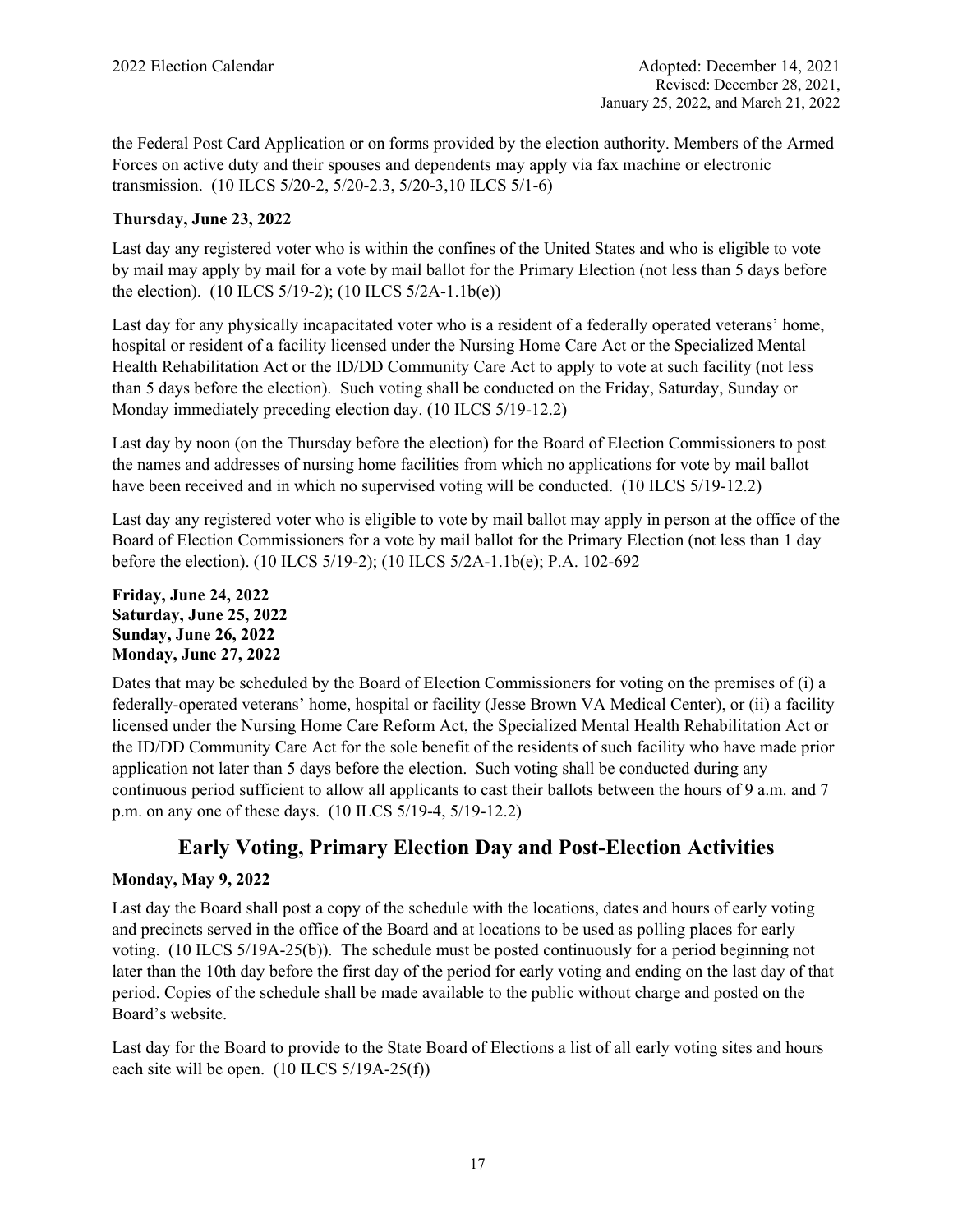# **May 11, 2022 - May 18, 2022**

The Board shall publish in a newspaper of general circulation during this period (during the week before the period for early voting) a schedule of the dates and times that early voting will be conducted and the location of each permanent and temporary polling place for early voting and the precincts served by each location. The Board shall publish a similar schedule at least once a week during the early voting period. (10 ILCS 5/19A-25)

### **Thursday, May 19, 2022**

First day early voting may occur in the offices of the Board\* (40th day preceding election day). (10 ILCS  $5/19A-15(a)$ ; (10 ILS  $5/2A-1.1b(j)$ ) \*Voters should first confirm that ballots and voting machines are available.

### **Monday, June 13, 2022**

First day for early voting at permanent polling place locations and at temporary polling place locations designated by the Board as early voting sites (15th day before the election). (10 ILCS 5/19A-15)

# **Monday, June 27, 2022**

Last day for early voting at permanent polling place locations and at temporary polling place locations designated by the Board as early voting sites (day before the election). (10 ILCS 5/19A-15)

NOTE: The Board will operate its early voting sites during normal voting hours on Primary Election Day, June 28, 2022, as universal vote centers as authorized by 10 ILCS 5/11-8.

# **TUESDAY, JUNE 28, 2022 PRIMARY ELECTION**

# **Polling Places open from 6:00 a.m. to 7:00 p.m. (10 ILCS 5/2A-1.2(b), 5/7-5)**

The Board shall, prior to the opening of the polls, deliver to judges of election in each precinct a list of registered voters in that precinct to whom mail ballots have been issued, or who have voted during early voting or grace period voting. (10 ILCS 5/6-100, 5/19-4, 5/19A-5(c))

### **Thursday, June 30, 2022**

The Board shall post on its website the number of ballots that remain uncounted, including ballots cast on election day, early voting ballots, provisional ballots, vote by mail ballots received but not counted and vote by mail ballots sent to voters but not yet returned to the Board (not later than 48 hours after closing polling locations on election day). Information shall be updated each day and reported to the State Board of Elections until period for counting provisional and vote by mail ballots has ended. (10 ILCS 5/1-9.2)

### **Tuesday, July 5, 2022**

Last day for a person who cast a provisional ballot to submit to the Board additional information to support or verify his or her registration status (within 7 calendar days). Such information must be received by the Board by this date. (10 ILCS 5/18A-15(d))

### **Tuesday, July 12, 2022**

Last day for the Board to complete the validation and counting of provisional ballots (within 14 days of the election).  $(10$  ILCS  $5/18A-15(a)$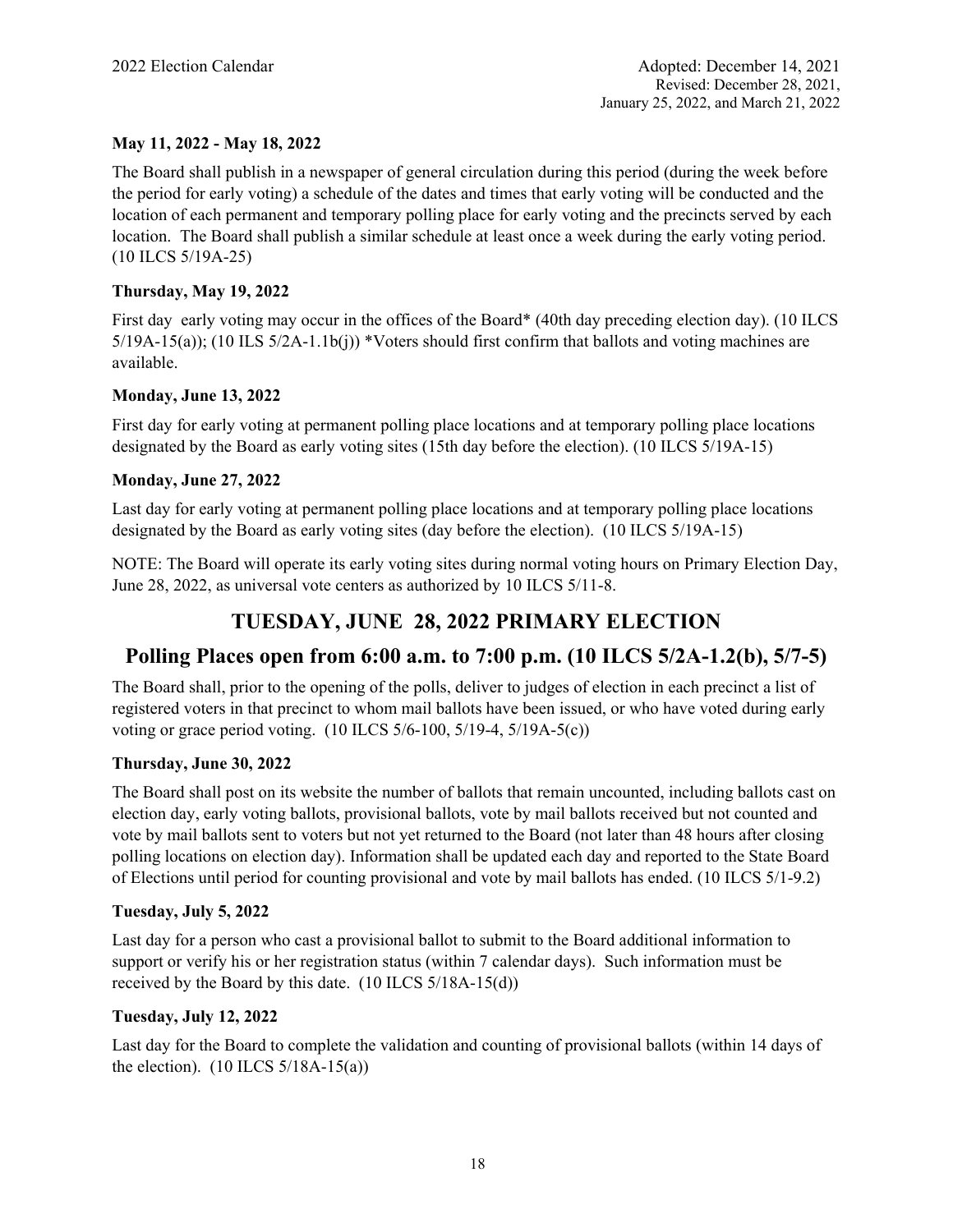Last day for the Board to process and count valid vote by mail ballots mailed and postmarked by election day (or, if postmark is absent, date of certification on envelope is on or before election day) but received after the close of the polls and by this date (before the close of period for counting provisional ballots). (10 ILCS 5/19-8(c))

# **Tuesday, July 19, 2022**

Last day for the Board of Election Commissioners to canvass and proclaim the results of the election (within 7 days from completion of the validation and counting of provisional ballots) and to transmit a tabulated statement of the returns to the County Clerk and to the State Board of Elections. (10 ILCS 5/7- 56, 5/18A-15(a), 5/22-1, 5/22-8, 5/22-9)

Last day for Board of Election Commissioners to transmit to the State Board of Elections the following information: (1) number, by precinct, of absentee ballots requested, provided and counted; (2) number of rejected absentee ballots; (3) number of voters seeking review of rejected ballots; and (4) number of absentee ballots counted following review (on or before 21st day after the election). (10 ILCS 5/19-20, 5/20-20)

### **Friday, July 29, 2022**

Last day for the State Board of Elections to canvass the votes for federal, statewide, legislative and judicial offices as well as for state central committeemen (within 31 days of the election or sooner if all returns are received). (10 ILCS 5/18A-15(a))

### **Thursday, August 18, 2022**

Last day for election authority to conduct a lottery to determine the order in which the major political parties will appear on the General Election ballot (within 30 days following the canvass and proclamation of the results of the primary). The election authority shall send seven (7) days written notice to party chairs and organizations with pollwatchers of the time and place for conducting such lottery and shall post a copy of such notice at the entrance to the office. (10 ILCS 5/7-60)

### **Monday, August 29, 2022**

Last day for the Board of Election Commissioners to provide each county chair a coded list of registered voters in each precinct indicating the political party primary each voter requested (within 60 days after the primary, actual day falls on Saturday, August 27, 2022 – moved to next business day per 10 ILCS 5/1-6). (10 ILCS 5/6-66)

# **Vacancy in Nomination where No Candidate Nominated at Primary**

### **Monday, July 25, 2022**

The last day for an established party managing committee to appoint someone to fill a vacancy for the general election when no candidate was nominated at the general primary election and for the appointee to file the required documentation is July 25, 2022. (10 ILCS 5/2A-1.1b(l), 5/7-61, 5/8-17)

### **Monday, August 1, 2022**

Objections to nomination papers, certificates of nomination or resolutions for established party candidates filing to fill a vacancy shall be filed no later than August 1, 2022. (10 ILCS  $5/2A-1.1b(1)$ ,  $5/7-61$ ,  $5/10-8$ )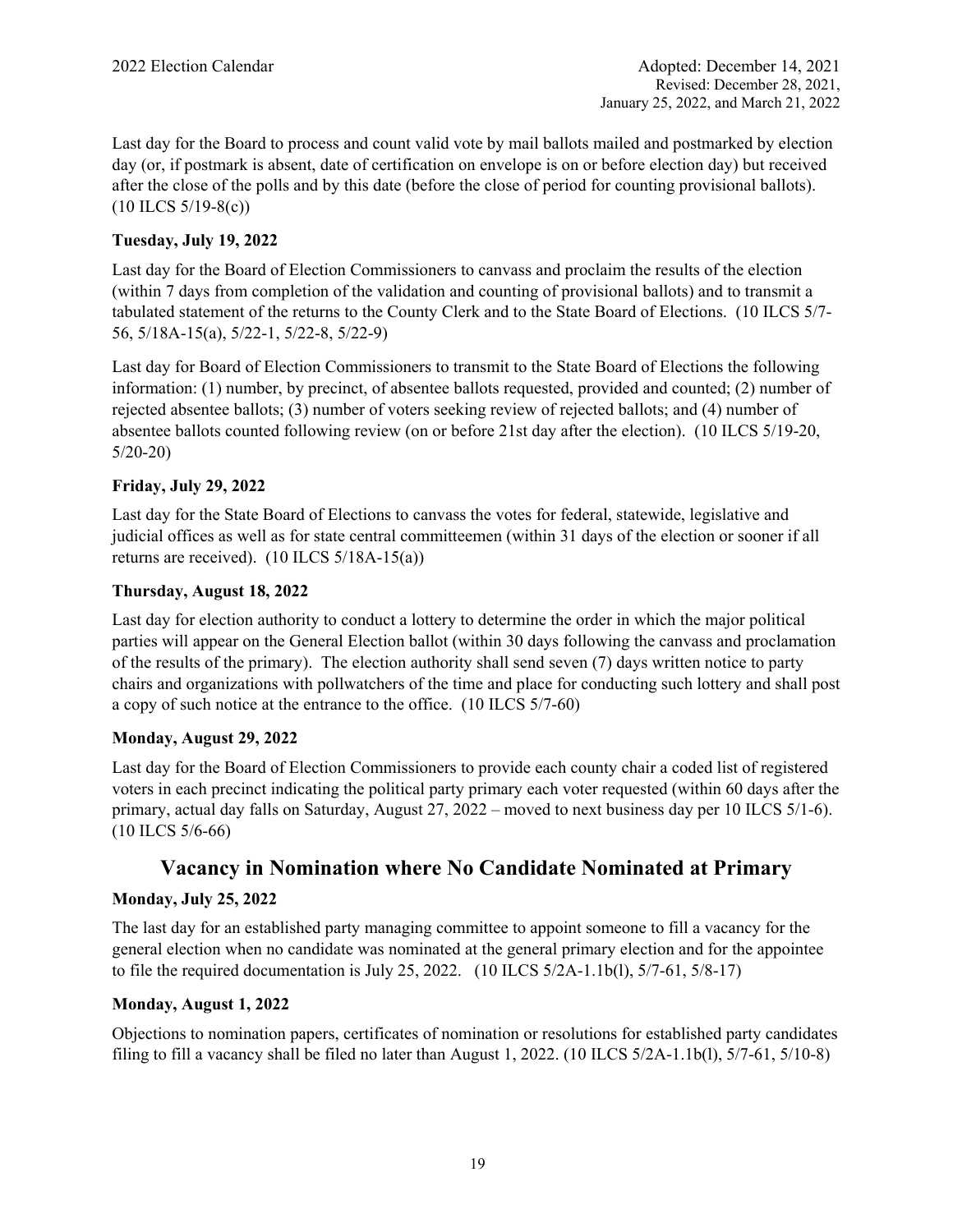# **General Election TUESDAY, NOVEMBER 8, 2022 Independent Candidates**

# **and**

# **New Political Party Candidates**

### **Wednesday, April 13, 2022**

Petitions for nomination of independent candidates and new political party candidates for the general election may begin circulation on April 13, 2022. (10 ILCS 5/10-4, 5/10-6); (10 ILCS 5/2A-1.1b(f))

### **Tuesday, July 5, 2022**

First day for independent and new political party candidates for Federal, State, Legislative and Judicial offices, and any district not entirely within a county, to file original nomination papers in the principal office of the State Board of Elections. Certificates of nomination and nomination papers for the nomination of new political parties and independent candidates for all other offices shall be presented to the appropriate election authority or local election official with whom such nomination papers are filed. (10 ILCS 5/10-6); (10 ILCS 5/2A-1.1b(m))

### **Monday, July 11, 2022**

Last day for independent and new political party candidates for Federal, State, Legislative and Judicial offices, and any district not entirely within a county, to file original nomination papers in the principal office of the State Board of Elections . Certificates of nomination and nomination papers for the nomination of new political parties and independent candidates for all other offices shall be presented to the appropriate election authority or local election official with whom such nomination papers are filed. (10 ILCS 5/10-6); (10 ILCS 5/2A-1.1b(m))

Last day for candidates filing nomination papers from July 5 through July 11, 2022 to file a Statement of Economic Interests with the proper office as required by the Illinois Governmental Ethics Act (Exception: candidates for federal offices and political party offices are not required to file economic interest statements). The receipt must be filed on or before this date with the election authority with which the original nomination papers were filed. (5 ILCS 420/4A-101; 10 ILCS 5/10-5); (10 ILCS 5/2A-1.1b(m))

### **Wednesday, July 13, 2022**

Last day for the election authority with whom petitions were filed to give written notice of the time and place for conducting a lottery to break ties and determine ballot position when 2 or more petitions are filed simultaneously for the same office as of the opening hour of the filing period on July 5, 2022 or within the last hour of filing deadline on July 11, 2022 (at least 7 days written notice). (10 ILCS 5/10-6.2)

### **Monday, July 18, 2022**

Last day for a candidate who filed nomination papers during the July 5-July 11, 2022 filing period for 2 or more offices that are incompatible to withdraw as a candidate for all but one of such offices. (within 5 business days after last day for filing petitions). (10 ILCS 5/10-7);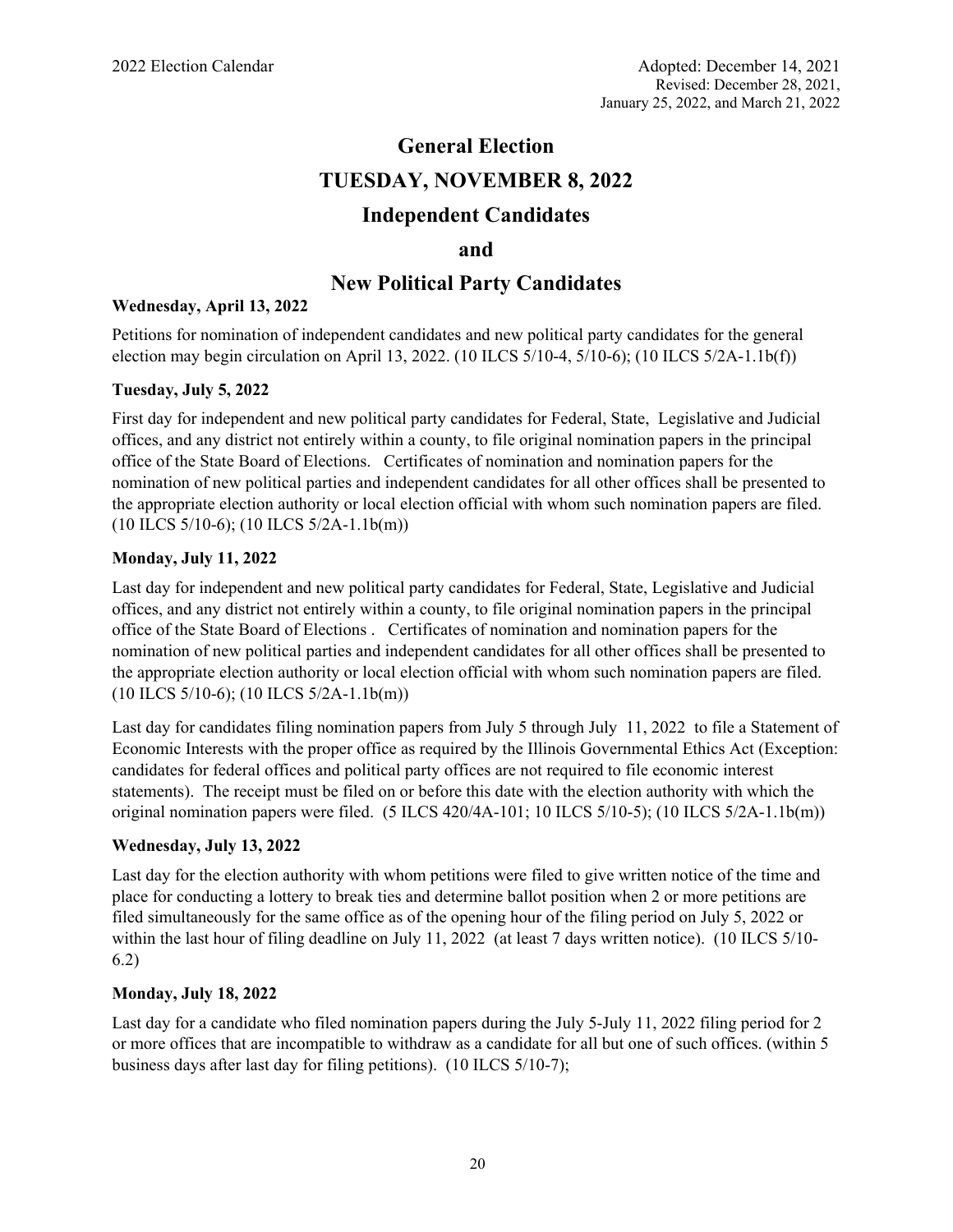Last day to file objections to new political party and independent candidate nomination papers that were filed for the November 8, 2022 General Election. Objections shall be filed in the same office in which the original nomination papers were filed. (10 ILCS 5/10-8); (10 ILCS 5/2A-1.1b(n))

# **Wednesday, July 20, 2022**

Last day for the election authority with whom petitions were filed to conduct a lottery to break ties and determine ballot position when 2 or more petitions are filed simultaneously for the same office as of the opening hour of the filing period on July 5, 2022 or within the last hour of filing deadline on July 11, 2022 (within 9 days of the last day for filing petitions) (10 ILCS 5/10-6.2)

# **Thursday, August 25, 2022**

Last day for new political parties to fill vacancies in nomination occurring prior to date of certification for Federal, State and Legislative offices (must be filled prior to date of certification). File in the principal office of the State Board of Elections. (10 ILCS 5/10-11)

\*NOTE: Any vacancy in nomination occurring after certification but prior to 15 days before the election must be filled within 8 days after the event creating the vacancy. Vacancies in nomination occurring 15 days or less before the election shall not be filled. (10 ILCS 5/10-11)

# **Friday, August 26, 2022**

Last day for an independent or a new political party candidate to file a withdrawal as a candidate for Federal, State and Legislative offices (not later than the date for certification of candidates for the ballot). If such a request for withdrawal is received after the date for certification of the candidates for the ballot, then the votes cast for the withdrawn candidate are invalid and shall not be reported by the Board. File in the principal or permanent branch office of the State Board of Elections. (10 ILCS 5/10-7)

State Board of Elections certifies to the county clerk of each county the names of all independent candidates and new political party candidates for whom nomination papers have been filed with the Board, directing the county clerk to place upon the official ballot the names of such candidates in the same manner and in the same order as shown upon the certification (not less than 74 days before date of General Election). (10 ILCS 5/10-14)

### **Tuesday, August 30, 2022**

Last day for new political parties to fill vacancies in nomination occurring prior to date of certification for the office of Commissioner of the Metropolitan Water Reclamation District of Greater Chicago or for County offices (must be filled prior to date of certification). File in the office of the Clerk of Cook County. (10 ILCS 5/10-11)

\*NOTE: Any vacancy in nomination occurring after certification but prior to 15 days before the election must be filled within 8 days after the event creating the vacancy. Vacancies in nomination occurring 15 days or less before the election shall not be filled. (10 ILCS 5/10-11)

# **Wednesday, August 31, 2022**

Last day for an independent candidate or a new political party candidate to file a withdrawal as a candidate for the office of Commissioner of the Metropolitan Water Reclamation District of Greater Chicago or for County offices (not later than the date of certification of candidates for the ballot). File in the office of the Clerk of Cook County. (10 ILCS 5/10-7)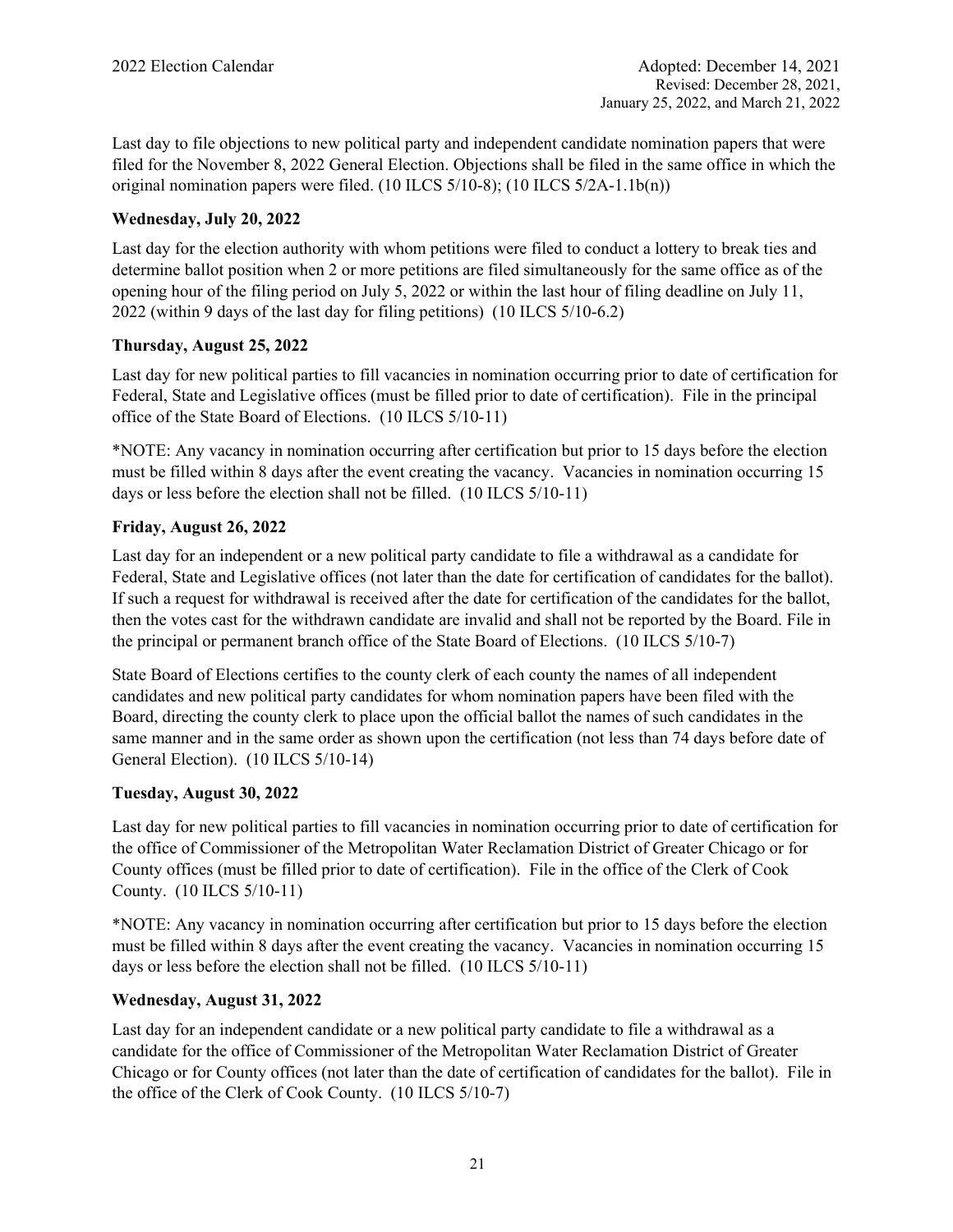Last day for the Cook County Clerk to certify to the Board of Election Commissioners the names of all independent and new political party candidates for whom nomination papers have been filed with the Clerk, together with the names of candidates certified by the State Board of Elections, directing the Board to place upon the official ballot the names of such candidates in the same manner and in the same order as shown upon the certification (not later than 69 days before date of the General Election). (10 ILCS 5/10- 14)

# **Thursday, September 1, 2022**

Last day to file objections to a resolution filed with the State Board of Elections to fill a vacancy in nomination by a new political party for vacancies occurring prior to certification (within 5 business days after last day for filing). File with the State Board of Elections. (10 ILCS 5/10-11, 5/10-8)

Last day for the Cook County Clerk to certify the General Election ballot to the State Board of Elections (not less than 68 days before the date of the General Election). (10 ILCS 5/10-14)

### **Wednesday, September 7, 2022**

Last day to file objections to a resolution filed with the Cook County Clerk to fill a vacancy in nomination by a new political party for vacancies occurring prior to certification (within 5 business days after filing of petitions). File with the Cook County Clerk. (10 ILCS 5/10-11, 5/10-8)

# **Thursday, August 25, 2022**

# **Established Political Parties**

Last day for established political parties to fill vacancies in nomination occurring on or after the Primary Election and prior to the date for certification for Federal, State and Legislative offices (must be filled prior to date of certification). File in the principal office of the State Board of Elections. (10 ILCS 5/7- 61)

NOTE: Any vacancy in nomination occurring after certification of the candidates to the ballot but prior to 15 days before the election must be filled within 8 days after the event creating the vacancy. Vacancies on nomination occurring 15 days or less before the election shall not be filled. (10 ILCS 5/7-61)

NOTE: This date and these provisions DO NOT apply to vacancies in nomination created due to failure to nominate a candidate at the General Primary. See the section herein titled "Vacancies in Nomination Where No Candidate Nominated at Primary."

### **Friday, August 26, 2022**

Last day for the State Board of Elections to certify to the county clerk of each county the names of all established political party candidates whose nomination papers or certificates of nomination have been filed with the Board, directing the county clerk to place upon the official ballot the names of such candidates in the same manner and in the same order as shown upon the certification (not less than 74 days before date of General Election). (10 ILCS 5/7-60)

### **Tuesday, August 30, 2022**

Last day for established political parties to fill vacancies in nomination occurring on or after the Primary Election and prior to certification for the office of Commissioner of the Metropolitan Water Reclamation District of Greater Chicago or for County offices. File in the office of the Clerk of Cook County. (10 ILCS 5/7-61)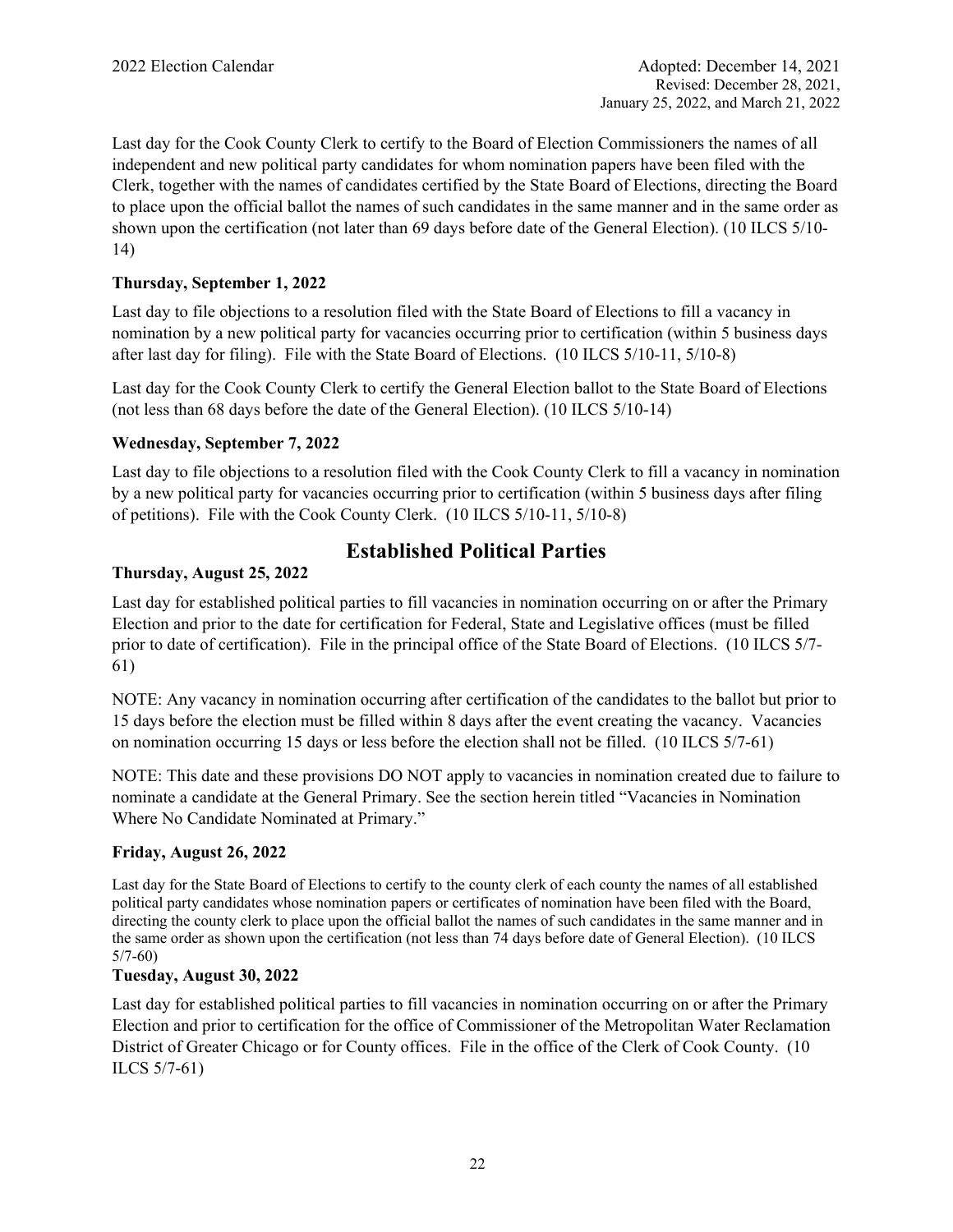NOTE: Any vacancy in nomination occurring after certification but prior to 15 days before the election must be filled within 8 days after the event creating the vacancy. Vacancies in nomination occurring 15 days or less before the election shall not be filled. (10 ILCS 5/7-61)

# **Wednesday, August 31, 2022**

Last day for the Cook County Clerk to certify the names of established political party candidates and declare that the names of such candidates for the respective offices shall be placed upon the official ballot for the General Election in the same manner and in the same order as shown upon the certification (not less than 68 days before date of General Election). (10 ILCS 5/7-60)

# **Thursday, September 1, 2022**

Last day to file objections to a resolution filed with the State Board of Elections to fill a vacancy in nomination by established political parties for vacancies occurring on or after the Primary and before certification. File with the State Board of Elections (within 5 business days after last day of filing). (10 ILCS 5/7-61, 5/10-8)

# **Wednesday, September 7, 2022**

Last day to file objections to a resolution filed with the Cook County Clerk to fill a vacancy in nomination by established political parties for vacancies occurring on or after the Primary and before certification (within 5 business days after last day of filing). File with the Cook County Clerk. (10 ILCS 5/7-61, 5/10- 8)

# **Judicial Candidates\***

# **Sunday, May 8, 2022**

Last day for any Supreme, Appellate or Circuit Judge whose term expires in December 2022 to file a Declaration of Judicial Candidacy to be retained in office (not less than 6 months before the General Election preceding expiration of term of office). File in the office of the Secretary of State. (Illinois Constitution, Article VI, Section 12(d))

# **Tuesday, September 6, 2022**

Last day for the Secretary of State to certify to the State Board of Elections the names of all judges seeking retention in office (not less than 63 days before the General Election). (Ill. Const., Art. VI, Sec. 12; 10 ILCS 5/7A-1)

\*NOTE: Judicial candidates should refer to the dates and events for candidates of established political parties, new political parties and independent candidates for more information.

# **Write-In Candidates**

# **Thursday, September 8, 2022**

Last day (by 5:00 p.m.) a person may file a notarized Declaration of Intent to be a write-in candidate (not less than 61 days prior to the election) (Exception: If an objection to the person's nomination papers or petitions for the office is sustained after this date, the person may file a Declaration of Intent not later than 7 days before the election). File in the office of the Board of Election Commissioners and in the office of every election authority having jurisdiction over the district in which the person seeks to be a write-in candidate. Write-in votes will be counted only for persons who have filed a Declaration of Intent. (10 ILCS 5/17-16.1, 5/18-9.1)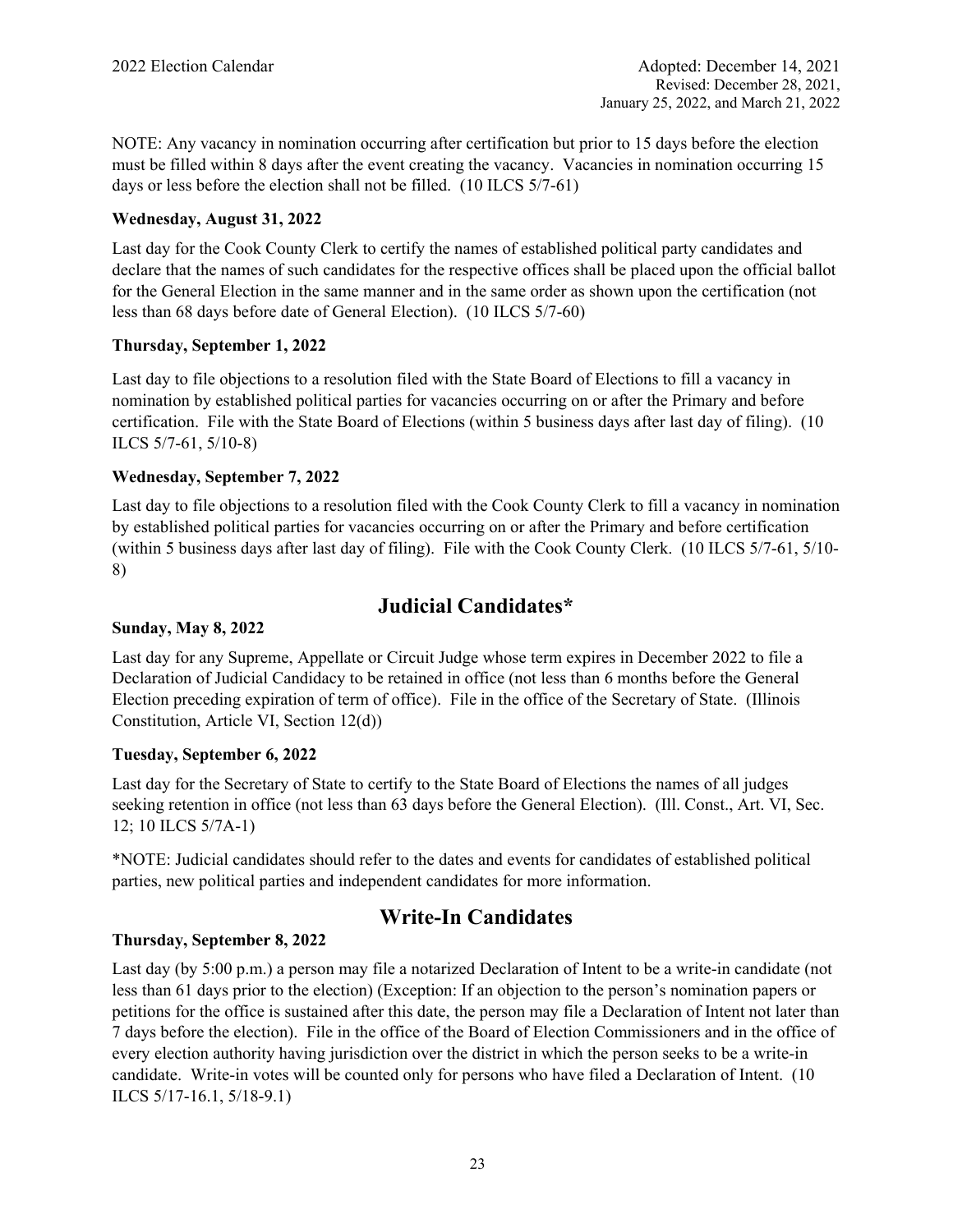# **Tuesday, November 1, 2022**

Last day (by 5:00 p.m.) a person may file a notarized Declaration of Intent to be a write-in candidate if an objection to the person's nomination papers or petitions for the office is sustained after the 61st day before the election (not later than 7 days prior to election). File in the office of the Board of Election Commissioners and in the office of every election authority having jurisdiction over the district in which the person seeks to be a write-in candidate. Write-in votes will be counted only for persons who have filed a Declaration of Intent. (10 ILCS 5/17-16.1, 5/18-9.1)

# **Referenda (including Local Option Referenda)**

### **Sunday, March 27, 2022**

First day it is permissible to circulate and sign a petition for the submission of a local option proposition under the Liquor Control Act of 1934 to prohibit the sale of alcohol in a precinct if the petition is filed on the last day (July 27, 2022). None of the signatures on such petition may be signed more than 4 months before the filing of the petition. (235 ILCS 5/9-4)

### **Monday, May 9, 2022**

Last day to file petitions with the Secretary of State to amend Article IV of the State Constitution (at least 6 months before the General Election – actual date is Sunday, May 8, 2022 – moved to next business day per 10 ILCS 5/1-6). (10 ILCS 5/28-9)

Last day to file a statewide petition for advisory public policy question with the State Board of Elections (at least 6 months before the General Election – actual date is Sunday, May 8, 2022 – moved to next business day per 10 ILCS 5/1-6). (10 ILCS 5/28-9)

### **Tuesday, May 10, 2022**

Last day for the Secretary of State to deliver a petition to amend the Constitution to the State Board of Elections (as soon as is practicable, but no later than the close of next business day). (10 ILCS 5/28-9)

### **Thursday, June 9, 2022**

First day notice of intention to file a petition to create a political subdivision whose officers are to be elected rather than appointed may be published in a newspaper within the proposed political subdivision, or if none, in a newspaper of general circulation within the proposed territory (no more than 152 days prior to election). (10 ILCS 5/28-2)

### **Wednesday, June 29, 2022**

Last day to file objections to petitions to amend Article IV of the Illinois Constitution and petitions for statewide advisory questions in the office of the State Board of Elections. (10 ILCS 5/10-8)

\*NOTE: Under Section 10-8 of the Election Code, the deadline to file objections to petitions to amend Article IV of the Illinois Constitution and statewide advisory questions is 35 business days after the last day for filing such petitions, which is June 29, 2022. Section 28-4 of the Election Code provides that such objections may be filed within 42 business days after the petition is filed, which is July 11, 2022 if the petition is filed on the last day to file such petitions. The State Board of Elections has in the past stated its intention to apply the more generous of the two calculations to determine the timeliness of the objections. (10 ILCS 5/28-4)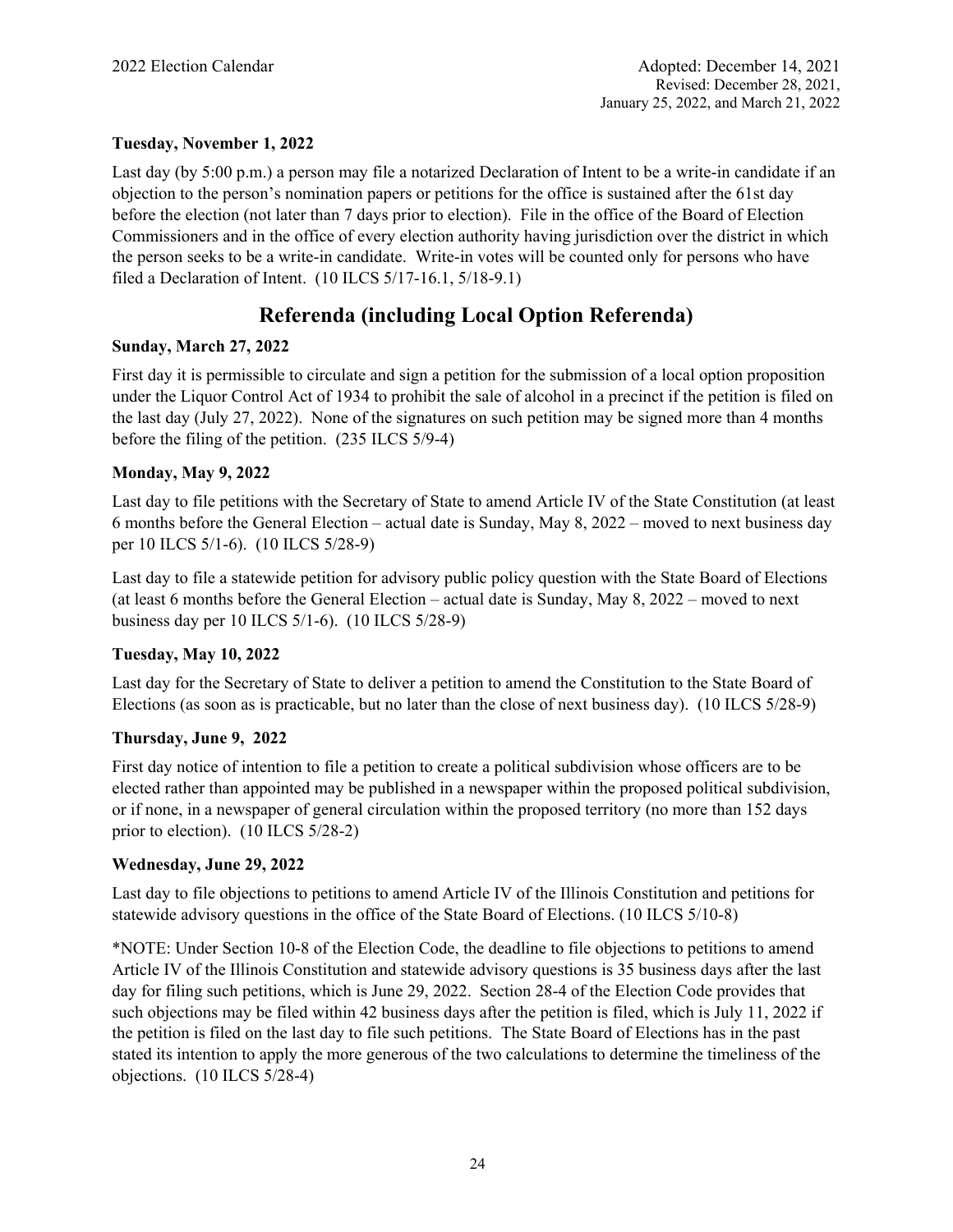# **Monday, July 11, 2022**

Last day notice of intention to file a petition to create a political subdivision whose officers are to be elected rather than appointed may be published in a newspaper within the proposed political subdivision, or if none, in a newspaper of general circulation within the proposed territory (at least 122 days prior to election – the actual date is Saturday, July 9, 2022 – moved to next business day per 10 ILCS 5/1-6). (10 ILCS 5/28-2)

Last day to file original petition to create a political subdivision with the appropriate officer or board (at least 122 days prior to election – the actual date is Saturday, July 9, 2022– moved to next business day per 10 ILCS 5/1-6). (10 ILCS 5/28-2)

# **Monday, July 18, 2022**

Last day to file objections to petition to create a political subdivision (within 5 business days after last day for filing of petitions -the actual date is Saturday, July 16, 2022 – moved to next business day per 10 ILCS 5/1-6). (10 ILCS 5/28-4, 5/10-8)

# **Wednesday, July 27, 2022**

Last day to file original petitions for the submission at the General Election of a local option referendum to prohibit the sale of alcohol under Sections 9-2 and 9-4 of the Liquor Control Act of 1934 (at least 104 days before election). File in the office of the City Clerk of the City of Chicago. No signature shall be revoked except by a revocation filed within 20 days from the filing of the petition with the City Clerk. (235 ILCS 5/9-2, 5/9-4)

NOTE: This does not apply to referenda asking voters whether to continue an existing prohibition on the sale of alcohol in an entire precinct under Section 9-10 of the Liquor Control Act of 1934, the deadline for which is 90 days before an election.

NOTE: None of the signatures on the petition may be signed more than 4 months before the filing of the petition. (235 ILCS 5/9-4)

### **Monday, August 8, 2022**

Last day for filing original petitions for the submission of a question of public policy under Article 28 of the Election Code (not less than 92 days prior to election) (except for proposition to create a political subdivision and referenda submitted under the Liquor Control Act of 1934). (10 ILCS 5/28-2)

# **Monday, August 15, 2022**

Last day to file objections to petitions for submission of a question of public policy under Article 28 of the Election Code (within 5 business days after last day for filing of petitions) (except for objections to petitions to create a political subdivision, to petitions for proposed Constitutional amendments, to petitions for statewide advisory questions and to petitions submitted under the Liquor Control Act of 1934). File in the office of the election authority where the original petitions for submission of the public policy question was filed. (10 ILCS 5/10-8, 5/28-4)

# **Monday, August 22, 2022**

Last day for governing boards of political subdivisions to adopt an ordinance or resolution initiating the placement of public questions on the ballot pursuant to law (not less than 79 days before election – actual date is Sunday, August 21, 2022 – moved to next business day per 10 ILCS 5/1-6). (10 ILCS 5/28-2)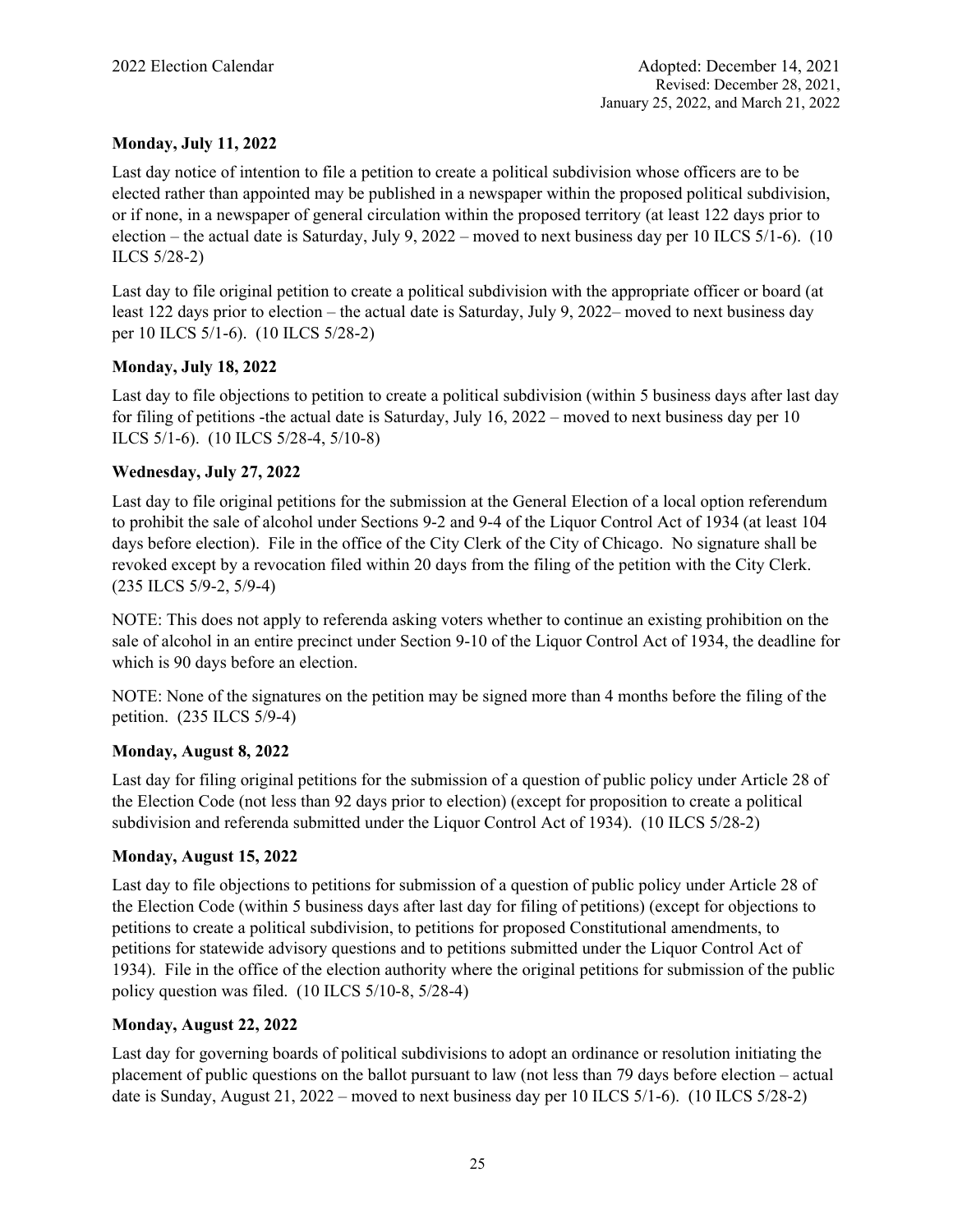# **Friday, August 26, 2022**

Last day for the State Board of Elections to certify questions to amend the Constitution of Illinois and any statewide questions of public policy to the county clerks (not less than 74 days before election). (5 ILCS 20/2a; 10 ILCS 5/28-5)

### **Sunday, August 28, 2022**

Last day to file a verified petition contesting the validity of a local option petition filed under the Liquor Control Act of 1934 (within any time up to 72 days immediately prior to election). File in the Circuit Court of Cook County. (235 ILCS 5/9-4)

### **Thursday, September 1, 2022**

Last day for the City Clerk and the circuit court clerk to certify any question of public policy to the Board of Election Commissioners (not less than 68 days before election). (10 ILCS 5/28-5)

Last day for the Cook County Clerk to certify to the Chicago Board of Election Commissioners any referenda to be submitted to the voters in the City of Chicago. (10 ILCS 5/28-5)

### **Friday, September 9, 2022**

First day for the Board of Election Commissioners to publish a notice of any question of public policy to be voted upon at the General Election (not more than 60 days before election). (10 ILCS 5/12-5)

### **Monday, October 31, 2022**

Last day for the election authority to publish a notice of any question of public policy to be voted upon within the jurisdiction (not less than 10 days before election – actual date is Saturday, October 29, 2022 – moved to next business day per 10 ILCS 5/1-6). A copy of the notice shall be posted at the principal office of the Board of Election Commissioners and the City Clerk of the City of Chicago shall post a copy at the principal office of the City of Chicago. (10 ILCS 5/12-5)

# **Voting by Mail and Voting by Persons with Disabilities**

### **Monday, August 1, 2022**

Last day for the State Board of Elections to certify a list of federally operated veterans' homes and hospitals and facilities licensed or certified under the Nursing Home Care Reform Act of 1979, the Specialized Mental Health Rehabilitation Act or the ID/DD Community Care Act (not less than 100 days before election – actual date is Sunday, July 31, 2022 – moved to next business day per 10 ILCS 5/1-6). The list shall indicate bed capacity and the chief administrator of each such facility. (10 ILCS 5/19-12.2)

### **Wednesday, August 10, 2022**

First day for a registered voter within the confines of the United States to make application by mail, electronically on the Board's web site, or in person for a mail ballot for the General Election (not more than 90 days prior to election). (10 ILCS 5/19-2)

### **Friday, September 9, 2022**

Last day the Board shall provide public notice, calculated to reach the elderly and handicapped voter, of the registration and voting aids under the Federal Voting Accessibility for the Elderly and Handicapped Act and of the availability of assistance in marking the ballot, and procedures for voting by mail ballot and procedures for early voting (at least 60 days prior to election). (10 ILCS 5/12-1)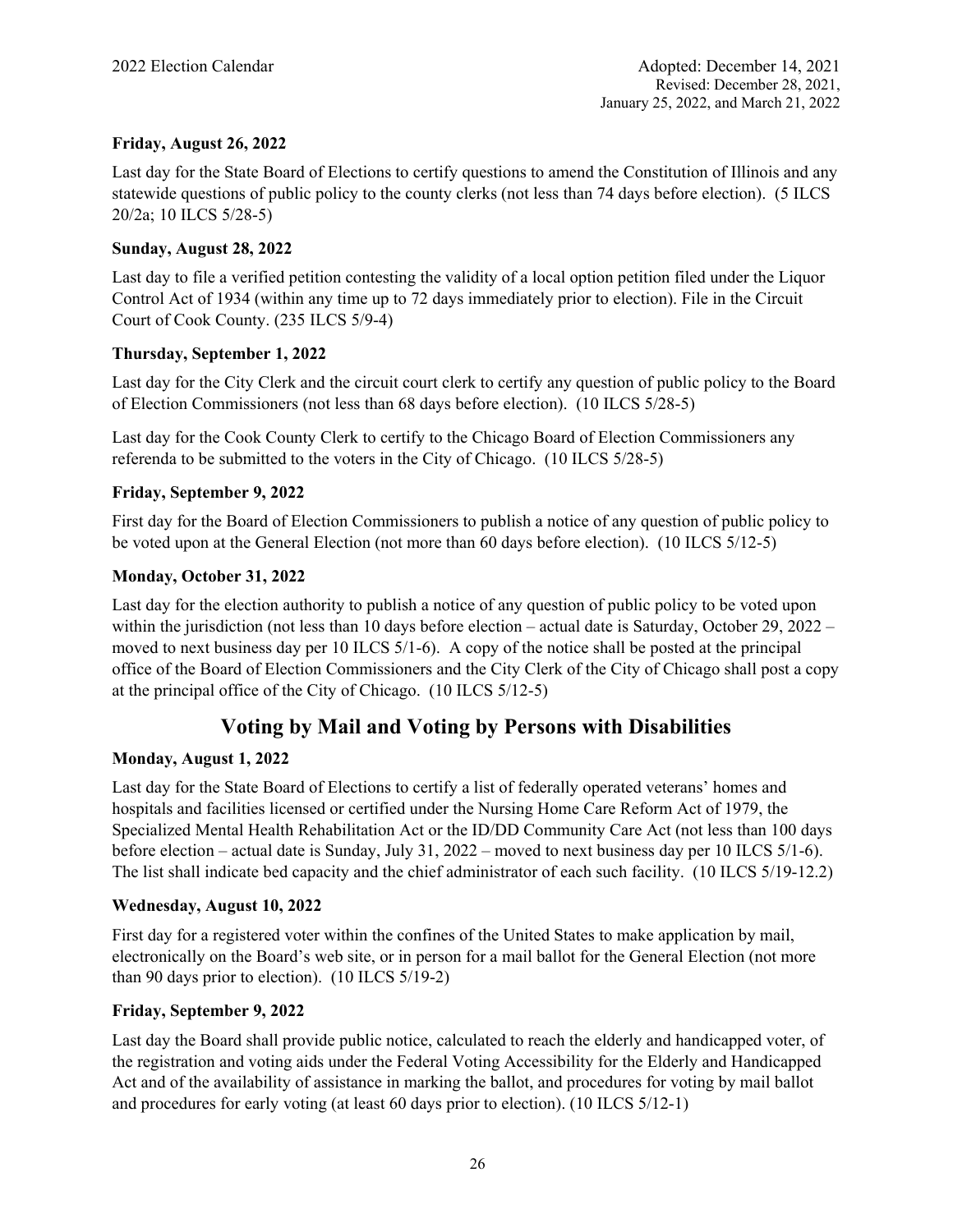# **Saturday, September 24, 2022**

Last day for the Board of Election Commissioners to transmit a validly requested vote by mail ballot to persons under Article 20 (those in the United States Service (members of the Armed Forces while on active duty, members of the Merchant Marine, and United States government employees serving outside the territorial limits of the United States) or their spouse and dependents, citizens temporarily residing outside the territorial limits of the United States and nonresident civilians) from whom the Board has received a request for ballot at least 45 days before the election. (42 U.S.C. §1973ff-1(a)(8); 10 ILCS 5/7-16, 5/16-5.01)

# **Tuesday, October 11, 2022**

Last day for an unregistered citizen temporarily residing outside the territorial limits of the United States to make simultaneous application for registration and a mail ballot (not less than 30 days before election – actual date is Sunday, October 9, 2022 and Monday, October 10, 2022 is a State Holiday – moved to next business day per 10 ILCS 5/1-6). However, if the Board receives one of such applications after 30 days but not less than 10 days before the election, the applicant will be sent a ballot containing Federal offices only and registration for that election will be waived. (10 ILCS 5/20-2.1, 5/20-3)

Last day for the Board of Election Commissioners to arrange with nursing home administrators a mutually convenient time period on the Friday, Saturday, Sunday or Monday immediately preceding the general election to conduct voting on the premises of such facilities and to post in a prominent place in the offices of the Board a notice of the agreed day and time period for conducting such voting at each facility (not less than 30 days before election - actual date is Sunday, October 9, 2022 and Monday, October 10, 2022 is a State Holiday – moved to next business day per 10 ILCS 5/1-6).. (10 ILCS 5/19- 12.2)

# **Tuesday, October 25, 2022**

First day a qualified voter admitted to a hospital, nursing home or rehabilitation center not more than 14 days before the General Election may make application for personal delivery of a mail ballot. (10 ILCS 5/19-13)

### **Monday, October 31, 2022**

Last day for unregistered citizens temporarily residing outside the territorial limits of the United States and who expect to be absent from their county of residence on election day to make simultaneous application to the election authority having jurisdiction over their precinct of residence for registration and a mail ballot containing Federal offices only (not less than 10 days before election – actual date is Saturday, October 29, 2022 – moved to next business day per 10 ILCS 5/1-6). If application is received after 30 days but not less than 10 days before the election, the applicant shall be sent a ballot containing Federal offices only and registration is waived. Application should be made on the Federal Post Card Application or on forms provided by the election authority. (10 ILCS 5/20-2.1)

Last day any member of the United States Service (i.e., a member of the Armed Forces while on active duty or a member of the Merchant Marine, and their spouse and dependents of voting age residing with or accompanying him or her, as well as a United States government employee serving outside the territorial limits of the United States) who expects to be absent from their county of residence on election day may apply for an official ballot to the election authority having jurisdiction over their residence (not less than 10 days before election – actual date is Saturday, October 29, 2022 – moved to next business day per 10 ILCS 5/1-6). No registration is required to vote. Application should be made on the Federal Post Card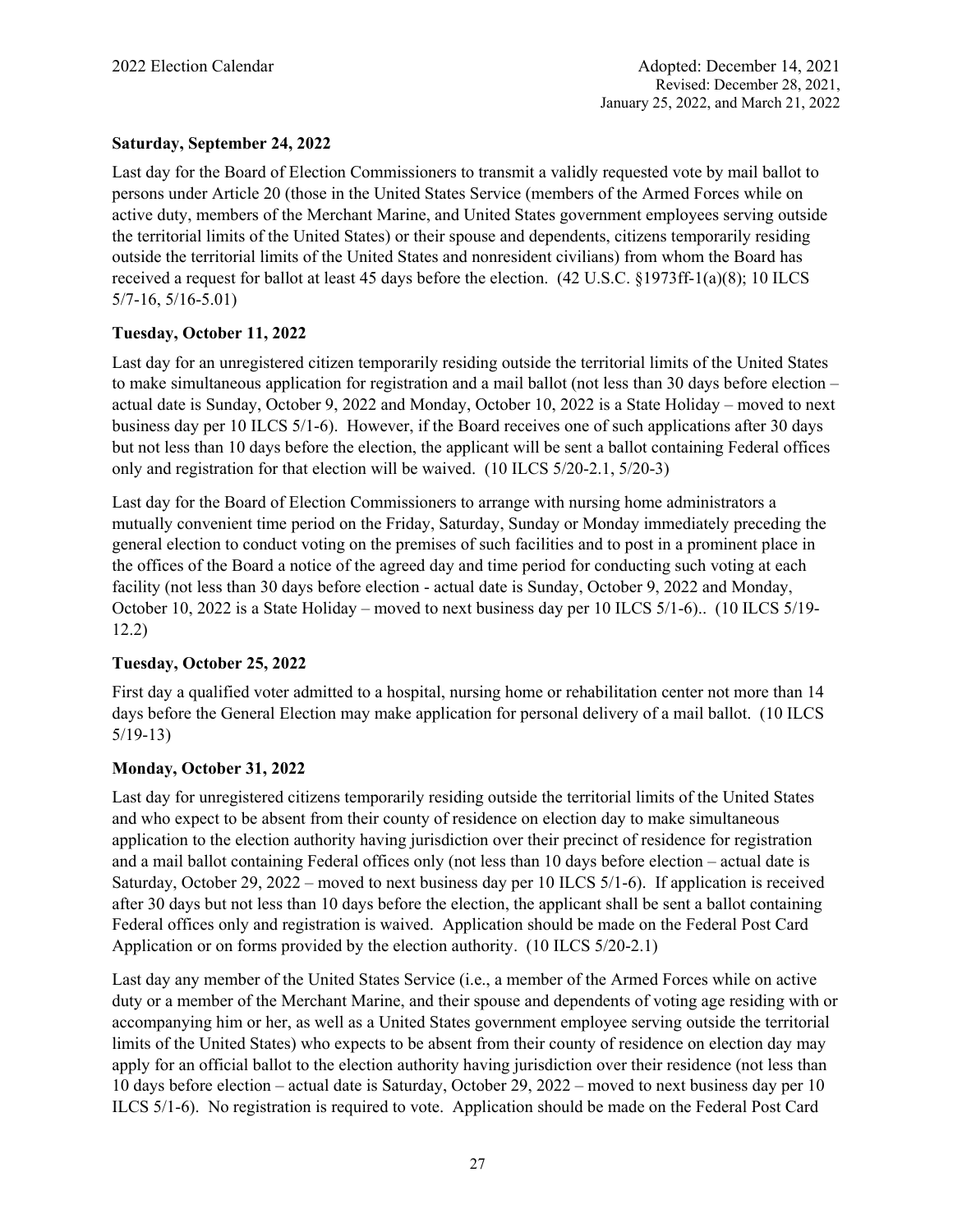Application or on forms provided by the election authority. Members of the Armed Forces on active duty and their spouses and dependents may apply via fax or electronic transmission. (10 ILCS 5/20-2, 5/20- 2.3, 5/20-3)

Last day any nonresident civilian citizen, otherwise qualified to vote, may make application to the election authority having jurisdiction over his or her precinct of former residence for a mail ballot containing Federal offices only (not less than 10 days before election – actual date is Saturday, October 29, 2022 – moved to next business day per 10 ILCS 5/1-6). No registration required to vote. Application should be made on the Federal Post Card Application. Nonresident civilians may make application via fax or other method of electronic transmission. (10 ILCS 5/20-2.2, 5/20-5)

# **Thursday, November 3, 2022**

Last day any registered voter who is within the confines of the United States may apply by mail for a mail ballot (not less than 5 days before election). (10 ILCS 5/19-2)

Last day for any physically incapacitated voter who is a resident of a federally operated veterans' home, hospital or resident of a facility licensed under the Nursing Home Care Act or the Specialized Mental Health Rehabilitation Act or the ID/DD Community Care Act to apply to vote at such facility (not less than 5 days before the election). Such voting shall be conducted on the Friday, Saturday, Sunday or Monday immediately preceding election day. (10 ILCS 5/19-12.2)

Last day by noon (on the Thursday before the election) for the Board of Election Commissioners to post the names and addresses of nursing home facilities from which no applications for ballot have been received and in which no supervised voting will be conducted. (10 ILCS 5/19-12.2)

### **Friday, November 4, 2022 Saturday, November 5, 2022 Sunday, November 6, 2022 Monday, November 7, 2022**

Dates that may be scheduled by the Board of Election Commissioners for voting on the premises of (i) a federally-owned veterans' home, hospital or facility (Jesse Brown VA Medical Center) or (ii) a facility licensed under the Nursing Home Care Reform Act or the ID/DD Community Care Act for the sole benefit of the residents of such facility who have made prior application not later than 5 days before the election. Such voting shall be conducted during any continuous period sufficient to allow all applicants to cast their ballots between the hours of 9 a.m. and 7 p.m. on any one of these days. (10 ILCS 5/19-4, 5/19- 12.2)

# **Monday, November 7, 2022**

Last day any registered voter may apply in person in the office of the Board for an official ballot for the General Election (not less than one day before election). (10 ILCS 5/19-2)

Registration, Grace Period Registration and Voting, Civic Organizations, Miscellaneous Notices, Pollwatcher Credentials

# **Friday, July 8, 2022**

Last day for the Board of Election Commissioners to notify every principal and vice-principal of each high school, elementary school and vocational school situated in the city of Chicago of their eligibility to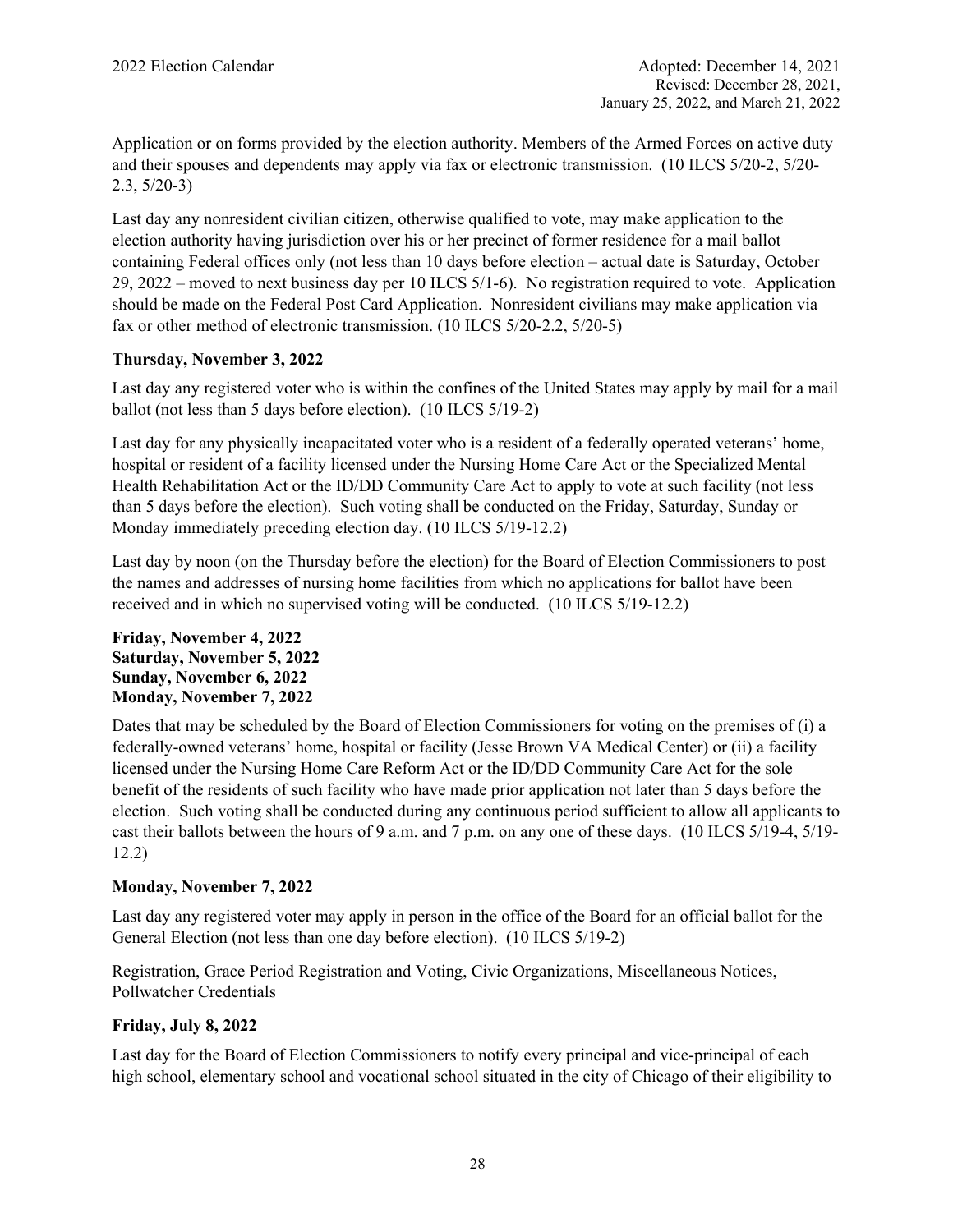serve as deputy registrars and offer training courses for service as deputy registrars (at least 4 months prior to election).  $(10$  ILCS  $5/6 - 50.2(a)$ )

# **Wednesday, August 10, 2022**

Last day for Board of Election Commissioners to complete any systematic program to remove ineligible voters from the voting rolls (at least 90 days before election). (42 USC 1973gg-6(c)(2)(A))

# **Saturday, September 17, 2022**

The first Saturday the office of the Board of Election Commissioners is open from 9:00 a.m. to 12:00 noon for voter registration (last 4 Saturdays immediately preceding the end of the period of registration preceding election). The Board office will be open for voter registration from 9:00 a.m. to 12:00 Noon on each Saturday through the close of registration. (10 ILCS 5/6-50)

# **Thursday, September 29, 2022**

Last day for civic organizations and proposition proponents and opponents to register their names and addresses and the names and addresses of their principal officers in order to be eligible for pollwatcher credentials for the General Election (at least 40 days before election). File in the office of the Board of Election Commissioners. (10 ILCS 5/17-23(5), 5/18-6)

### **Tuesday, October 4, 2022 through Tuesday, October 11, 2022**

Completed registrations and supporting materials accepted by deputy registrars and in library branch offices during this period (between the 35th and 28th day preceding election) must be returned to office of the Board of Election Commissioners within 48 hours of the date received by the registrar or by the close of business on October 12, 2022 whichever occurs first. (10 ILCS 5/6-35.03, 5/6-50.2)

### **Tuesday, October 11, 2022**

Last day to publish notice of General Election (at least 30 days before General Election – actual date is Sunday, October 9, 2022 and Monday, October10, 2022 is a State Holiday– moved to next business day per 10 ILCS 5/1-6). (10 ILCS 5/12-1)

Last day to register to vote or to transfer registration to a new address before the General Election (no new registrations during the 27 days preceding the election), with the exception of "grace period" registration and voting and on-line voter registration. (10 ILCS 5/6-29, 5/6-50, 5/6-51, 5/6-53, 5/6-35.03, 5/6-50.2, 5/6-100)

- ꞏ in the office of the Board of Election Commissioners
- through deputy registrars and registrars in library branch offices
- by mail, or
- in qualifying State agencies and in Secretary of State driver's license examination stations.

\*Note: State agency and motor vehicle offices will continue to accept registrations after the statutory close of registration; however, only those registration applications completed before the close of registration will be accepted and processed by the Board for the general election. If an application for registration is accepted at a Secretary of State facility or at a qualified State agency within the 5 days before the last day for voter registration, the application must be transmitted to the Board within 5 days of the date of acceptance.  $(42 \text{ USC } \S 1973 \text{ gg} - 5(d)(2))$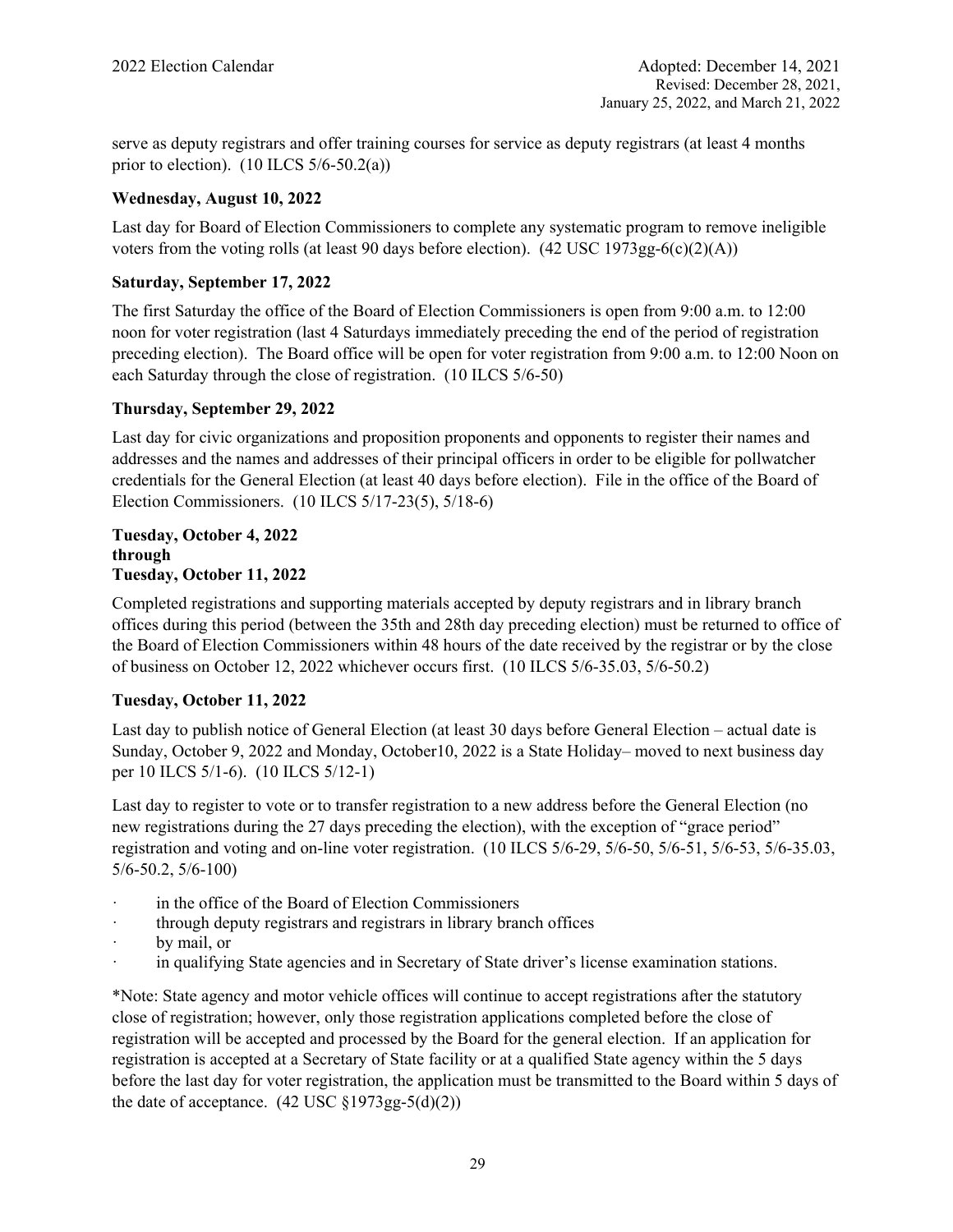\*Note: A mail registration application will be accepted and processed for the general election if postmarked on or before the day that voter registration is closed. If no postmark exists or if the postmark is illegible, the application will be considered timely filed and will be processed only if received by the Board of Election Commissioner no later than 5 calendar days after the close of registration. (10 ILCS  $5/1A-16(b)$ 

# **Wednesday, October 12, 2022**

"Grace period" registration and voting begins (from the close of registration for an election until and including the day of the election). (10 ILCS 5/6-100) During the grace period, individuals may (i) register to vote or submit a change of registered voter's address and (ii) vote\* in person

- in the Board's office
- ꞏ at voter registration locations designated by the Board

ꞏ at any polling place established for early voting (only beginning the 15th day before the election through the day before election day), or

ꞏ at precinct polling places on election day

ꞏ \* The Board may allow grace period voting by mail if ballots are not prepared and available at the Board's office.

### **Wednesday, October 19, 2022**

Last day for employee to give employer written notice that he or she will be absent from place of employment on election day because of appointment as a judge of election (at least 20 days written notice). An employer may not penalize an employee for that absence other than a deduction in salary for the time the employee is absent from his or her place of employment. An employer may not require an employee wishing to serve as an election judge to use earned vacation time or any form of paid leave time while serving as an election judge. Does not apply to employers with fewer than 25 employees. (10) ILCS 5/13-2.5, 5/14-4.5)

### **Sunday, October 23, 2022**

Last day to register to vote by on-line voter registration (no later than 11:59 p.m. on the 16th day prior to an election). (10 ILCS 5/1A-16.5(l))

### **Tuesday, October 25, 2022**

Last day for Board of Election Commissioners to have pollwatcher credentials available for distribution (at least 2 weeks prior to election). (10 ILCS 5/17-23, 5/18-6)

### **Thursday, November 3, 2022**

Last day for the Board to publish in 2 or more newspapers published in and having general circulation in the county a true and legible copy of the specimen ballot label containing the names of offices and candidates and statements of measures to be voted on, as near as may be, in the form in which they will appear on the official ballot label on election day (at least 5 days before election day). (10 ILCS 5/24B-18, 5/24C-18)

Last day for Board to conduct public test of automatic tabulating equipment (optical scan voting devices, touch screen voting devices, vote tallying software and equipment) (not less than 5 days prior to election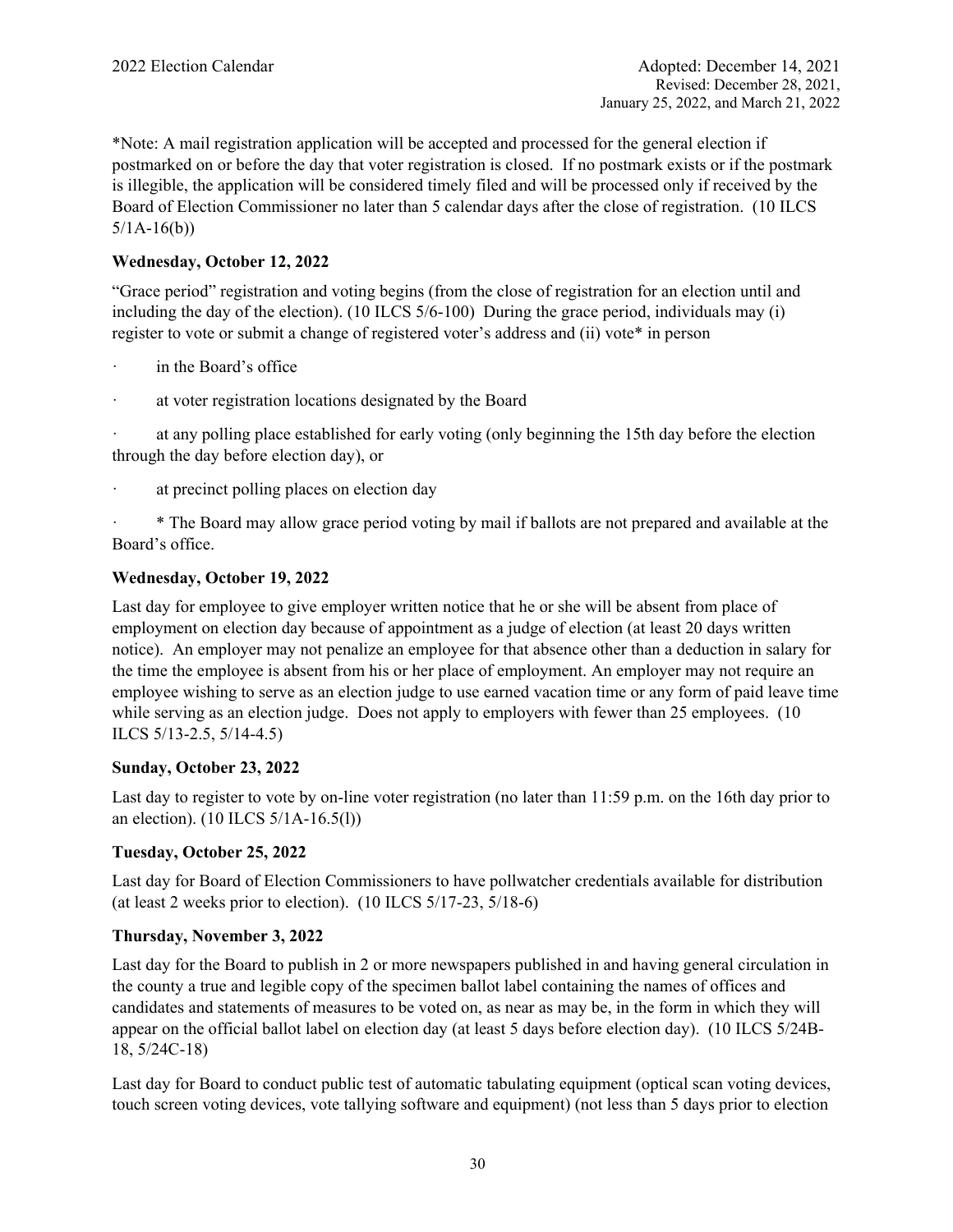day). Board must give public notice and notify State Board of Elections of date, time and location of test at least 48 hours prior to such test. (10 ILCS 5/24A-9, 5/24B-9, 5/24C-9)

# **Monday, November 7, 2022**

Last day for "grace period" registration and voting at any location designated as a permanent polling place for early voting. (10 ILCS 5/6-100)

# **Tuesday, November 8, 2022**

Last day for "grace period" registration and voting in the office of the Board of Election Commissioners, at voter registration locations designated by the Board, or at polling places on election day. (10 ILCS 5/6- 100)

# **Early Voting, General Election Day and Post-Election Activities**

# **Monday, September 19, 2022**

Last day the Board shall post a copy of the schedule with the locations, dates and hours of early voting and precincts served in the office of the Board and at locations to be used as polling places for early voting. (10 ILCS 5/19A-25(b)). The schedule must be posted continuously for a period beginning not later than the 10th day before the first day of the period for early voting and ending on the last day of that period. Copies of the schedule shall be made available to the public without charge and posted on the Board's website.

Last day for the Board to provide to the State Board of Elections a list of all early voting sites and hours each site will be open. (10 ILCS 5/19A-25(f))

# **September 21 - 28, 2022**

The Board shall publish during this period (during the week before the period for early voting) a schedule of the dates and times that early voting will be conducted and the location of each permanent and temporary polling place for early voting and the precincts served by each location. The Board shall publish a similar schedule at least once a week during the early voting period and post a copy of the schedule at each location to be used for early voting and on the Board's Internet web site. (10 ILCS 5/19A-25)

# **Thursday, September 29, 2022**

First day early voting may begin in the offices of the Board\* (40th day preceding election day). (10 ILCS 5/19A-15(a)) \*Voters should first confirm that ballots and voting machines are available.

# **Monday, October 24, 2022**

First day for early voting at permanent polling place locations and at temporary polling place locations designated by the Board as early voting sites (15th day before the election). (10 ILCS 5/19A-15)

# **Monday, November 7, 2022**

Last day for early voting (day before the election). (10 ILCS 5/19A-15)

NOTE: The Board will operate its early voting sites during normal voting hours on Election Day, November 8, 2022, as universal vote centers as authorized by 10 ILCS 5/11-8.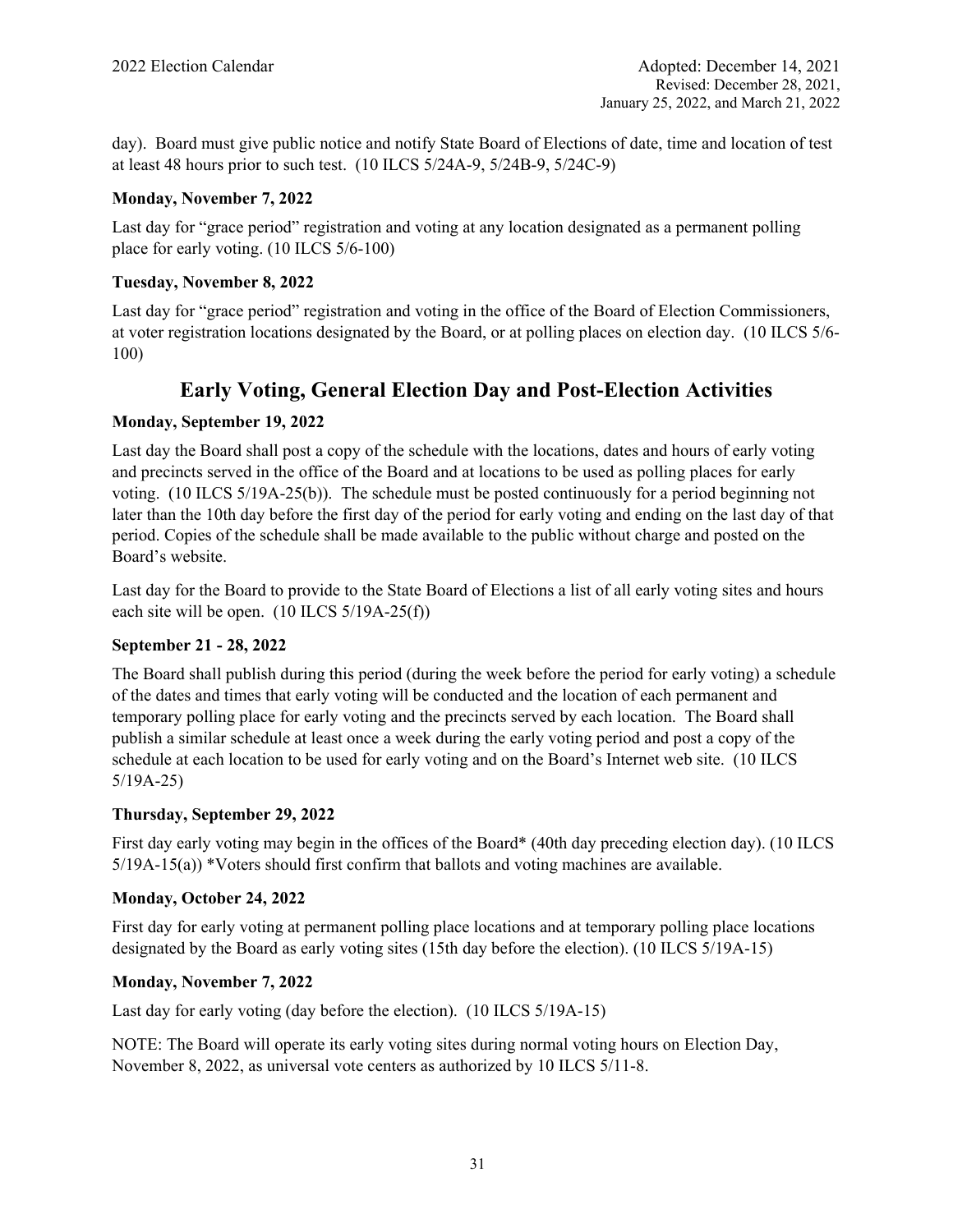# **Tuesday, November 8, 2022 GENERAL ELECTION**

# **Polling Places open from 6:00 a.m. to 7:00 p.m. (10 ILCS 5/2A-1.2(a), 5/18-2)**

The Board shall deliver (prior to the opening of the polls) to judges of election in each precinct a list of registered voters in that precinct to whom mail ballots have been issued, or who have voted during early voting or grace period voting. (10 ILCS 5/6-100, 5/19-4, 5/19A-5(c))

# **Thursday, November 10, 2022**

Last day for the Board to post on its website the number of ballots that remain uncounted, including ballots cast on election day, early voting ballots, provisional ballots, vote by mail ballots received but not counted and vote by mail ballots sent to voters but not yet returned to the Board (not later than 48 hours after closing polling locations on election day). Information shall be updated each day and reported to the State Board of Elections until period for counting provisional and vote by mail ballots has ended. (10 ILCS 5/1-9.2)

# **Tuesday, November 15, 2022**

Last day for a person who cast a provisional ballot to submit to the Board additional information to support or verify his or her registration status (within 7 calendar days). Such information must be received by the Board by this date. (10 ILCS 5/18A-15(d))

# **Tuesday, November 22, 2022**

Last day for the Board to complete the validation and counting of provisional ballots (within 14 days of the election).  $(10$  ILCS  $5/18A-15(a)$ 

Last day for the Board to process and count valid absent voters' ballots mailed and postmarked by election day (or, if postmark is absent, date of certification on envelope precedes election day) but received after the close of the polls and by this date (before the close of period for counting provisional ballots). (10 ILCS 5/19-8(c))

### **Tuesday, November 29, 2022**

Last day for the Board to canvass and proclaim the results of the election and to transmit a tabulated statement of returns to the County Clerk and State Board of Elections (within 7 days from completion of the validation and counting of provisional ballots). (10 ILCS  $5/18A-15(a)$ ,  $5/22-1$  et seq.)

Last day for Board of Election Commissioners to transmit to the State Board of Elections the following information: (1) number, by precinct, of mail-in ballots requested, provided and counted; (2) number of rejected mail-in ballots; (3) number of voters seeking review of rejected ballots; and (4) number of mailin ballots counted following review (on or before 21st day after the election). (10 ILCS 5/19-20, 5/20-20)

# **Thursday, December 1, 2022**

Term of office for the following offices commences:[1]

County Clerk (on the first day in the month of December following his election on which the office of the county clerk is required, by statute or by action of the county board, to be open) (55 ILCS 5/3-2001)

County Sheriff (on the first day in the month of December following his or her election on which the office of the sheriff is required, by statute or by action of the county board, to be open) (55 ILCS 5/3- 6002)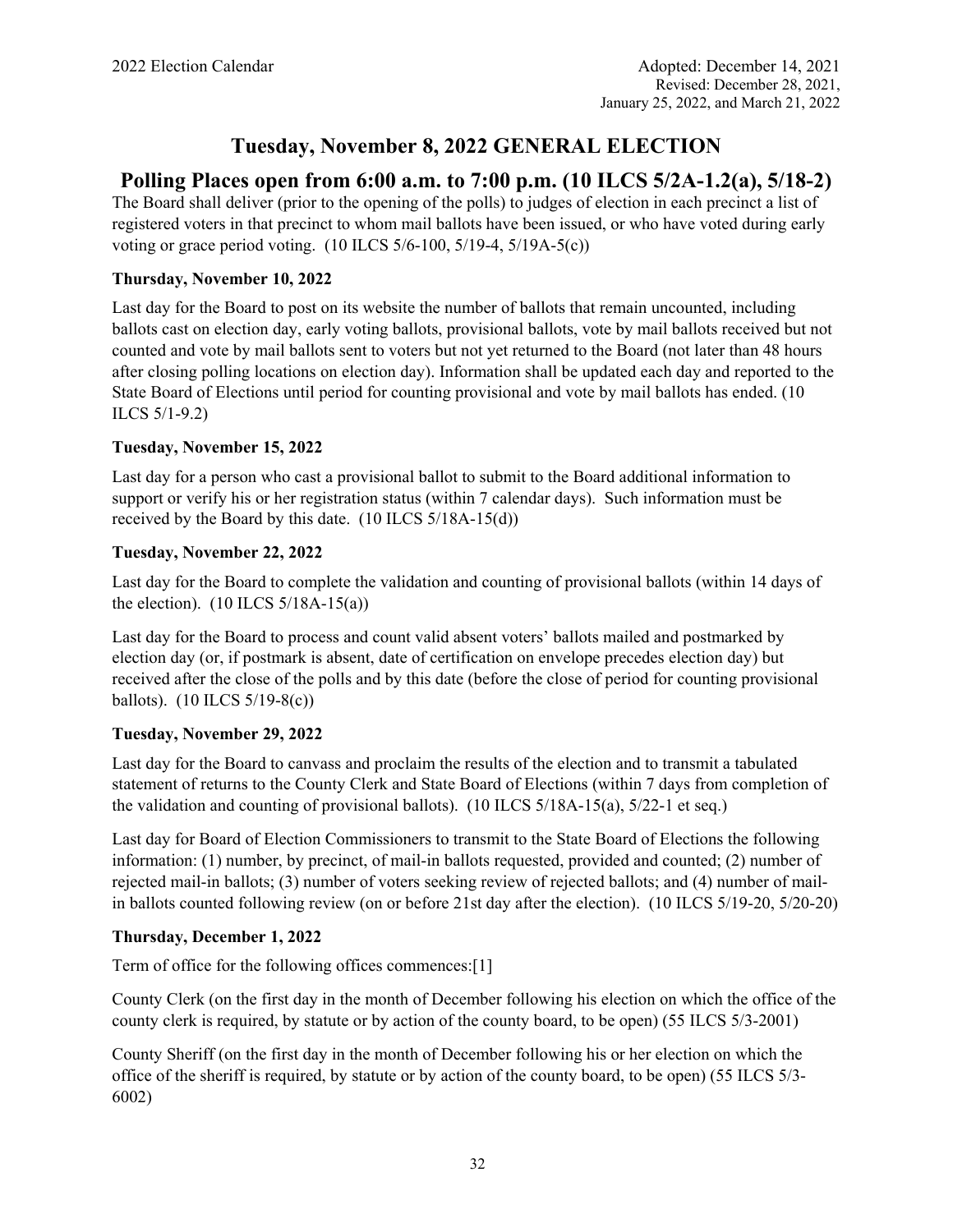County Treasurer (on the first day in the month of December following his election on which the office of the county treasurer is required, by statute or by action of the county board, to be open) (55 ILCS 5/3- 10001)

# **Monday, December 5, 2022**

Term of office for the following offices commences:[1]

Supreme, Appellate, Circuit Judges (first Monday in December following the election) (Ill. Const. Art. VI, Sec. 12(d); 10 ILCS 5/1A-19(c), 5/2A-9(b), 5/7A-1)

Cook County Commissioners (on the first Monday of the month following the month of their election) (55 ILCS 5/2-6004)

Cook County Assessor (first Monday in December) (35 ILCS 200/3-50)

Cook County Board of Review Member (first Monday in December following their election) (35 ILCS  $200/5-5(c)$ 

# **Tuesday, December 6, 2022**

Term of office for the following offices commences:

Metropolitan Water Reclamation District Commissioners (on the first Tuesday after the first Monday in the month following the month of their election) (70 ILCS 2605/3)

Friday, December 9, 2022

Last day for the State Board of Elections to canvass the returns and proclaim the results of the election (within 31 days of the election or sooner if all returns are received). (10 ILCS 5/1A-19(c), 5/18A-15(a), 5/22-7)

# **Tuesday, January 3, 2023**

Term of office for Federal officers (Representatives in Congress) elected at the November 8, 2022 General Election commences (at Noon on the 3rd day of January). (U.S. Const., Amendment XX, §2)

# **Monday, January 9, 2023**

Last day for Board of Election Commissioners to indicate by italics, asterisk, or other means, on the list of registered voters in each precinct, each registrant who voted at the November 8, 2022 General Election and to provide a copy of such list to the chair of the county central committee of each established political party or to the chair's authorized representative (within 60 days after the general election – actual date is Saturday, January 7, 2023– moved to the next business day per 10 ILCS 5/1-6). (10 ILCS 5/6-60)

Term of office for the following offices commences (second Monday of January after their election) (Ill. Const., Art. V, §2):

Governor Lieutenant Governor Attorney General Secretary of State State Comptroller State Treasurer